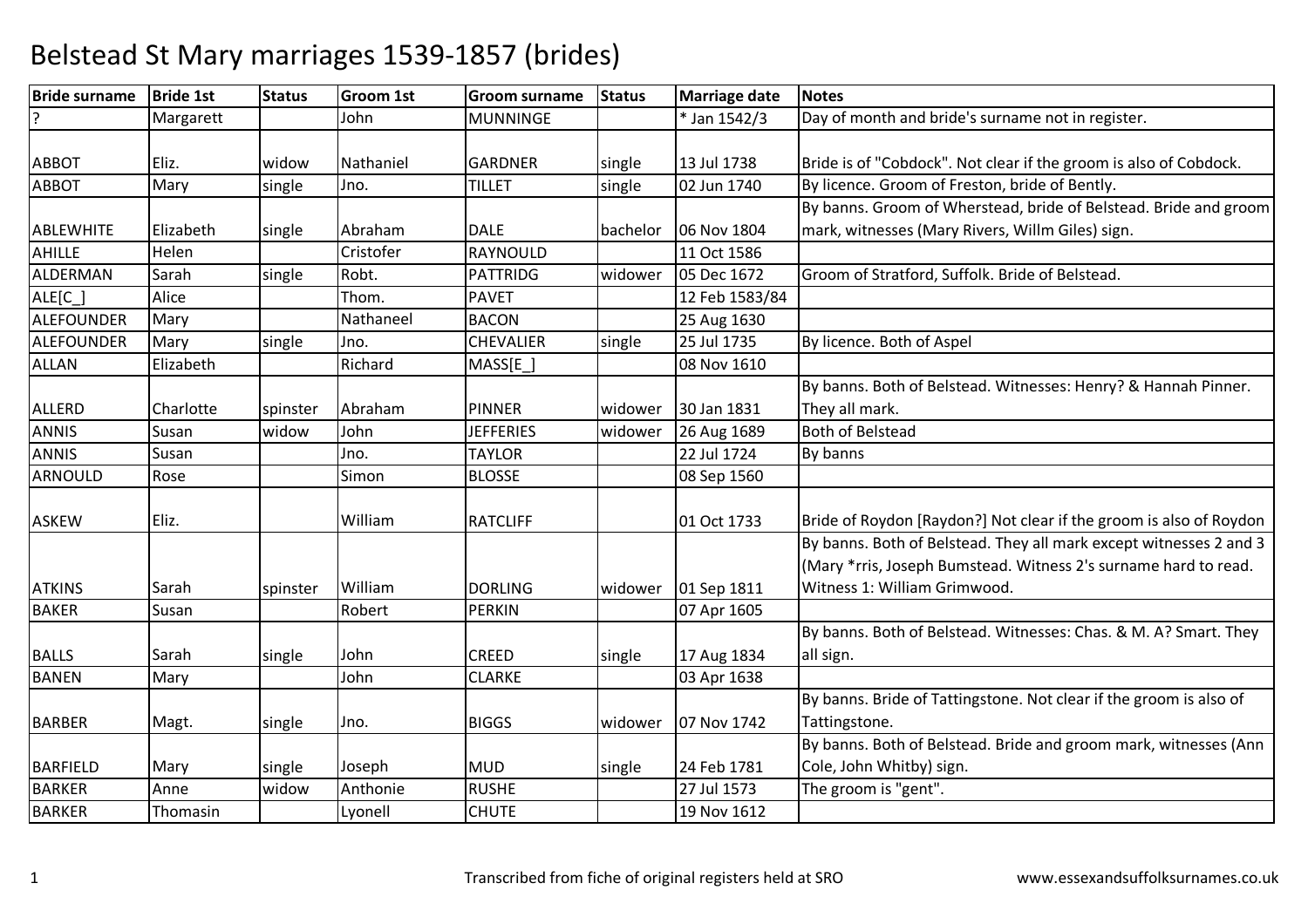#### **Bride surname Bride 1st Status Groom 1st Groom surname Status Marriage date Notes BARNARD** D Susan single George SOUTHGATE single 14 Aug 1792 By banns. Both of Belstead. They all sign except the bride. Witnesses: Sarah, Ann & Harriot Josselyn**BARTON** N Alice John BAPSTER 24 Sep 1558 BEALESAnna single Henry **EDES** Widower 18 Oct 1692 Both of Ipswich BECKWITH Martha widowThos. **DUNNET** Single 28 Sep 1747<br>Richard WEST 27 Apr 1539 By banns. Bride of Tattingstone. Not clear if the groom is also from Tattingstone.BELL Elizabethh Richard WEST 27 Apr 1539 30 Jun 1682 BELSHAMEMary single Thomas MARTYN<br>Joseph WILEY single | 30 Jun 1682 | Both of Belstead BEN[N ] [A ]T Marthae Joseph24 Jan 1726/27 By licence. Bride's surname hard to read. BEREYEE Joane John **SNODEN**<br>
Sames
BALES 05 May 1570<br>17 Sep 1604 BIRDD Marie James BALES 17 Sep 1604 BLACKSELL**Mary**  Nathanaell MERRILL 27 Feb 1592/93**BLITH** H Anne Thomas BALDWIN BALDWIN 22 Dec 1611<br>DEY \* Feb 1638/9 BLOMEFEILD Anne Thomas DEY \* Feb 1638/9 Year unclear - 1637/8 or 1638/9? BLOSSE Joann Willm. SMITH SMITH 01 Nov 1608<br>JOURES 14 Mar 1664 BLOSSEGrace single John| JOURES | 14 Mar 1664/65<br>| KING | single | 26 Sep 1738 Groom is a gentleman, of Ipswhich. Bride is of Whearsted. BLOSSESarah<br>Sarah h single James KING KING Single 26 Sep 1738 By banns. Groom of Bently, bride of Tattingstone<br>WOODS single 02 Oct 1749 By banns. Groom of Washbroke, bride of Belstead BLUMFIELDSarah single Jno. WOODS single 02 Oct 1749 By banns. Groom of Washbroke, bride of Belstead.<br>Anne 1690 John DENTON 20 Dec 1636 BLUNTT Anne John John DENTON<br>Richd. GODDAR 20 Dec 1636<br>
single 30 Oct 1735 BOLDERYAnne single Richd. GODDARD<br>William MERRILL 30 Oct 1735 Groom of Hemmingstone, bride of Barham<br>03 Jul 1637 BONDD An William m MERRILL 03 Jul 1637 **BORF**  JudithThomas **ARNOLD**  02 Nov 1606 BREADD Martha Henry MILLER widower 18 May 1690 Both of Ipswich. Page is in poor condition - unclear if the bride's status has been given in the register or not.BRETEE Margarett Willm. BRAME 18 Apr 1585 21 Jun 1688 **BRITEWELL**  Anna singleIsaac STEWARD<br>Edward COPE single 21 Jun 1688 Both of Belstead<br>
05 Jun 1605 Sir Edward Cope BROOKElizabeth widow<br>Alice widow Edward COPE 105 Jun 1605 Sir Edward Cope, knight & Mris Elizabeth Brook, widow<br>Benjamin GLADDEN single 23 Aug 1752 By banns BROOKwidow w Benjamin GLADDEN single 23 Aug 1752 By banns **BROOKE**  Annn Nicolas SALTER **SALTER** 12 Aug 1594

### Belstead St Mary marriages 1539-1857 (brides)

E Marie Willm. BREWISE 17 Sep 1594

17 Sep 1594 | The groom is "Esquier"

BROOKE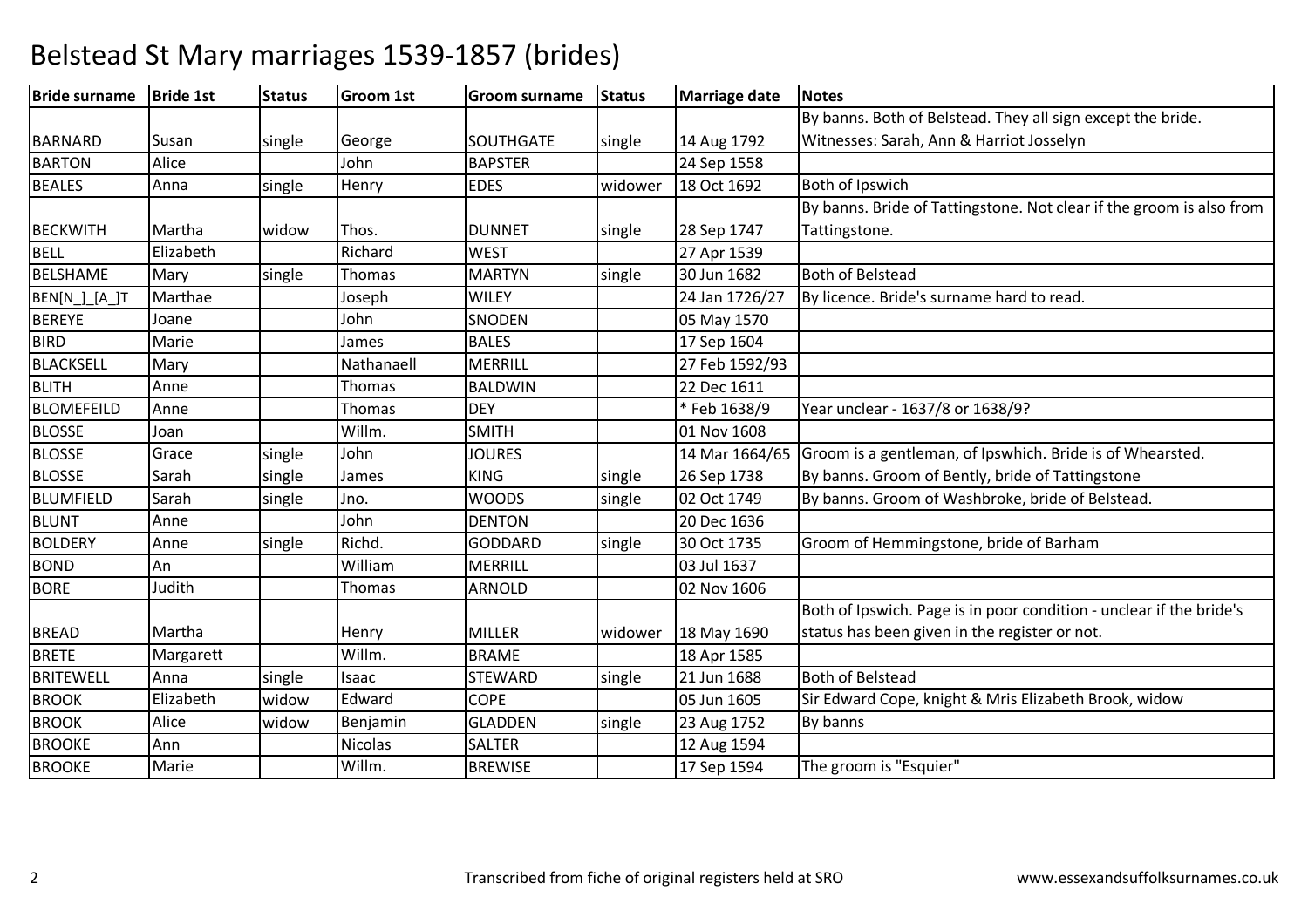| <b>Bride surname</b> | <b>Bride 1st</b> | <b>Status</b> | <b>Groom 1st</b> | <b>Groom surname</b> | <b>Status</b> | <b>Marriage date</b> | <b>Notes</b>                                                          |
|----------------------|------------------|---------------|------------------|----------------------|---------------|----------------------|-----------------------------------------------------------------------|
|                      |                  |               |                  |                      |               |                      | By banns. Both full age, of Belstead. Groom is a labourer, bride is a |
|                      |                  |               |                  |                      |               |                      | servant. Groom's father: William Webb, farmer. Bride's father:        |
|                      |                  |               |                  |                      |               |                      | George Broom, wheelwright. They all sign except witness 2 (Sarah      |
| <b>BROOM</b>         | <b>Eliza</b>     | spinster      | Samuel           | <b>WEBB</b>          | bachelor      | 25 Mar 1839          | Broom). Witness 1: G. Broom                                           |
|                      |                  |               |                  |                      |               |                      |                                                                       |
|                      |                  |               |                  |                      |               |                      | By banns. Both of Belstead. Groom is a minor, a labourer. Groom's     |
|                      |                  |               |                  |                      |               |                      | father: John Aston, labourer. Bride's father: Edward Sage, labourer.  |
| <b>BROWN</b>         | Mary             | widow         | Thomas           | <b>TABOR</b>         | bachelor      | 27 May 1843          | Witnesses: Charles Tabor, Susan Foulger. They all mark.               |
|                      |                  |               |                  |                      |               |                      |                                                                       |
|                      |                  |               |                  |                      |               |                      | By banns. Both full age. Groom is a carpenter of Belstead. Groom's    |
|                      |                  |               |                  |                      |               |                      | father: Nathaniel Garnham, wheelwright. Bride's father: William       |
|                      |                  |               |                  |                      |               |                      | Brown, gardener. Witnesses: Mary Ann & Robert Garnham. They all       |
| <b>BROWN</b>         | Maria Ann        | spinster      | Joseph Laws      | <b>GARNHAM</b>       | bachelor      | 22 May 1850          | sign. Bride's abode not stated in the register.                       |
| <b>BROWNE</b>        | Dorithie         |               | Michael          | <b>SHARPLEN</b>      |               | 31 Jan 1584/85       |                                                                       |
| <b>BROWNS</b>        | Elizabeth        | single        | Joseph           | <b>SMITH</b>         | single        | 07 Oct 1710          |                                                                       |
| <b>BUCKE</b>         | Margarett        |               | John             | <b>RENOULD</b>       |               | 24 Oct 1549          |                                                                       |
|                      |                  |               |                  |                      |               |                      | Banns only, not a marriage. Banns read 3, 10, 17 June 1792. Groom     |
| <b>BUCKLE</b>        | Hannah           | single        | Henry            | LEAK                 | single        |                      | 1792 of Belstead, bride of Great Bealings                             |
| <b>BULBROOKE</b>     | Mary             | single        | Thomas           | <b>TURNER</b>        | single        | 06 Jan 1684/85       | Groom of Mellis, Suffolk, bride of Belstead                           |
| <b>BULL</b>          | Susanna          |               | Allen            | <b>DAY</b>           |               | 31 Mar 1631          |                                                                       |
|                      |                  |               |                  |                      |               |                      | By banns. Both of Belstead. They all mark except witness 2 (Joseph    |
| <b>BUMSTEAD</b>      | Mary Anne        | single        | John             | <b>SCRIVENER</b>     | single        | 29 Oct 1806          | Bumstead). Witness 1: John Scrivener                                  |
|                      |                  |               |                  |                      |               |                      |                                                                       |
|                      |                  |               |                  |                      |               |                      | By banns with consent of parents. Both of Belstead. They all sign     |
| <b>BUMSTEAD</b>      | Naomi            | spinster      | William          | <b>HASELTON</b>      | bachelor      | 25 Jan 1821          | except witness 2 (Robert Hazelton). Witness 1: Maria Bumstead.        |
|                      |                  |               |                  |                      |               |                      | By licence with consent of parents. Groom of Chelmsford, Essex,       |
|                      |                  |               |                  |                      |               |                      | bride of Belstead. They all sign. Witnesses: William Haselton, Eliza  |
| <b>BUMSTEAD</b>      | Maria            | spinster      | Thomas           | <b>SORRELL</b>       | widower       | 30 Apr 1821          | Bumstead.                                                             |
|                      |                  |               |                  |                      |               |                      | Banns only, not a marriage. Banns read 17, 24 Sep, 15 Oct 1809.       |
| <b>BUNNET</b>        | Elizabeth        | single        | Edward           | <b>CARTER</b>        | single        |                      | 1809 Groom of Belstead, bride of Stutton.                             |
| <b>BURGES</b>        | Susan            | single        | John             | <b>ANNIS</b>         | single        | 20 Jun 1671          | Groom of Belstead, bride of Capel                                     |
| <b>BURRELL</b>       | Marie            |               | John             | <b>BRANSON</b>       |               | 10 Oct 1616          |                                                                       |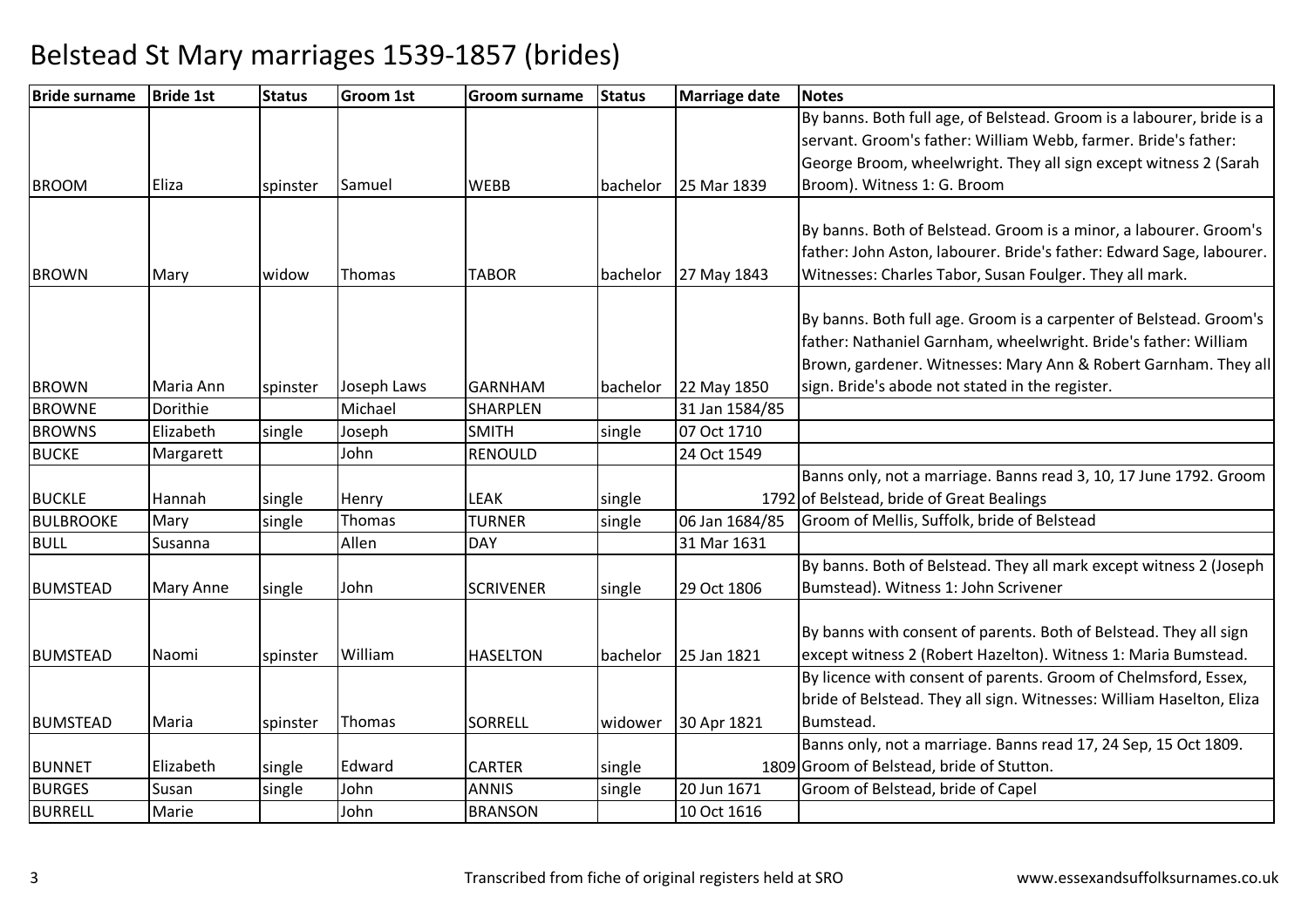| <b>Bride surname</b> | <b>Bride 1st</b> | <b>Status</b> | <b>Groom 1st</b> | <b>Groom surname</b> | <b>Status</b> | Marriage date  | <b>Notes</b>                                                          |
|----------------------|------------------|---------------|------------------|----------------------|---------------|----------------|-----------------------------------------------------------------------|
|                      |                  |               |                  |                      |               |                | By licence. They all sign. Groom of Belstead, bride of Framlingham.   |
| <b>BUTTON</b>        | Elizabeth        | spinster      | John             | <b>CLUBB</b>         | widower       | 20 Sep 1768    | Witnesses: Eliz & Amy Alexander.                                      |
|                      |                  |               |                  |                      |               |                | By banns. Both full age, of Belstead. Groom is a labourer. Groom's    |
|                      |                  |               |                  |                      |               |                | father: Robert Grimwood, labourer. Bride's father: Nathaniel          |
|                      |                  |               |                  |                      |               |                | Button, lawyer. Bride & groom mark, witnesses (James Button,          |
| <b>BUTTON</b>        | Jemima           | spinster      | Robert           | <b>GRIMWOOD</b>      | widower       | 24 Oct 1845    | William Hazelton) sign.                                               |
|                      |                  |               |                  |                      |               |                |                                                                       |
|                      |                  |               |                  |                      |               |                | By banns. Both full age, of Belstead. Groom is a tailor, bride is a   |
|                      |                  |               |                  |                      |               |                | servant. Groom's father: James Garnham, carpenter. Bride's father:    |
|                      |                  |               |                  |                      |               |                | Isaac Simmons, servant. Witnesses: Samuel Bradbrook, Elizabeth        |
| <b>BYE</b>           | Susan            | spinster      | John             | <b>GARNHAM</b>       | bachelor      | 20 Jun 1839    | Burrows. They all sign except the groom.                              |
| CA[LT][LT]E          | Elizabeth        |               | John             | <b>KETYLLS</b>       |               | 15 Sep 1555    | Bride's surname Calle or Catte - unclear.                             |
|                      |                  |               |                  |                      |               |                | Groom of Belstead, bride of "Stoke parish, Ipswich" - St Mary Stoke,  |
| <b>CARD</b>          | Susan            | widow         | Jeames           | <b>PHILLIPS</b>      | single        | 14 Feb 1669/70 | presumably.                                                           |
|                      |                  |               |                  |                      |               |                | By banns. Groom of Bently, Suffolk. Bride of Belstead. They all sign. |
| <b>CARRINGTON</b>    | Elizabeth        | single        | John             | <b>BROWN</b>         | single        | 20 Feb 1803    | WitnessesL Saml. Brown, Samuel Webb                                   |
| <b>CASTON</b>        | Jane             |               | Thomas           | <b>HARYSONE</b>      |               | 12 Feb 1557/58 |                                                                       |
| <b>CATCHPOLE</b>     | Alice            |               | Francis          | <b>BROWNE</b>        |               | 27 Feb 1608/9  |                                                                       |
|                      |                  |               |                  |                      |               |                |                                                                       |
|                      |                  |               |                  |                      |               |                | By banns. Groom of Brantham, bride of Belstead. Witnesses (John       |
|                      |                  |               |                  |                      |               |                | Chamberlin, Philip Cole) sign. Where bride and groom should sign,     |
|                      |                  |               |                  |                      |               |                | their names have been written in the same handwriting as the rest     |
| CHAMBERLAINE         | Mary             | single        | John             | <b>BIGGS</b>         | single        | 25 Sep 1763    | of the entry, so it seems they neither signed nor marked.             |
| CHAMBERLANE          | Prudence         |               | Hugh             | <b>GREEN</b>         |               | 14 Apr 1713    |                                                                       |
|                      |                  |               |                  |                      |               |                | By licence. Groom is of Belstead. Bride is of St Mary Stoke. It       |
| <b>CHANNEL</b>       | Eliz.            | widow         | Hugh             | <b>GREEN</b>         | widower       | 07 Dec 1739    | doesn't say Ipswich, but St Mary Stoke is a parish there.             |
|                      |                  |               |                  |                      |               |                |                                                                       |
|                      |                  |               |                  |                      |               |                | By banns. Both of Belstead. They all sign except the groom.           |
| <b>CHAPMAN</b>       | Mary             | single        | Abraham          | <b>PINNER</b>        | single        | 21 Jan 1823    | Witnesses: Robert Hazelton, Ann Chapman, Joseph Bumstead.             |
|                      |                  |               |                  |                      |               |                | By banns. Both of Belstead. They all sign except witness 2 (Jane      |
| <b>CHAPMAN</b>       | Ann              | spinster      | Robert           | <b>HAZELTON</b>      | bachelor      | 24 Jun 1823    | Hazelton). Witness 1: Philip Hazelton.                                |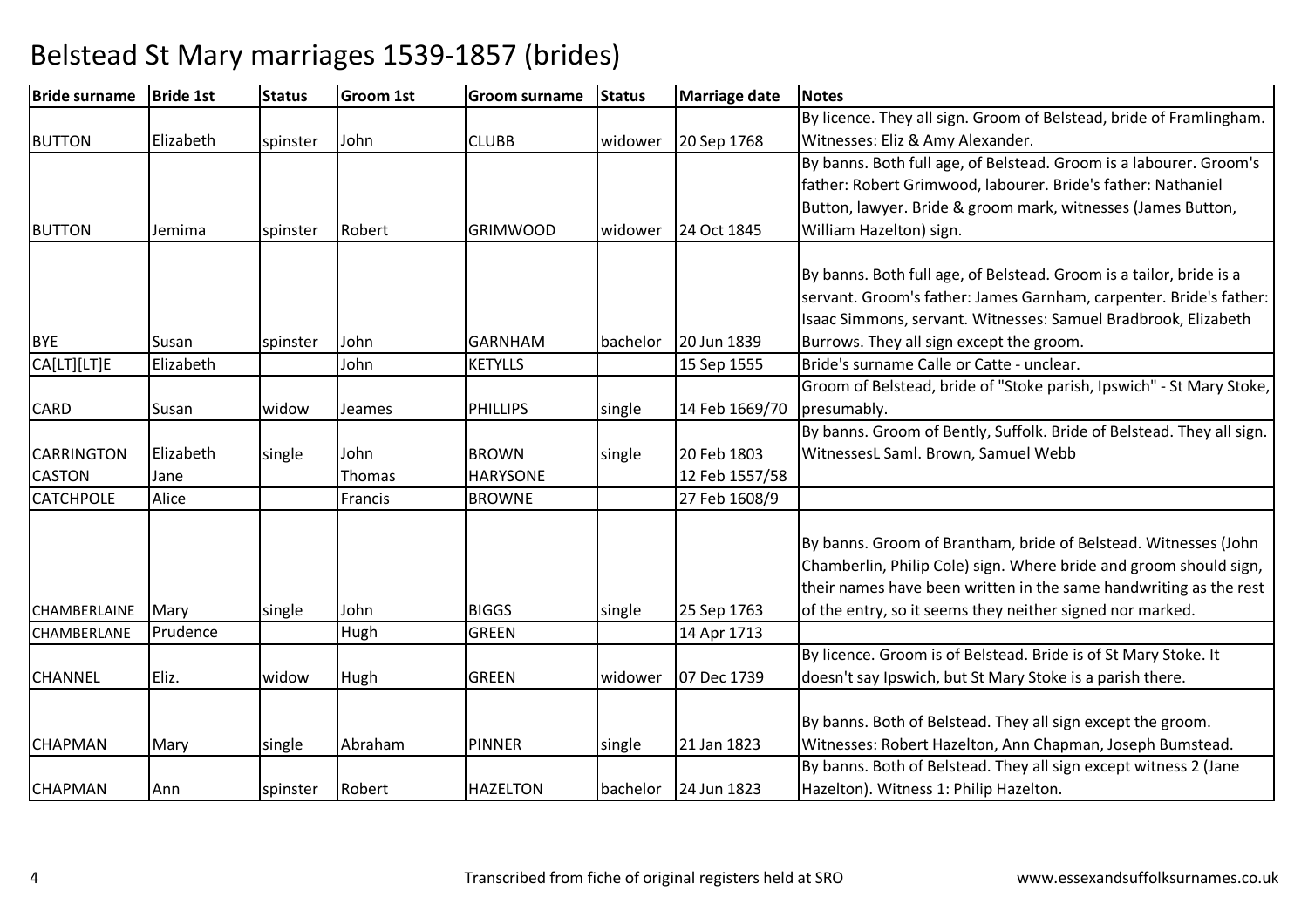| <b>Bride surname</b> | <b>Bride 1st</b> | <b>Status</b> | <b>Groom 1st</b> | <b>Groom surname</b> | <b>Status</b> | Marriage date  | <b>Notes</b>                                                         |
|----------------------|------------------|---------------|------------------|----------------------|---------------|----------------|----------------------------------------------------------------------|
|                      |                  |               |                  |                      |               |                |                                                                      |
|                      |                  |               |                  |                      |               |                | By banns. Both full age, of Belstead. Groom is a labourer. Groom's   |
|                      |                  |               |                  |                      |               |                | father: William Hazelton, labourer. Bride's father: John Cheese,     |
|                      |                  |               |                  |                      |               |                | labourer. They all sign except the groom. Witnesses: Robert          |
| <b>CHEESE</b>        | Caroline         | spinster      | James            | <b>HAZELTON</b>      | bachelor      | 20 Apr 1851    | Hazelton, Hannah Crooks, Mary Anne Quilter                           |
| <b>CHILDES</b>       | Ann              | single        | James            | <b>PANNIFER</b>      | single        | 01 Dec 1745    | By banns. Both of Tattingstone.                                      |
|                      |                  |               |                  |                      |               |                |                                                                      |
|                      |                  |               |                  |                      |               |                | Banns only, not a marriage. Banns read 15, 22, 29 June 1794.         |
|                      |                  |               |                  |                      |               |                | Groom of Belstead, bride of Roydon Presumably Roydon should be       |
| <b>CHISELYN</b>      | Sarah            | single        | Robert           | <b>GREEN</b>         | single        |                | 1794 Raydon (there's a Roydon, but it's in Norfolk, near Diss).      |
| <b>CHISNALL</b>      | Anne             |               | Josua            | <b>PAINE</b>         |               | 08 Sep 1616    |                                                                      |
| <b>CHISNALL</b>      | Zippora          |               | Edmund           | <b>BOND</b>          |               | 28 Jan 1637/38 |                                                                      |
| <b>CHITTYNGE</b>     | Dorothe          |               | Thomas           | <b>GOULDINGHAM</b>   |               | 15 Apr 1556    | The groom is a gent.                                                 |
| <b>CHURCH</b>        | Susan            |               | Jno.             | <b>HARVEY</b>        |               | 29 Jan 1730/31 | By licence. Both of Bently.                                          |
| <b>CLARE</b>         | Jane             |               | William          | <b>BRUSH</b>         |               | 20 Jun 1639    |                                                                      |
| <b>CLARKE</b>        | Mary             |               | Thom.            | <b>CLAYDEN</b>       |               | 07 Oct 1583    |                                                                      |
| <b>CLARKE</b>        | Ellen            |               | Nathaneel        | <b>DWITE</b>         |               | 21 Oct 1630    |                                                                      |
|                      |                  |               |                  |                      |               |                |                                                                      |
| <b>CLARKE</b>        | Mary             | single        | Thomas           | <b>ALDRED</b>        | single        | 30 Sep 1686    | Bride of Belstead. Not clear if the groom's abode is also Belstead.  |
|                      |                  |               |                  |                      |               |                | By licence. Bride of Tattingstone. Not clear if the groom is also of |
| <b>CLARKE</b>        | Ann              | single        | Philip           | <b>GLADDEN</b>       | widower       | 21 Jul 1739    | Tattingstone.                                                        |
| <b>CLARKE</b>        | Eliz.            | single        | Thos.            | <b>ROBINSON</b>      | single        | 03 Oct 1750    | By banns. Both of Tattingstone.                                      |
|                      |                  |               |                  |                      |               |                | By banns. Both of Belstead. Witnesses: Wm & Philip Cole. They all    |
| <b>CLARKE</b>        | Mary             | widow         | Joseph           | <b>DARDRY</b>        | single        | 05 May 1761    | sign.                                                                |
|                      |                  |               |                  |                      |               |                |                                                                      |
|                      |                  |               |                  |                      |               |                | By licence. Groom of Wherstead, bride of Belstead. Bride's marital   |
|                      |                  |               |                  |                      |               |                | status not in register. Where bride and groom should sign, their     |
|                      |                  |               |                  |                      |               |                | names have been written in the same handwriting as the rest of       |
|                      |                  |               |                  |                      |               |                | the entry, so it seems they neither signed nor marked. Witnesses:    |
| <b>CLARKE</b>        | Ann              |               | John             | <b>ROBERTS</b>       | widower       | 12 Oct 1764    | Philip Cole, James Clarke.                                           |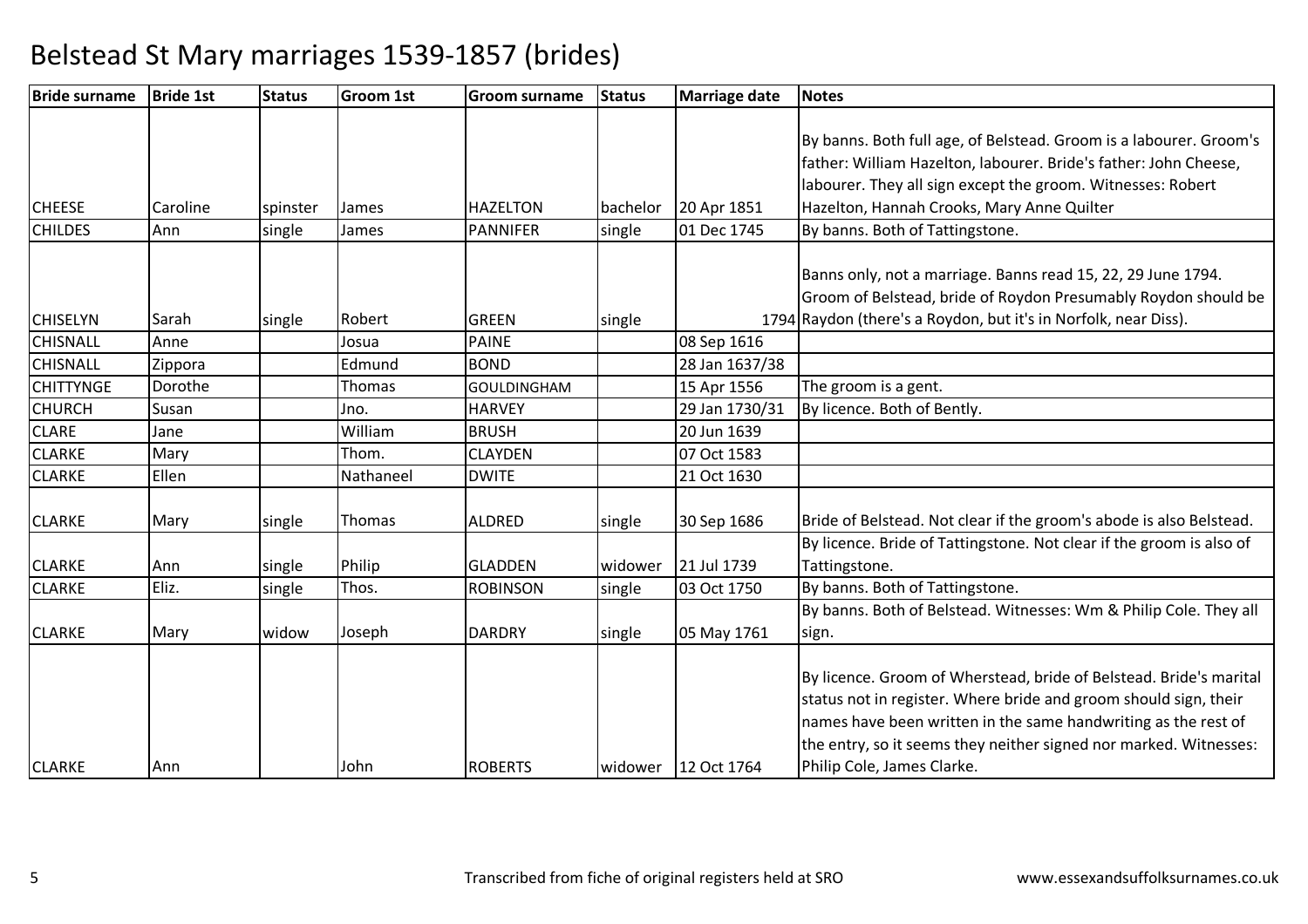| <b>Bride surname</b> | <b>Bride 1st</b> | <b>Status</b> | Groom 1st     | <b>Groom surname</b> | <b>Status</b> | <b>Marriage date</b> | <b>Notes</b>                                                         |
|----------------------|------------------|---------------|---------------|----------------------|---------------|----------------------|----------------------------------------------------------------------|
|                      |                  |               |               |                      |               |                      | By licence. Both of Belstead. They all sign except witness 1 (James  |
|                      |                  |               |               |                      |               |                      | Clarke). Bride's marital status not in the register. Witness 2: John |
| <b>CLARKE</b>        | Mary             |               | Robt.         | <b>GARNHAM</b>       | widower       | 14 Dec 1774          | Whitby.                                                              |
|                      |                  |               |               |                      |               |                      |                                                                      |
|                      |                  |               |               |                      |               |                      | By licence. They all sign. Groom of Copdock, bride of Belstead.      |
| <b>CLARKE</b>        | Sarah            | spinster      | <b>Thomas</b> | <b>BICKMORE</b>      | single        | 01 Jul 1783          | Witnesses: Robt [T_]a[r_]nham (Garnham?), John Whitby                |
|                      |                  |               |               |                      |               |                      | Banns only, not a marriage. Groom is of Belstead, bride is of        |
|                      |                  |               |               |                      |               |                      | Langham, Essex. Month not given for banns, read on the 9th, 14th     |
|                      |                  |               |               |                      |               |                      | & 23rd. Marriage took place in Langham, Essex, on 4th April 1823.    |
|                      |                  |               |               |                      |               |                      | Banns entered in the register for marriages for 1754-1812 with       |
| <b>CLARKE</b>        | Lydia            | widow         | James         | <b>CLARKE</b>        | bachelor      |                      | 1823 banns for that period too.                                      |
| CLEE[RV]E            | Helena           |               | Samuel        | <b>CREEKE</b>        |               | 16 Aug 1638          | Bride's surname unclear - Cleere or Cleeve?                          |
| <b>CLEMENTS</b>      | Mary             | single        | Richard       | <b>MARCHANT</b>      | single        | 31 Oct 1672          | Both of Belstead.                                                    |
| <b>CLERKE</b>        | Jane             |               | Jno.          | <b>WALLIS</b>        |               | 01 Jan 1727/28       | By licence. Groom of Dedham, bride of Hadleigh.                      |
| <b>CLOD</b>          | Jane             | single        | Thomas        | LANGLEY              | single        | 25 Jul 1735          | <b>Both of Debenham</b>                                              |
|                      |                  |               |               |                      |               |                      | By licence. They all sign. Groom of Cockfield, bride of Belstead.    |
| <b>CLOVER</b>        | Mary             | spinster      | Benjamin      | <b>GOSLING</b>       | single        | 06 Jul 1780          | Witnesses: Thomas Gosling, Susan Harvey                              |
| <b>CLUBB</b>         | Ann              | single        | James         | <b>CLARKE</b>        | single        | 15 Jan 1737/38       | By licence                                                           |
| <b>COCKE</b>         | Grace            |               | John          | <b>SAMMES</b>        |               | 02 Jun 1612          |                                                                      |
|                      |                  |               |               |                      |               |                      | By licence. Bride of Barham. Not clear if the grooms is also from    |
| <b>COCKERELL</b>     | Eliz.            | single        | Wm.           | <b>WRIGHT</b>        | single        | 17 Jul 1749          | Barham.                                                              |
|                      |                  |               |               |                      |               |                      | By licence. Bride is of Belstead. Witnesses: Danl. Estwick, Simon    |
|                      |                  |               |               |                      |               |                      | Goodwin. They all sign. Groom is Simon Goodwin the younger.          |
| <b>COCKREL</b>       | Sarah            | single        | Simon         | <b>GOODWIN</b>       | single        | 12 Dec 1755          | Unclear if he is also of Belstead.                                   |
| <b>COLE</b>          | Jane             | widow         | Edmund        | <b>BEARD</b>         |               | 13 Dec 1576          |                                                                      |
| <b>COLE</b>          | Mary             |               | Thos.         | <b>HOLDEN</b>        |               | 26 Jul 1748          | By licence                                                           |
| COLEMAN              | Hannah           | single        | Benjamin      | <b>BROOKES</b>       | single        | 05 Apr 1747          | By licence. Both of Ipswich.                                         |
|                      |                  |               |               |                      |               |                      | By licence. Both of Belstead. They all sign. Month of marriage       |
|                      |                  |               |               |                      |               |                      | unclear - possibly February. Witnesses: Anthony & Elizabeth          |
|                      |                  |               |               |                      |               |                      | Collins, Lucy Cramer?, Mary Aldrich, Elizabeth Collins, Rosina C     |
| <b>COLLINS</b>       | Catharine        | spinster      | Terence       | O'BRIEN              |               | bachelor   16 * 1829 | Meyer                                                                |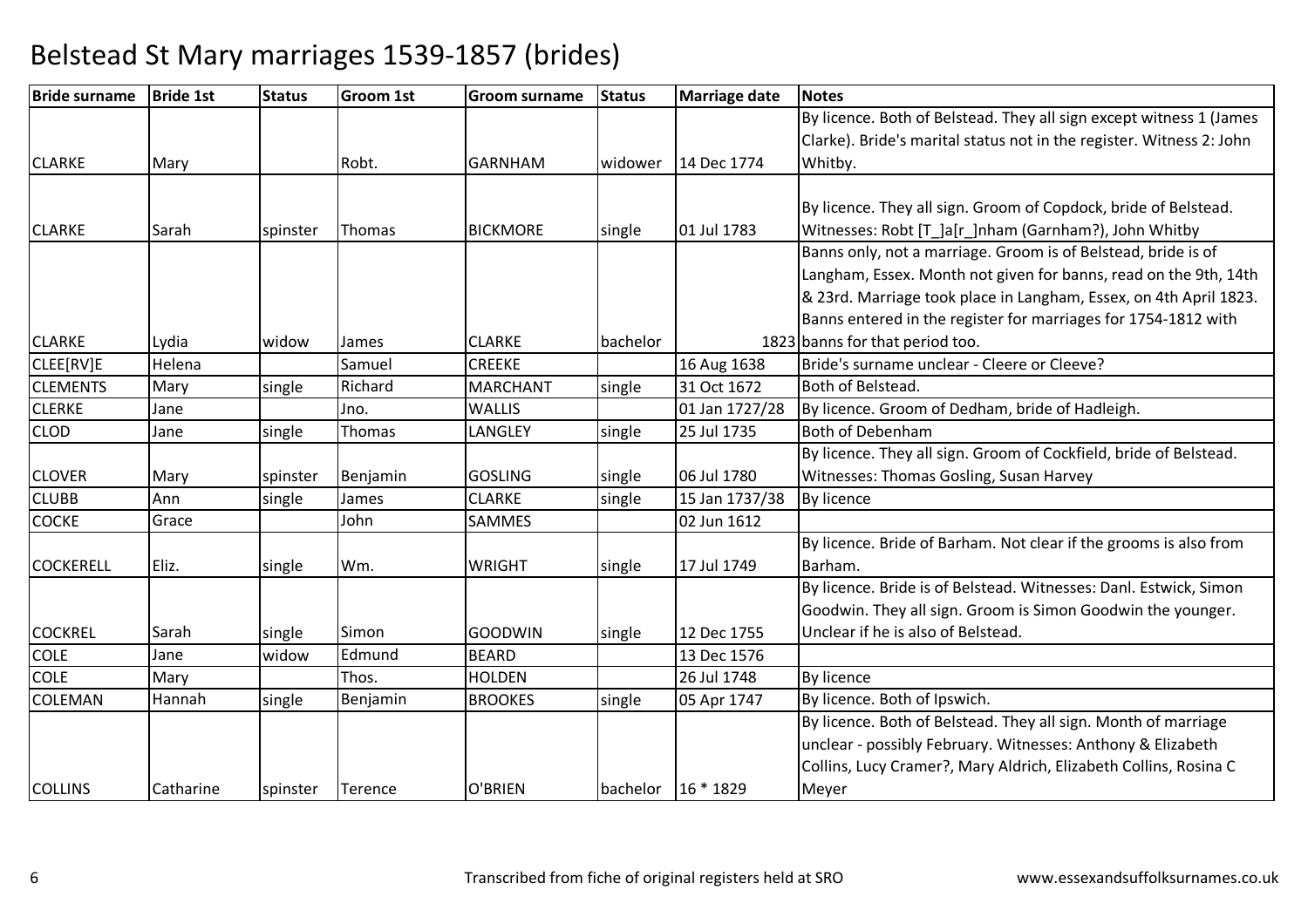| <b>Bride surname</b> | <b>Bride 1st</b> | <b>Status</b> | <b>Groom 1st</b> | <b>Groom surname</b> | <b>Status</b> | Marriage date | <b>Notes</b>                                                        |
|----------------------|------------------|---------------|------------------|----------------------|---------------|---------------|---------------------------------------------------------------------|
|                      |                  |               |                  |                      |               |               | By banns. Both of Belstead. They all sign. Witnesses: William &     |
| <b>COLLINS</b>       | Sarah Ann        | single        | Edward           | <b>GARRARD</b>       | single        | 10 Jan 1836   | <b>Harriet Collins</b>                                              |
| <b>CONINGHAM</b>     | Catherine        | single        | William          | <b>YOUNG</b>         | single        | 13 Jul 1673   | Both of Ipswich.                                                    |
|                      |                  |               |                  |                      |               |               | Banns only, not a marriage. Banns read 3, 10, 17 May 1801. Groom    |
| <b>COOK</b>          | Alice            | single        | Francis          | <b>SCOTT</b>         | single        |               | 1801 of Wherstead, bride of Belstead                                |
|                      |                  |               |                  |                      |               |               | By banns. Both of Belstead. They all sign except witness 2 (Joseph  |
| <b>COOK</b>          | Harriet          | spinster      | William          | <b>WARDEN</b>        | bachelor      | 18 Sep 1827   | Warden). Witness 1: Sarah Wardin.                                   |
|                      |                  |               |                  |                      |               |               |                                                                     |
|                      |                  |               |                  |                      |               |               | Bride's surname "Coop" but the way the letter P is written suggests |
| COOP[E_][R_]         | Margerie         |               | Thomas           | <b>MASON</b>         |               | 03 Jun 1601   | the surname is abbreviated and probably should be Cooper            |
| <b>COOPER</b>        | Hellen           |               | Edmond           | <b>KING</b>          |               | 09 Jul 1632   |                                                                     |
|                      |                  |               |                  |                      |               |               | By banns. Both of Belstead. Witnesses: Simon Goodwin, Philip Cole.  |
|                      |                  |               |                  |                      |               |               | They all sign. Groom's signature hard to read - he might have       |
| <b>COVELL</b>        | Sarah            | single        | William          | <b>RAMSEY</b>        | single        | 04 Aug 1761   | signed Ramsae.                                                      |
| <b>CROSS</b>         | Hannah           |               | Jno.             | <b>GREEN</b>         |               | 14 Oct 1725   | By banns                                                            |
| <b>CROSSE</b>        | Margret          |               | Edward           | <b>FAYRWETHER</b>    |               | 22 Sep 1605   |                                                                     |
|                      |                  |               |                  |                      |               |               | By banns. Both of Belstead. The all mark except witness 1 (John     |
| <b>CROUCH</b>        | Mary             | single        | John             | <b>FELLGATE</b>      | single        | 26 Nov 1805   | Fellgett). Witness 2: Ann Rose                                      |
|                      |                  |               |                  |                      |               |               |                                                                     |
|                      |                  |               |                  |                      |               |               | By banns. Both full age. Groom a labourer, of Freston. Bride of     |
|                      |                  |               |                  |                      |               |               | Belstead. Groom's father: Daniel Addison, labourer. Bride's father: |
|                      |                  |               |                  |                      |               |               | Henry Culf, labourer. They all sign. Witnesses: Daniel & Eliza      |
| <b>CULF</b>          | Eliza            | spinster      | Benjamin         | <b>ADDISON</b>       | bachelor      | 03 Aug 1855   | Addison, George Culf, Martha Scrivener.                             |
| <b>CULLUM</b>        | Mary             |               | Christopher      | <b>BARDWELL</b>      |               | 07 Oct 1673   |                                                                     |
|                      |                  |               |                  |                      |               |               | Both of Belstead. Groom is 28, a labourer. Bride is 27. Groom's     |
|                      |                  |               |                  |                      |               |               | father: Samuel Foldger, labourer. Bride's father: Thomas Cullum,    |
|                      |                  |               |                  |                      |               |               | labourer. Bride & groom mark, witnesses (Samuel Button, Lucy        |
| <b>CULLUM</b>        | Anna Maria       | spinster      | Samuel           | <b>FOLDGER</b>       | bachelor      | 24 Dec 1847   | Southgate) sign.                                                    |
| <b>DAINES</b>        | Mary             |               | Jos.             | <b>WATTERIDGE</b>    |               | 13 Jun 1730   | By licence. Groom of Capel, bride of Ipswich                        |
| <b>DALDY</b>         | Mary             | single        | Peter            | <b>CLARKE</b>        | single        | 22 May 1739   | By licence. Both of Tattingstone                                    |
|                      |                  |               |                  |                      |               |               | By licence. Both of Belstead. Bride and groom mark, witnesses (Jno  |
| <b>DALE</b>          | Sarah            | spinster      | Giles            | <b>BLYTH</b>         | single        | 18 Sep 1783   | Clarke, John Whitby) sign.                                          |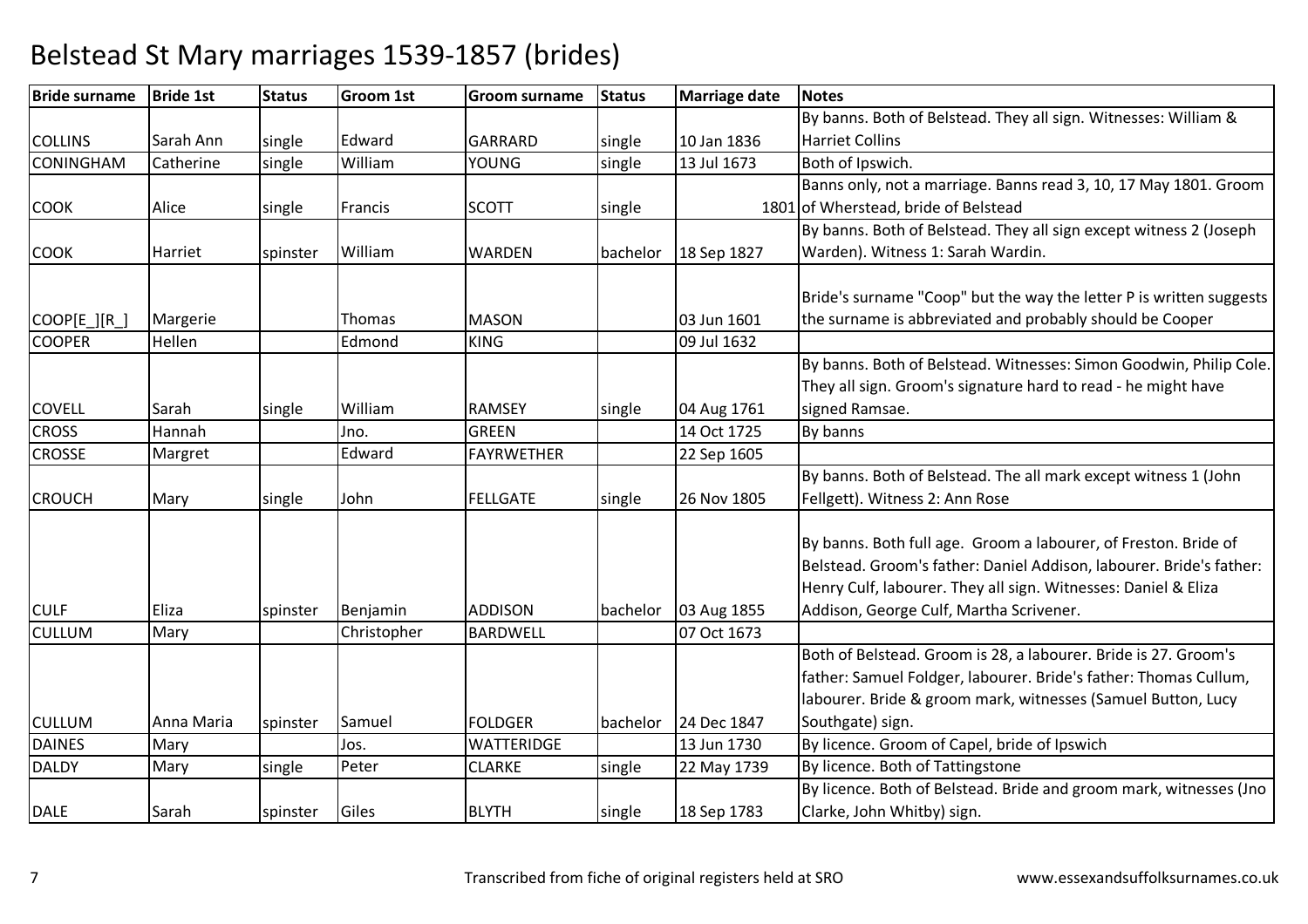| <b>Bride surname</b> | <b>Bride 1st</b> | <b>Status</b> | <b>Groom 1st</b> | <b>Groom surname</b> | <b>Status</b> | <b>Marriage date</b> | <b>Notes</b>                                                        |
|----------------------|------------------|---------------|------------------|----------------------|---------------|----------------------|---------------------------------------------------------------------|
| <b>DALLANT</b>       | Alice            |               | Simon            | COLEMAN              |               | 06 Jun 1596          |                                                                     |
| <b>DAVIE</b>         | Dorithie         |               | Michael          | RAYNOULD             |               | 10 Feb 1588/89       |                                                                     |
|                      |                  |               |                  |                      |               |                      |                                                                     |
|                      |                  |               |                  |                      |               |                      | By banns. Both of Belstead. Groom & witness 2 sign, others mark.    |
|                      |                  |               |                  |                      |               |                      | Witnesses 1: John Davis. Where the witnesses sign, there's a mark   |
|                      |                  |               |                  |                      |               |                      | for "Sarah Davis wife of John" - not clear if there was a witness   |
|                      |                  |               |                  |                      |               |                      | called Sarah Davis who marked where the bride should've done        |
| <b>DAVIS</b>         | Sarah            | spinster      | William          | <b>TURNER</b>        | widower       | 24 Oct 1824          | and the bride signed where the witness did.                         |
| <b>DAY</b>           | Mary             |               | John             | <b>FENNER</b>        |               | 21 Nov 1638          |                                                                     |
|                      |                  |               |                  |                      |               |                      | By licence. They all sign. Groom of Belstead, bride of Washbrook.   |
| <b>DAY</b>           | Susan            | spinster      | William          | <b>TABOR</b>         | widower       | 01 Jul 1768          | Witnesses: John Clubb, Philip Cole                                  |
|                      |                  |               |                  |                      |               |                      | By licence. Both of Belstead. Witnesses: Wm Deaves, Joh Whitby.     |
| <b>DEAVES</b>        | Ann              | single        | John             | <b>CLARK</b>         | single        | 16 Oct 1775          | They all sign.                                                      |
|                      |                  |               |                  |                      |               |                      |                                                                     |
|                      |                  |               |                  |                      |               |                      | By licence. Groom is of St Peter's, Ipswich. Bride is of Belstead.  |
| <b>DILLOCK</b>       | <b>Frances</b>   | single        | Jeremiah         | LAWS                 | single        | 07 Feb 1758          | Witnesses: John Laws, Philip Cole. They all sign except the bride.  |
| <b>DIXON</b>         | Margerie         |               | John             |                      |               | 26 Jun 1664          | Groom's surname not in register.                                    |
|                      |                  |               |                  |                      |               |                      | By banns. Both of Belstead. Witnesses: Robert Cooper, Philip Cole.  |
| <b>DOUBLE</b>        | Eliz.            | single        | John             | <b>ABLEWHITE</b>     | single        | 10 Aug 1759          | They all sign.                                                      |
|                      |                  |               |                  |                      |               |                      |                                                                     |
|                      |                  |               |                  |                      |               |                      | By banns. Both of Belstead. Witness 1 is Wm. Giles senr. Witness 2: |
|                      |                  |               |                  |                      |               |                      | John Whitby. No one marked, but the names of the bride and          |
|                      |                  |               |                  |                      |               |                      | witness 1 where they should have signed are in the same             |
| <b>DOUBLE</b>        | Mary             | single        | William          | <b>GILES</b>         | single        | 10 Oct 1776          | handwriting as the rest of the entry, implying they didn't sign.    |
|                      |                  |               |                  |                      |               |                      | By banns. Both of Belstead. Groom & witness 1 (Wm Giles) sign,      |
| <b>DOUBLE</b>        | Susan            | single        | Henry            | <b>BURGESS</b>       | widower       | 31 Oct 1790          | others mark. Witness 2: Sarah Bumpstead.                            |
| <b>DOWNING</b>       | Sarah            |               | Jno.             | <b>DAVY</b>          |               | 03 Mar 1728/29       |                                                                     |
| <b>DOWSEN</b>        | Margarett        |               | John             | <b>MALBIE</b>        |               | 31 Oct 1586          | The bride is Margarett Dowsen alias Smithe                          |
|                      |                  |               |                  |                      |               |                      | By banns. They all sign. Both of Belstead. Witnesses: Edward Drane, |
| <b>DRANE</b>         | Elizabeth        | single        | John             | LAWS                 | single        | 22 Dec 1772          | John Whitby                                                         |
| <b>DUNCON</b>        | Mary             | single        | James            | POLLARD              | single        | 29 Jul 1739          | By licence. Both of Claydon                                         |
| <b>EDGAR</b>         | Anne             | widow         | Willm.           | <b>WARNER</b>        |               | 20 Nov 1568          |                                                                     |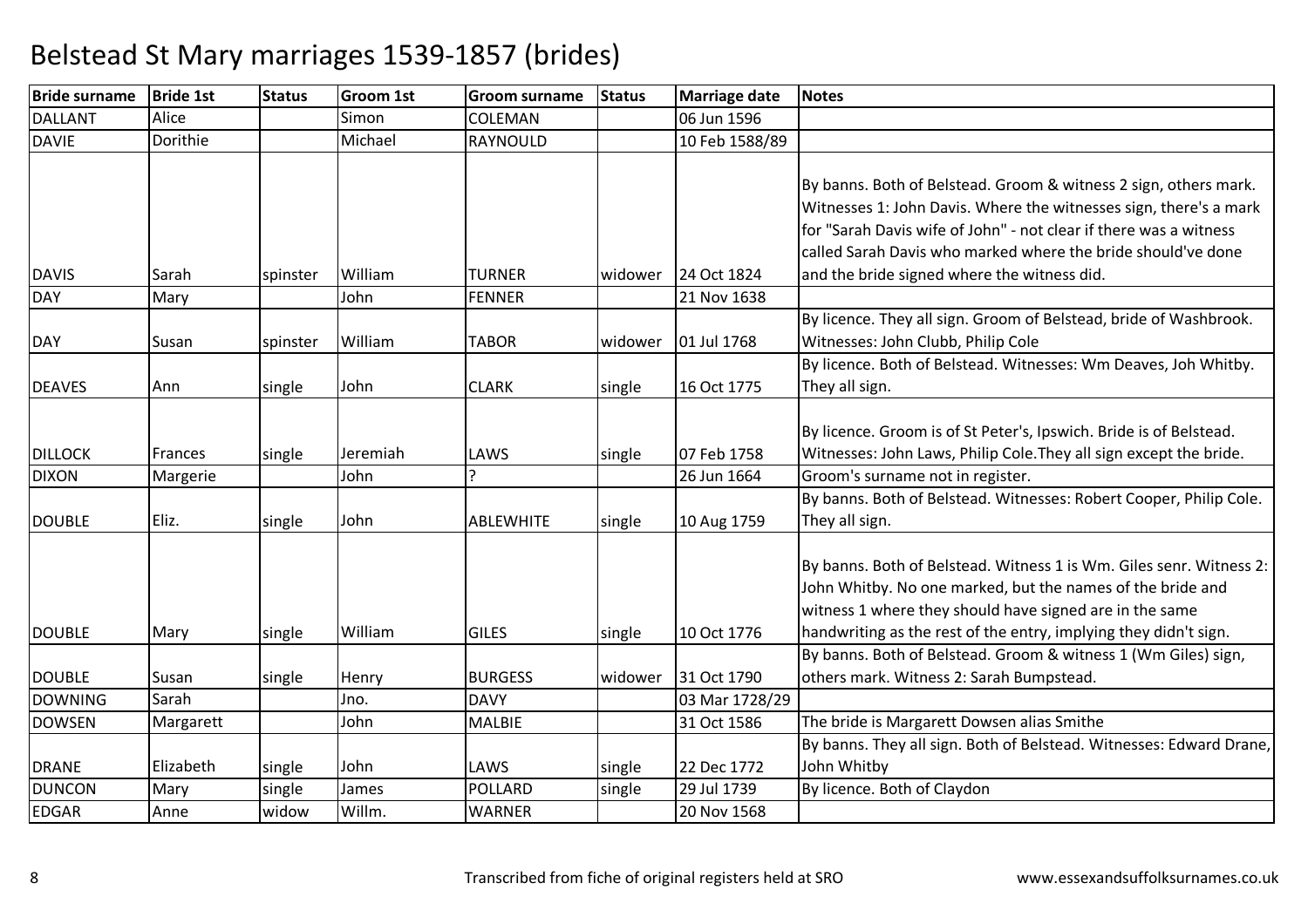| <b>Bride surname</b> | <b>Bride 1st</b> | <b>Status</b> | <b>Groom 1st</b> | <b>Groom surname</b> | <b>Status</b> | Marriage date  | <b>Notes</b>                                                           |
|----------------------|------------------|---------------|------------------|----------------------|---------------|----------------|------------------------------------------------------------------------|
|                      |                  |               |                  |                      |               |                |                                                                        |
|                      |                  |               |                  |                      |               |                | By banns. Both of Belstead. They all sign except witness 1 (John       |
| <b>EDWICK</b>        | Sarah            | spinster      | Jonathan         | CATTERMULL           | bachelor      | 06 Jul 1819    | Edwick). Witnesses 2 & 3: Elizabeth Cattermull, Naomi Bumstead.        |
| EL[M_]ER             | Eliza.           |               | <b>Thomas</b>    | <b>HASELTON</b>      |               | 17 Feb 1690/91 | Bride of Bentley. Not clear if the groom is also of Bentley.           |
| <b>ELLIS</b>         | Thomasine        |               | <b>Thomas</b>    | <b>DAVID</b>         |               | 18 Sep 1559    |                                                                        |
| <b>ELLIS</b>         | Susan            |               | Charles          | <b>KING</b>          |               | 05 Oct 1707    |                                                                        |
|                      |                  |               |                  |                      |               |                | Banns only, not a marriage. Banns read 23, 30 Sep & 7 Oct 1759.        |
| <b>ELSDEN</b>        | Jane             | spinster      | Wm.              | <b>RANSON</b>        | single        |                | 1759 Groom of Belstead, bride of Stoke near Ipswich.                   |
|                      |                  |               |                  |                      |               |                |                                                                        |
| <b>EVATT</b>         | Sarah            | widow         | Wm.              | <b>SHERLOCK</b>      | widower       | 08 Nov 1753    | By licence. Groom is of Brightlingsea, Essex. Bride is of Belstead.    |
| <b>EVERET</b>        | Eliza.           | single        | William          | <b>COWPER</b>        | single        | 26 Oct 1686    | <b>Both of Belstead</b>                                                |
| <b>EVERETT</b>       | Mary             | single        | William          | <b>BURRAGE</b>       | widower       | 17 Apr 1683    | Groom of Ipswich, bride of Belstead                                    |
|                      |                  |               |                  |                      |               |                | By banns. They all sign. Groom is of St Nicholas' Ipswich, bride is of |
| <b>FAIRS</b>         | Mary             | single        | John             | <b>SAGE</b>          | single        | 29 May 1766    | Belstead. Witnesses: Wm Harris, Philip Cole.                           |
|                      |                  |               |                  |                      |               |                | By banns. Groom of St Nicholas', Ipswich, bride of Belstead.           |
|                      |                  |               |                  |                      |               |                | Witnesses: Ann? Bond, William Rushmer. They all sign except the        |
|                      |                  |               |                  |                      |               |                | bride. Witness 1's name hard to read. Ann or possibly Alice at a       |
| <b>FAIRS</b>         | Sarah            | spinster      | James            | <b>RUSHMERE</b>      | single        | 05 Jun 1781    | push.                                                                  |
| <b>FELGATE</b>       | Joane            |               | John             | RENOULD              |               | 26 Oct 1563    | The groom is John Renould the yonger                                   |
| <b>FEN</b>           | Mary             |               | Thomas           | <b>PAGE</b>          |               | 11 Aug 1640    |                                                                        |
| <b>FISKE</b>         | Margarett        |               | Thomas           | <b>REYNOULD</b>      |               | 26 Jun 1580    |                                                                        |
| <b>FLORRY</b>        | Mathew           |               | Daniell          | COMAN                |               | 24 Aug 1637    |                                                                        |
| <b>FOLSTOSE</b>      | Thomazin         |               | Raphe            | <b>SCRIVENER</b>     |               | 26 Apr 1601    |                                                                        |
| <b>FOSDICK</b>       | Elizabeth        |               | Ezechias         | <b>KID</b>           |               | 02 Feb 1600/1  |                                                                        |
|                      |                  |               |                  |                      |               |                | By licence. Groom is of St Peter's, Ipswich, bride is of Belstead.     |
| <b>FOSDICK</b>       | Grace            | single        | John             | <b>SMITH</b>         | widower       | 11 Nov 1757    | Witnesses: John Clubb, Philip Cole. They all sign.                     |
|                      |                  |               |                  |                      |               |                | By licence. Groom of Sproughton, bride of Belstead. Witnesses: Jno     |
| <b>FOSDICK</b>       | Mansur           | spinster      | William          | <b>TABOR</b>         | single        | 08 Oct 1765    | & Hannah Josselyn. They all sign.                                      |
| <b>FOX</b>           | Mary             | single        | Benjamin         | <b>FLURRY</b>        | single        | 06 Oct 1749    | By banns. Groom of Harkstead, bride of Belstead                        |
|                      |                  |               |                  |                      |               |                | By banns. Both of Belstead. They all sign except witness 1 (George     |
| <b>FOX</b>           | Jane             | single        | John             | <b>SPARROW</b>       | single        | 21 Nov 1774    | Curtis). Witness 2: John Whitby                                        |
| <b>FREND</b>         | Elizabeth        |               | Gregorie         | <b>SCRIVENOR</b>     |               | 10 Aug 1609    |                                                                        |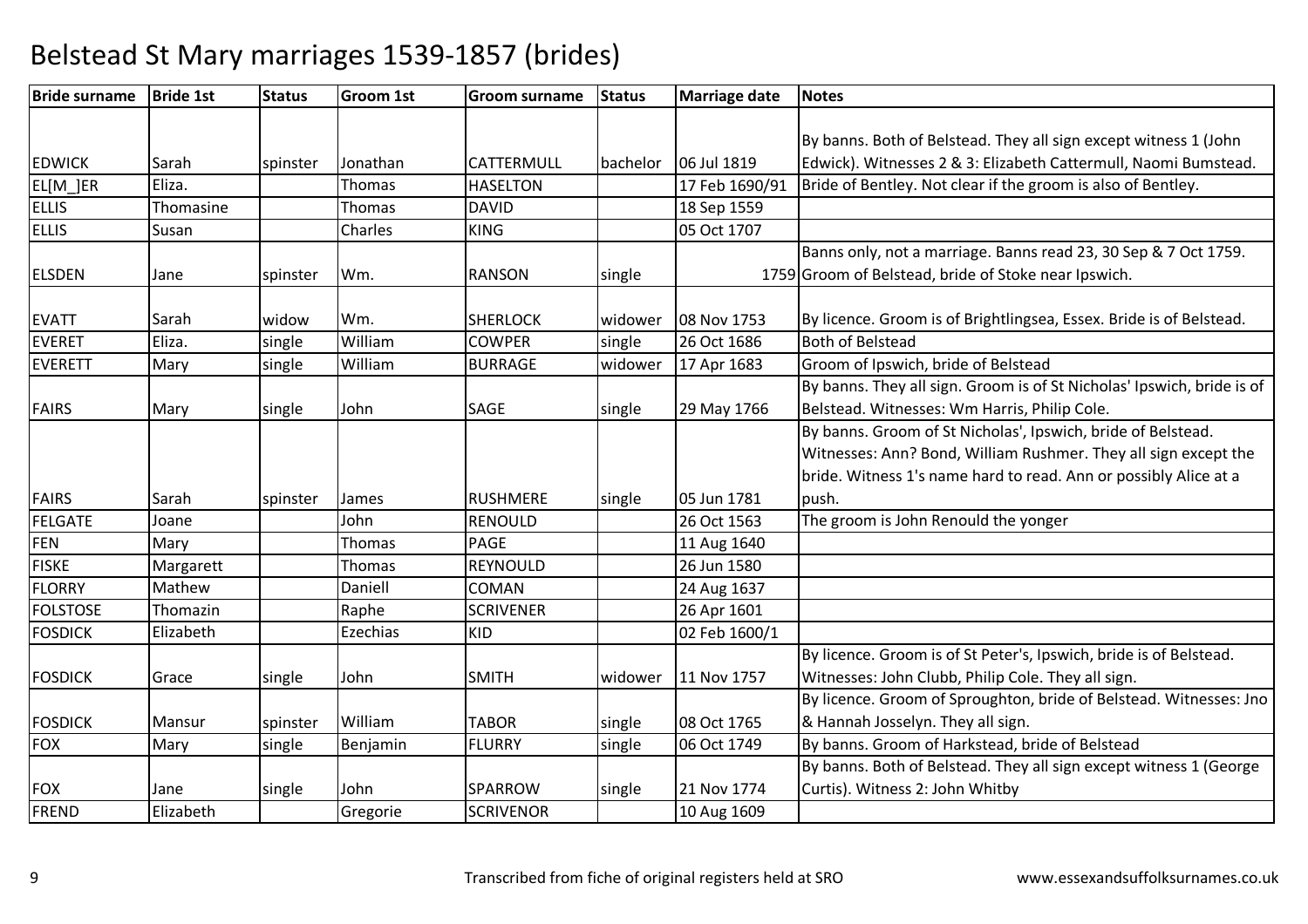| <b>Bride surname</b> | <b>Bride 1st</b> | <b>Status</b> | <b>Groom 1st</b> | <b>Groom surname</b> | <b>Status</b> | Marriage date  | <b>Notes</b>                                                         |
|----------------------|------------------|---------------|------------------|----------------------|---------------|----------------|----------------------------------------------------------------------|
| <b>FREND</b>         | Margery          |               | Henry            | <b>HUNT</b>          |               | 14 May 1618    |                                                                      |
|                      |                  |               |                  |                      |               |                | By licence. Groom of St Margaret's, Ipswich, bride of Belstead.      |
|                      |                  |               |                  |                      |               |                | Witnesses: William Lilly, Willm Giles. Groom & witness 2 sign,       |
| <b>FRYETT</b>        | Mary Ann         | single        | Joseph           | <b>HARVEY</b>        | single        | 28 Jan 1804    | others mark.                                                         |
|                      |                  |               |                  |                      |               |                | By banns. Groom of "Cobdock", bride of Belstead. Bride and groom     |
| <b>GARNHAM</b>       | Ann              | single        | Wm.              | LEWIS                | single        | 12 Oct 1769    | mark, witnesses (Jos. Dardry, Philip Cole) sign.                     |
|                      |                  |               |                  |                      |               |                |                                                                      |
|                      |                  |               |                  |                      |               |                | By banns. Groom of "East Bergheholt", bride of Belstead. They all    |
|                      |                  |               |                  |                      |               |                | sign. Bride signs her first name Naomi, but it's been written in the |
| <b>GARNHAM</b>       | Naomi            | single        | Robert           | <b>EVERARD</b>       | single        | 13 Sep 1791    | register as Amy by the vicar. Witnesses: Robt. Garnham, Wm Giles     |
|                      |                  |               |                  |                      |               |                | By banns. Both full age. Groom is a gardener, of Sutton. Bride is of |
|                      |                  |               |                  |                      |               |                | Belstead. Groom's father: Jeremiah Bennet, labourer. Bride's         |
|                      |                  |               |                  |                      |               |                | father: James Garnham, carpenter. Witnesses: William and             |
| <b>GARNHAM</b>       | Anna             | spinster      | James            | <b>BENNETT</b>       | bachelor      | 11 Jul 1850    | Jemima? Garnham. They all sign.                                      |
|                      |                  |               |                  |                      |               |                |                                                                      |
|                      |                  |               |                  |                      |               |                | By banns. Both full age, of Belstead. Bride's abode unclear. Groom   |
|                      |                  |               |                  |                      |               |                | is a labrouer. Groom's father: John Bloomfield, carpenter. Bride's   |
|                      |                  |               |                  |                      |               |                | father: James Garnham, carpenter. They all sign. Witnesses: James    |
| GARNHAM              | Ellen            | spinster      | John             | <b>BLOOMFIELD</b>    | bachelor      | 16 Jul 1853    | & Anna Bennett, Matilda Garnham.                                     |
| <b>GARROOD</b>       | Ann              |               | Denny            | <b>COLE</b>          |               | 02 Oct 1753    | <b>By licence</b>                                                    |
|                      |                  |               |                  |                      |               |                | Bride of Bentley. By licence. Not clear if the groom is also of      |
| <b>GARWOOD</b>       | Martha           | widow         | Jno.             | <b>GOSNOLD</b>       | single        | 13 May 1737    | Bentley.                                                             |
| <b>GILES</b>         | Agnes            |               | John             | <b>COOPER</b>        |               | 05 Feb 1626/27 |                                                                      |
|                      |                  |               |                  |                      |               |                | By banns. Groom of Bently, bride of Belstead. Witnesses: Samuel      |
| <b>GILES</b>         | Sarah            | widow         | Simon            | <b>BREWER</b>        | single        | 04 Feb 1765    | Brewster, Philip Cole. They all sign.                                |
|                      |                  |               |                  |                      |               |                | By licence. Groom of St Stephen's, Ipswich, bride of Belstead.       |
|                      |                  |               |                  |                      |               |                |                                                                      |
| <b>GILES</b>         | Elizabeth        | single        | Edward           | <b>BROCK</b>         | single        | 18 Aug 1786    | Witnesses: Rob Cook, John Whitby. They all sign except the bride.    |
| <b>GIRLING</b>       | Priscilla        | widow         | Robert           | <b>COOKE</b>         | single        | 07 Feb 1664/65 |                                                                      |
| <b>GLADDEN</b>       | Mary             |               | Jno.             | <b>BIGSBY</b>        |               | 02 Sep 1729    | Groom of Stoke, bride of Belstead                                    |
| <b>GLAMFEILD</b>     | Eliz.            |               | Jacob            | LEAGAR               |               | 16 Oct 1628    |                                                                      |
| GOLDINGHAM           | Elizabeth        |               | Robt.            | <b>FOSTER</b>        |               | 16 Sep 1560    | The groom is a gent.                                                 |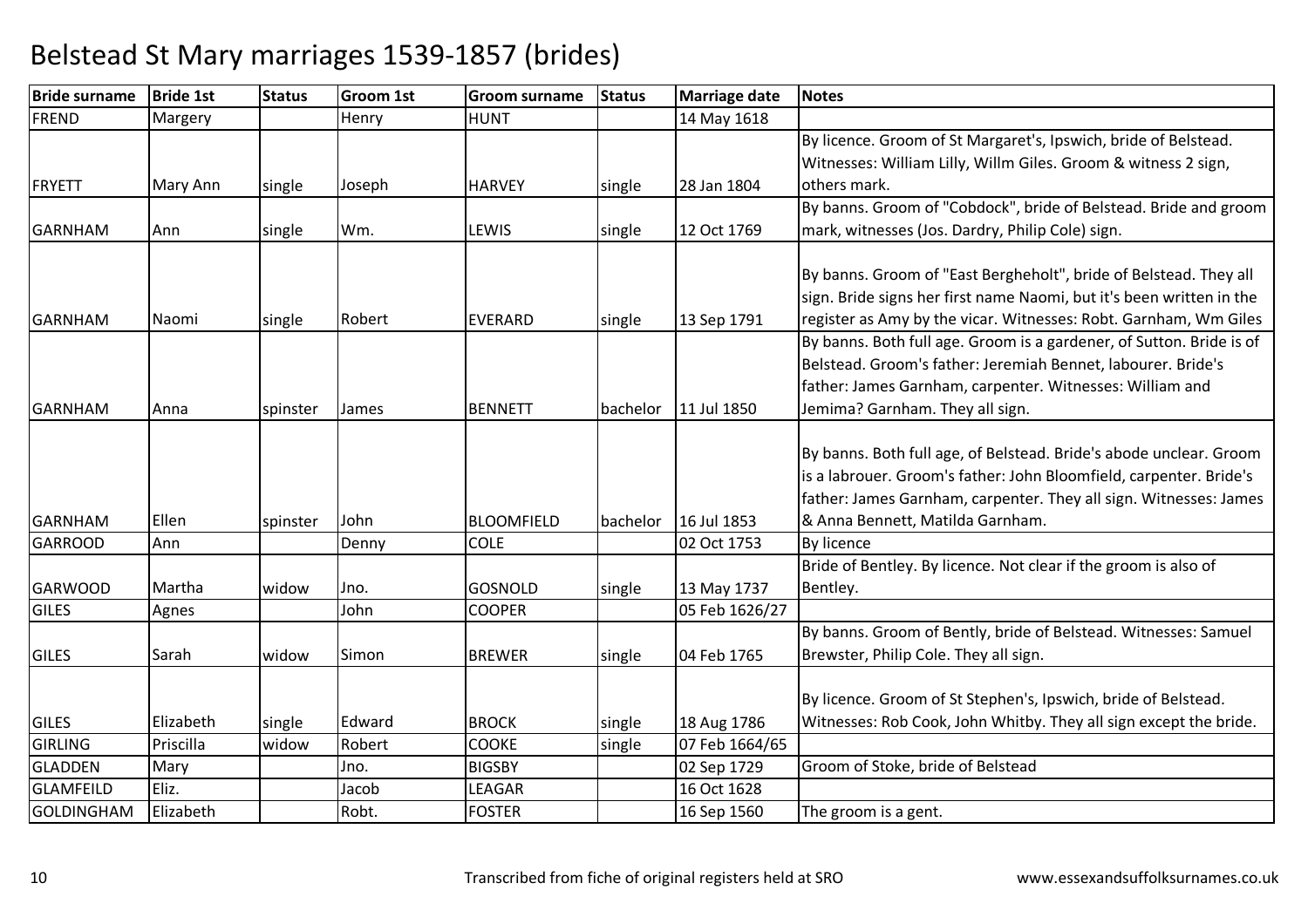| <b>Bride surname</b> | <b>Bride 1st</b> | <b>Status</b> | <b>Groom 1st</b> | <b>Groom surname</b> | <b>Status</b> | <b>Marriage date</b> | <b>Notes</b>                                                        |
|----------------------|------------------|---------------|------------------|----------------------|---------------|----------------------|---------------------------------------------------------------------|
| <b>GOODING</b>       | Sarah            |               | Simon            | <b>SPARROW</b>       |               | 05 Oct 1707          |                                                                     |
| <b>GOODWIN</b>       | Jone             | widow         | Jonas            | <b>GOULDINGHAM</b>   |               | 25 Aug 1572          | The groom is "gent".                                                |
| <b>GOODWIN</b>       | Mary             | single        | Daniel           | <b>EASTWICH</b>      | single        | 06 May 1736          | Groom of Sproughton, bride of Belstead                              |
|                      |                  |               |                  |                      |               |                      | By licence. Groom of Bentley, bride of Belstead. They all sign.     |
| <b>GOODWIN</b>       | Sarah            | single        | Thomas           | <b>BAKER</b>         | single        | 29 Dec 1789          | Witnesses: Jo. Clarke, Mary Goodwin                                 |
|                      |                  |               |                  |                      |               |                      | By licence. They all sign. Groom of Sproughton, bride of Belstead.  |
| <b>GOODWIN</b>       | Mary             | single        | John             | <b>RANSON</b>        | single        | 28 Dec 1790          | Witnesses: Elizabeth Goodwin, Thos. Baker                           |
|                      |                  |               |                  |                      |               |                      | By licence. Both of Belstead. They all sign. Witnesses: Simon &     |
| GOODWIN              | Elizabeth        | single        | Nathaniel        | <b>CLARK</b>         | single        | 07 Apr 1795          | Rachel Goodwin                                                      |
|                      |                  |               |                  |                      |               |                      |                                                                     |
|                      |                  |               |                  |                      |               |                      | By banns. Both of Belstead. Both full age. Groom is a labourer.     |
|                      |                  |               |                  |                      |               |                      | Groom's father: John Pinner, labourer. Bride's father: Martin       |
|                      |                  |               |                  |                      |               |                      | Gosling, labourer. They all mark except witnesses 3 & 4 (Maria      |
|                      |                  |               |                  |                      |               |                      | Gosling & Mary Ann Pinner). The marriage appears once in the        |
|                      |                  |               |                  |                      |               |                      | register covering 1813-early 1837 (with four witnesses) and again   |
|                      |                  |               |                  |                      |               |                      | in the proper register for a marriage of its date, with 2 witnesses |
| <b>GOSLING</b>       | Sarah            | spinster      | John             | <b>PINNER</b>        | bachelor      | 16 Nov 1837          | (James Pinner and Mary Gosling).                                    |
| <b>GOULDINGHAM</b>   | Anne             | widow         | Henrie           | <b>RAYNOULDS</b>     |               | 23 Dec 1563          | The groom is "Esquiere"                                             |
| <b>GREEN</b>         | Jane             | widow         | Edwd.            | <b>GOSLIN</b>        | widower       | 08 Sep 1687          | Both of Ipswich                                                     |
| <b>GREEN</b>         | Mary             | single        | Jno.             | <b>WELLBY</b>        | single        | 30 Sep 1741          | Groom of Tattingstone, bride of Belstead                            |
|                      |                  |               |                  |                      |               |                      | By licence. Bride of Wherstead. Not clear if the groom is also from |
| <b>GREEN</b>         | Sarah            | single        | Jno.             | PRATT                | widower       | 03 May 1750          | Wherstead                                                           |
|                      |                  |               |                  |                      |               |                      | By banns. Both of Belstead. Bride and groom mark, witnesses         |
| <b>GREEN</b>         | Ann              | single        | John             | <b>HUTCHENSON</b>    | single        | 07 Jun 1786          | (Rebecka Hutcheson, John Whitby) sign.                              |
|                      |                  |               |                  |                      |               |                      |                                                                     |
|                      |                  |               |                  |                      |               |                      | By banns. Both of Belstead. Groom is 30, bride is 24. Bride and     |
|                      |                  |               |                  |                      |               |                      | groom are both servants. Groom's father: Edward Skippens,           |
|                      |                  |               |                  |                      |               |                      | labourer. Bride's father: John Green, labourer. Witnesses: Hannah   |
| <b>GREEN</b>         | Hannah           | spinster      | David            | <b>SKIPPENS</b>      | bachelor      | 12 Oct 1847          | Whittaker, James Robinson. Groom & witness 1 mark, others sign.     |
| <b>GRIGS</b>         | Sarah            | single        | Samll.           | <b>BLICKENDEN</b>    | single        | 01 Jun 1748          | By licence. Both of Ipswich                                         |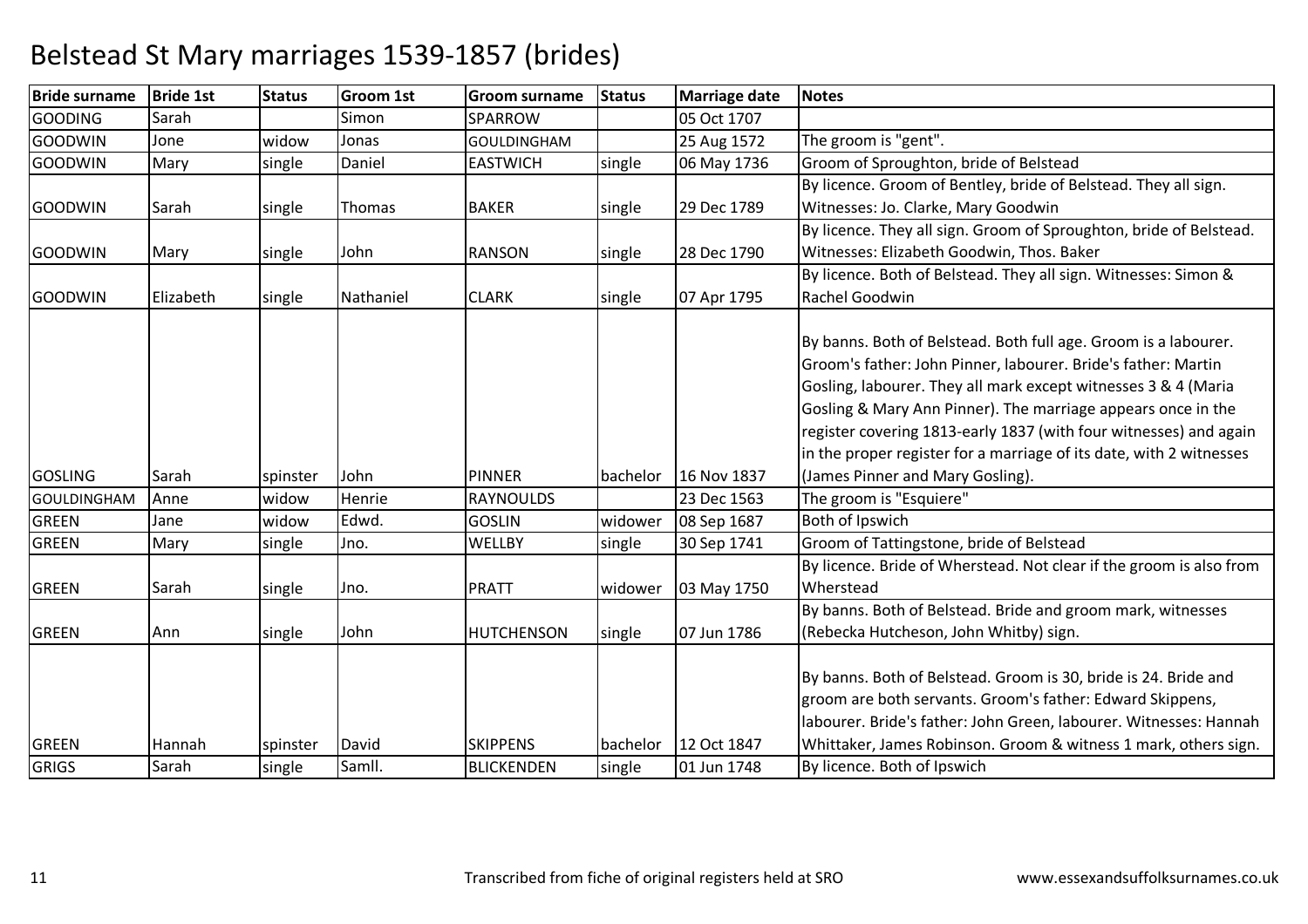| <b>Bride surname</b> | <b>Bride 1st</b> | <b>Status</b> | <b>Groom 1st</b>      | <b>Groom surname</b> | <b>Status</b> | Marriage date | <b>Notes</b>                                                          |
|----------------------|------------------|---------------|-----------------------|----------------------|---------------|---------------|-----------------------------------------------------------------------|
|                      |                  |               |                       |                      |               |               | By banns. Groom of Broomley (Bromley?), bride of Belstead.            |
|                      |                  |               |                       |                      |               |               | Groom & witness 1 (John Ratliff) sign, others mark. Witnesses 2:      |
| <b>GRIMWOOD</b>      | Sarah            | single        | Thomas                | <b>RATLIFF</b>       | single        | 08 Feb 1836   | Eliza Grimwood                                                        |
|                      |                  |               |                       |                      |               |               |                                                                       |
|                      |                  |               |                       |                      |               |               | By banns. Both full age, of Belstead. Groom's father: William         |
|                      |                  |               |                       |                      |               |               | Clarke, labourer. Bride's father: Robert Grimwood, labourer.          |
| <b>GRIMWOOD</b>      | Deborah          | spinster      | William               | <b>CLARKE</b>        | bachelor      | 12 Jan 1844   | Witnesses: Joseph Hazelton, Louisa Grimwood. They all mark.           |
|                      |                  |               |                       |                      |               |               | By banns. Both of Belstead. Groom is full age, a labourer. Bride is a |
|                      |                  |               |                       |                      |               |               | minor. Groom's father: William Hazleton, labourer. Bride's father:    |
|                      |                  |               |                       |                      |               |               | Robt. Grimwood. Bride & groom mark, witnesses (John Ratliff,          |
| <b>GRIMWOOD</b>      | Louisa           | spinster      | Joseph                | <b>HAZLETON</b>      | bachelor      | 28 Jun 1844   | Maria Hazelton) sign.                                                 |
|                      |                  |               |                       |                      |               |               |                                                                       |
|                      |                  |               |                       |                      |               |               | By banns. Both of Belstead. Groom is full age, bride is a minor.      |
|                      |                  |               |                       |                      |               |               | Groom is a labourer. Groom's father: William Hazelton, labourer.      |
|                      |                  |               |                       |                      |               |               | Bride's father: Robert Grimwood, labourer. Witnesses: John Ratliff,   |
| <b>GRIMWOOD</b>      | Fanny            | spinster      | William               | <b>HAZELTON</b>      | bachelor      | 27 Nov 1846   | Maria Hazelton. They all sign except the bride.                       |
| <b>GROVES</b>        | Rebecca          | widow         | Jno.                  | <b>COOPER</b>        | single        | 26 Oct 1747   | By banns                                                              |
| <b>GUILE</b>         | Elizabeth        |               | Thomas                | <b>WOODARD</b>       |               | 30 Sep 1705   | Both of Hemmingstone                                                  |
| HA[UN]KES            | Sarrah           |               | Simon                 | <b>PERKIN</b>        |               | * Jan 1630/1  | Day of month not in register.                                         |
| <b>HADNOM</b>        | Joane            |               | John                  | <b>BRETE</b>         |               | 07 Jul 1583   |                                                                       |
|                      |                  |               |                       |                      |               |               | By banns. Both of Belstead. Groom & witness 2 (Alice Webb) sign,      |
| <b>HAMBLING</b>      | Mary             | single        | William               | <b>WEBB</b>          | single        | 21 Aug 1796   | others mark. Witness 1: Thomas Webb                                   |
|                      |                  |               |                       |                      |               |               | By banns. Both of Belstead. They all sign. Witnesses: M E, William &  |
| <b>HARDY</b>         | Ann              | spinster      | <b>David Collins</b>  | <b>PORTER</b>        | bachelor      | 20 Dec 1827   | N? W? Hardy, G & Edmd. Sheppeard                                      |
|                      |                  |               |                       |                      |               |               |                                                                       |
|                      |                  |               |                       |                      |               |               | By licence. Groom of St Andrew's, London. Bride of Belstead.          |
|                      |                  |               |                       |                      |               |               | Witnesses: Wm? Harris, John Cole. They all sign. First name of        |
|                      |                  |               |                       |                      |               |               | witness 1 hard to read, but looks like an abbreviation. A brief entry |
|                      |                  |               |                       |                      |               |               | appears squashed into the bottom of the page in the right place,      |
|                      |                  |               | <b>Henry Nicholas</b> |                      |               |               | then the full entry, including signatures, has been accidentally      |
| <b>HARRIS</b>        | Eliz.            | single        | Lionel                | <b>BERKELEY</b>      | single        | 15 Dec 1776   | entered among the banns at the back of the register.                  |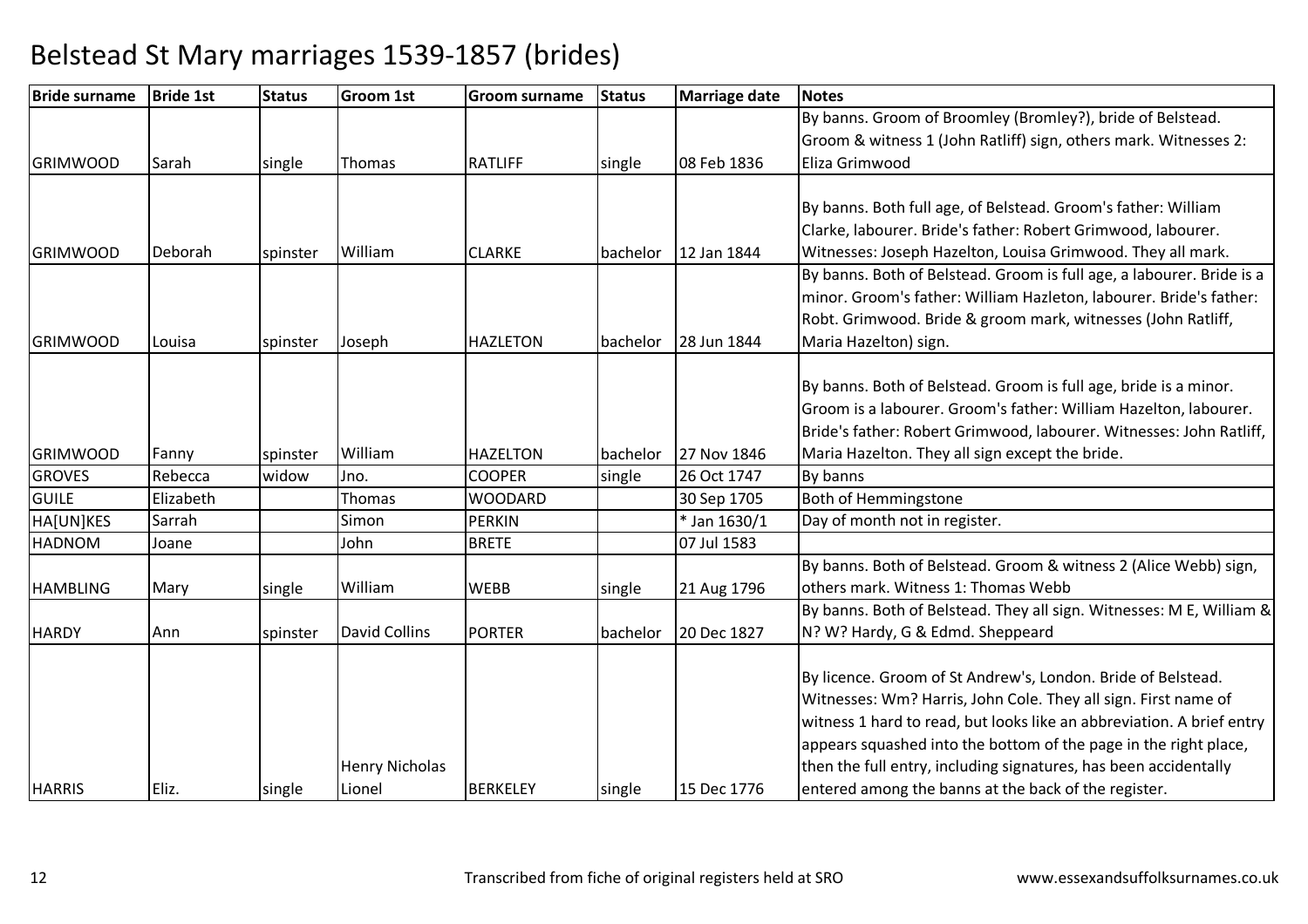#### **Bride surname Bride 1st Status Groom 1st Groom surname Status Marriage date Notes HARRIS**  Annn compared a single Richard HARRIS single 12 Mar 1786 By banns. They all sign. Both of Belstead. Witnesses: Rob. Garnham, John Whitby By licence. Groom of Freston, bride of Belstead. They all sign. **HARRIS** S Lydia Spinster Nathaniel SAGE bachelor 06 Oct 1814 Witnesses: William Gorble, Elizabeth and Mary Harris.**HARRIS**  Annee 1991 spinster Nathaniel CLARK bachelor 06 Jul 1819 By banns. They all sign. Both of Belstead. Witnesses: John Harris, Elizabeth Clarke**HARRIS** S Mary Spinster James COOK bachelor 24 Jul 1821 By banns. Groom of St Matthew's, Ipswich, bride of Belstead. Witnesses: Elizabeth & John Harris. They all sign except the groom. Note that the groom's marital status doesn't appear in the marriage register, but appears in the banns which were entered in the register covering marriages 1754-1812.**HARRIS**  Elizabethh spinster Philip HAZELTON bachelor 07 Nov 1827 By banns. Both of Belstead. They all sign. Witnesses: William & John Harris, Sarah Palmer, Isaac Hazelton By banns. Both of Belstead. Groom and witness 2 (Eliza Hanton) **HARRIS**  Sarah spinster WilliamSTEWARD | bachelor 31 May 1830 mark, others sign. Witness 1: William Harris By banns. Both full age, of Belstead. Groom is a baker. Groom's **HARRIS** Maria **Spinster** Edmund **ELLISTON** bachelor 01 Dec 1842<br>DERINGE 25 Jul 1572 n DERINGE 25 Jul 1572 father: Thomas Elliston, farmer. Bride's father: William Harris, farmer. Witnesses: William Harris, Elizabeth Elliston. They all sign except witness 2.HART Annys John 02 Sep 1621 **HART** T Abigail | Samuel PETTAUGH **HARWOOD** D Lucy Spinster Thomas HARWOOD widower 23 Jul 1840 By licence. Both full agel, of Belstead. Groom is a yeoman. Groom's father: Thomas Harwood, yeoman. Bride's father: Samuel Harwood, yeoman. Witnesses: Saml, Catherine and Sarah Harwood. They all sign.HARWOODD | Anna Sarah | spinster | John Shead | KING | bachelor | 15 Jul 1846 By licence. Both full age. Groom is a farmer, of Upminster, Essex. Groom's father: John King, farmer. Bride is of Belstead Hall, Belstead. Bride's father: Samuel Harwood, farmer. They all sign. Witnesses: S. & Thomas Harwood, G J King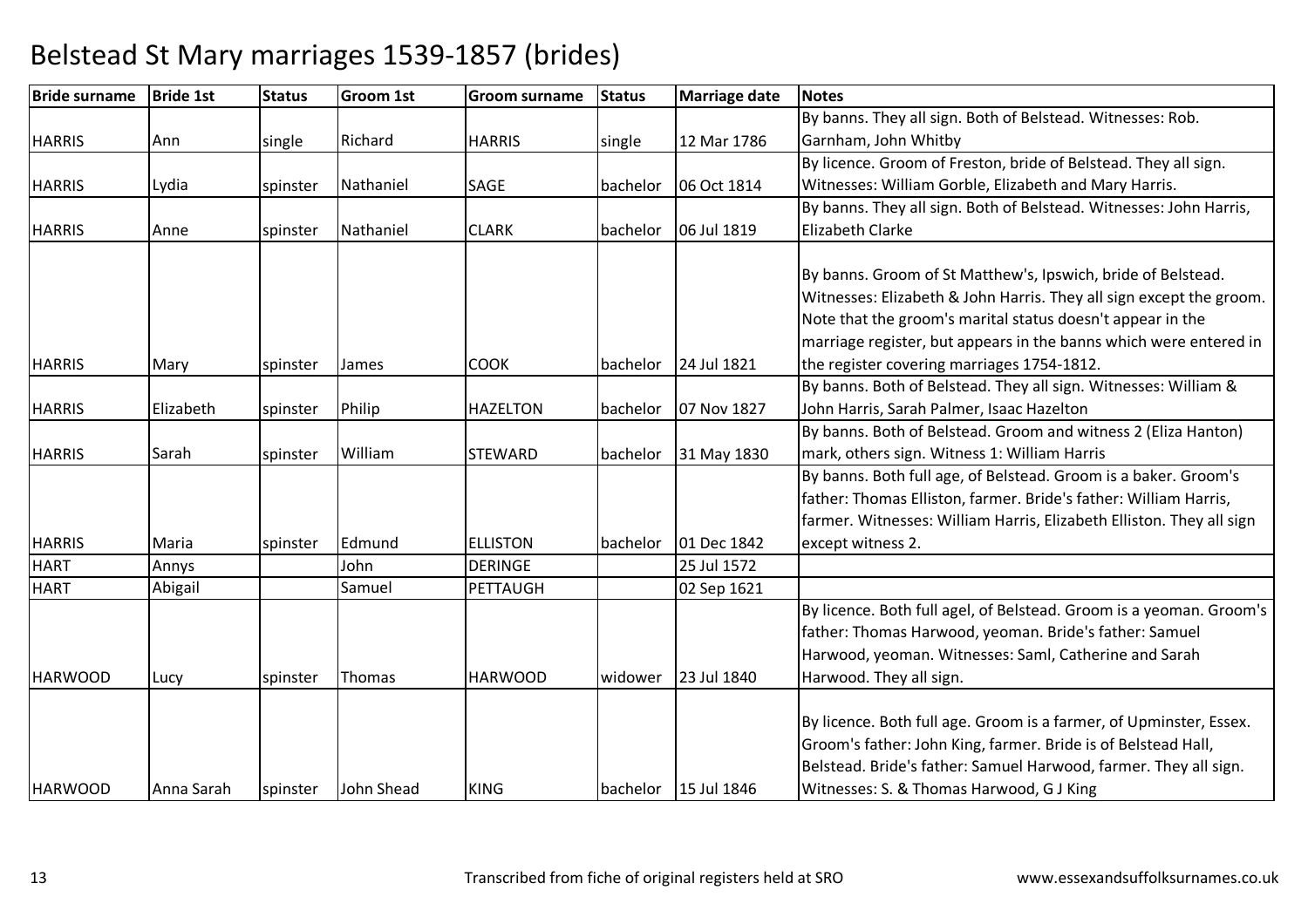| <b>Bride surname</b> | <b>Bride 1st</b> | <b>Status</b> | <b>Groom 1st</b> | <b>Groom surname</b> | <b>Status</b> | Marriage date  | <b>Notes</b>                                                            |
|----------------------|------------------|---------------|------------------|----------------------|---------------|----------------|-------------------------------------------------------------------------|
|                      |                  |               |                  |                      |               |                | By licence. Bride of Tunstal. Not clear if the groom is also of Tunstal |
| <b>HATCHER</b>       | Mary             | single        | Joseph           | <b>HARRIS</b>        | single        | 09 Oct 1749    | (Tunstall).                                                             |
| <b>HAVELOKE</b>      | Joan             |               | Michaelli        | <b>BUG</b>           |               | 07 Dec 1550    |                                                                         |
| <b>HAWES</b>         | Blanche          |               | Thom.            | <b>CLAYDEN</b>       |               | 15 Apr 1585    |                                                                         |
| <b>HAWES</b>         | Agnes            |               | John             | <b>WILLSON</b>       |               | 02 Dec 1591    |                                                                         |
| <b>HAWES</b>         | Emme             |               | John             | <b>GOODING</b>       |               | 07 Feb 1604/5  |                                                                         |
| <b>HAYWARD</b>       | Mary             |               | James            | <b>WHISTLE</b>       |               | 27 Oct 1726    | By banns                                                                |
| <b>HAYWARD</b>       | Sarah            | single        | Wm.              | TURNER?              | single        | 09 Feb 1735/36 | Groom is of Washbroke. End of the groom's surname is smudged.           |
| <b>HAZELTON</b>      | Mary             | single        | Thos.            | <b>CUTBERT</b>       | single        | 06 Jan 1750/51 | By licence. Both of Tattingstone                                        |
|                      |                  |               |                  |                      |               |                | By banns. Both of Belstead. Groom is 30, a labourer. Bride is 24.       |
|                      |                  |               |                  |                      |               |                | Groom's father: Robert Grimwood, labourer. Bride's father: William      |
|                      |                  |               |                  |                      |               |                | Hazelton, labourer. Witnesses: John Ratliff, Susan Hazelton. They       |
| <b>HAZELTON</b>      | Maria            | spinster      | Henry            | <b>GRIMWOOD</b>      | bachelor      | 25 May 1847    | all sign except the groom.                                              |
| <b>HEDGE</b>         | Elizabeth        |               | John             | <b>REYNOULD</b>      |               | 26 Feb 1550/51 |                                                                         |
| HENRI[D_]E           | Marie            |               | Willm.           | <b>GROVE</b>         |               | 23 Oct 1580    |                                                                         |
|                      |                  |               |                  |                      |               |                | By licence. Groom is of Washbrook, bride is of St Matthew's             |
| HIL[LE]              | Eliz.            | single        | Jacob            | <b>GARRARD</b>       | single        | 26 Sep 1734    | Ipswich.                                                                |
|                      |                  |               |                  |                      |               |                |                                                                         |
|                      |                  |               |                  |                      |               |                | By banns. They all sign except the bride. Groom of Wherstead,           |
| <b>HILL</b>          | Elizabeth        | single        | Robert           | <b>CARTER</b>        | single        | 16 Aug 1795    | bride of Belstead. Witnesses: Richard Carter, Wm Giles                  |
|                      |                  |               |                  |                      |               |                | By banns. Both of Belstead. They all sign except the groom.             |
| <b>HINDS</b>         | Esther           | spinster      | James            | <b>BULTITUDE</b>     | widower       | 17 Mar 1812    | Witnesses: Philip & Elizabeth Taylor, Jos. Bumstead.                    |
|                      |                  |               |                  |                      |               |                | By banns. They all sign except the bride. Both of Belstead.             |
| <b>HINES</b>         | Elizabeth        | single        | Philip           | <b>TAYLOR</b>        | single        | 18 Oct 1808    | Witnesses: [J_]. Reeve, Joseph Bumstead                                 |
|                      |                  |               |                  |                      |               |                | Both of Ipswich - groom is of St Margaret's, bride is of St             |
| <b>HOWEL</b>         | Mary             | widow         | Jno.             | <b>BEAST</b>         | widower       | 04 May 1739    | Matthew's.                                                              |
| <b>HUBBARD</b>       | Rebecca          |               | John             | <b>SMITH</b>         |               | 01 Aug 1621    |                                                                         |
| <b>HUBBARD</b>       | Rachel           |               | John             | <b>BRUNDISH</b>      |               | 13 Sep 1621    |                                                                         |
| <b>HUDSON</b>        | Jane             |               | Jno.             | <b>MARVEN</b>        |               | 22 Jul 1725    | <b>By licence</b>                                                       |
| <b>JACKMAN</b>       | Thomasine        |               | Henrie           | <b>BLOSSE</b>        | widower       | 15 Nov 1573    |                                                                         |
| <b>JACOB</b>         | Eliza.           |               | Jno.             | <b>SORREL</b>        |               | 10 Dec 1729    | Groom of Bently, bride of Belstead                                      |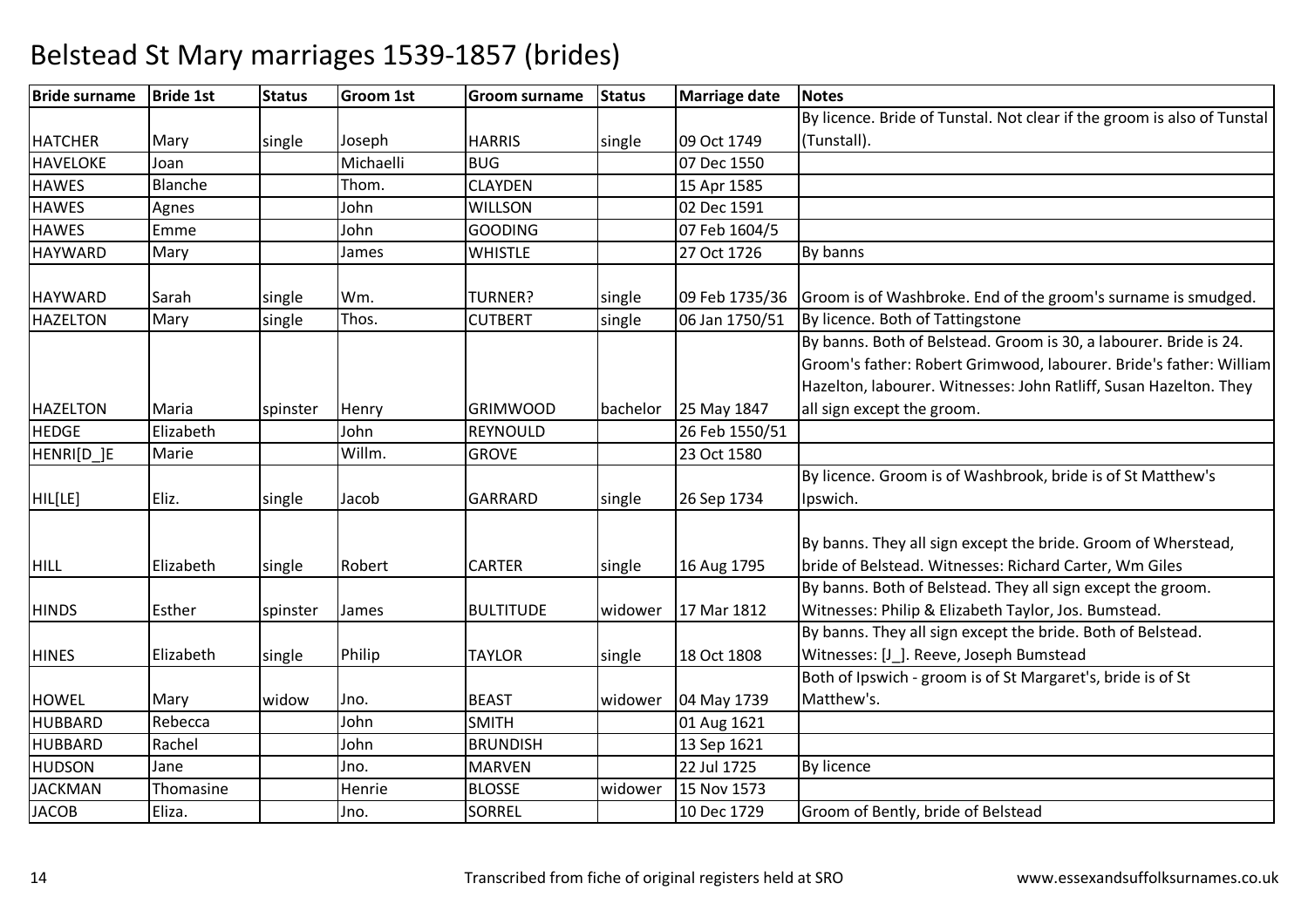| <b>Bride surname</b> | <b>Bride 1st</b>   | <b>Status</b> | <b>Groom 1st</b>          | <b>Groom surname</b> | <b>Status</b> | Marriage date | <b>Notes</b>                                                         |
|----------------------|--------------------|---------------|---------------------------|----------------------|---------------|---------------|----------------------------------------------------------------------|
|                      |                    |               |                           |                      |               |               | Both full age, of Belstead. Groom is a labourer. Groom's father:     |
|                      |                    |               |                           |                      |               |               | William Brown, gardener. Bride's father: Will. Clarke Jacobs, parish |
|                      |                    |               |                           |                      |               |               | clerk. Bride & groom mark, witnesses (William Jacobs, Catherine      |
| <b>JACOBS</b>        | Elizabeth          | spinster      | Richard                   | <b>BROWN</b>         | bachelor      | 08 Dec 1843   | Brown) sign.                                                         |
| <b>JAKES</b>         | Marie              |               | <b>Nicholas</b>           | <b>SORRELL</b>       |               | 06 Oct 1605   |                                                                      |
| <b>JEAMES</b>        | Alice              | single        | William                   | <b>CLARKE</b>        | single        | Jun 1693      | Both of Belstead. Day of month unclear.                              |
| <b>JENNINGS</b>      | Susannah           | single        | Francis                   | <b>RUSK</b>          | single        | 08 Sep 1745   | <b>By licence</b>                                                    |
| <b>JESEP</b>         | Rose               |               | John                      | <b>HAFFNE</b>        |               | 02 Apr 1581   |                                                                      |
|                      |                    |               |                           |                      |               |               | By licence. Groom is of Chelsworth, bride is of Belstead. Witnesses: |
| <b>JOSSELYN</b>      | Hannah             | spinster      | Benjn.                    | KENINGALE            | single        | 07 Oct 1766   | Jno Josselyn, Philip Cole. They all sign.                            |
|                      |                    |               |                           |                      |               |               |                                                                      |
|                      |                    |               |                           |                      |               |               | By licence. Bride is a minor. Groom is of Bentley, Suffolk. Bride is |
| <b>JOSSELYN</b>      | Harriot            | single        | John                      | <b>GOSNALL</b>       | single        | 28 Sep 1797   | Belstead. Witnesses: E? Gosnall, A F Josselyn. They all sign.        |
|                      |                    |               |                           |                      |               |               | By licence. Groom of Walton, Norfolk, bride of Belstead. Witnesses:  |
|                      |                    |               |                           |                      |               |               | Elizabeth Scott, Ann Frances Josselyn. They all sign. After this     |
|                      |                    |               |                           |                      |               |               | marriage, the groom, as curate, officiates at several weddings in    |
| <b>JOSSELYN</b>      | Sarah              | single        | <b>Charles Lionel</b>     | <b>SCOTT</b>         | single        | 10 Dec 1799   | Belstead.                                                            |
|                      |                    |               |                           |                      |               |               | By licence. Groom is of Woodham Walter, Essex. Bride is of           |
|                      |                    |               |                           |                      |               |               | Belstead. Witnesses: Ann Frances Josselyn, Elisabeth Ann Hanter?     |
| <b>JOSSELYN</b>      | Maria              | single        | George Anthony   ALDERTON |                      | widower       | 12 Oct 1802   | They all sign. Witness 2's surname hard to read.                     |
|                      |                    |               |                           |                      |               |               | By licence. Groom of Hadleigh, Suffolk. Bride of Belstead. They all  |
|                      |                    |               |                           |                      |               |               | sign. Witnesses: Maria Sophia? Mathew, Sarah Scott, Charles          |
| <b>JOSSELYN</b>      | <b>Ann Frances</b> | single        | George Clubbe             | <b>PARSONS</b>       | single        | 02 Aug 1803   | Josselyn.                                                            |
|                      |                    |               |                           |                      |               |               | By Registrar's Licence. Both full age, of Belstead. Groom is an      |
|                      |                    |               |                           |                      |               |               | engineer. Groom's father: William Martin, farmer. Bride's father:    |
|                      |                    |               |                           |                      |               |               | John Josselyn, shoemaker. They all sign. Witnesses: John Josselyn,   |
| <b>JOSSELYN</b>      | Ann                | spinster      | James                     | <b>MARTIN</b>        | bachelor      | 15 Dec 1854   | George Steward, Maryanne & Sarah Bloss                               |
| <b>JOUERS</b>        | Sarah              | single        | Anthonie                  | <b>DIXON</b>         | single        | 25 Nov 1686   | Both of Ipswich                                                      |
| <b>JOURS</b>         | Eliza              | widow         | Ric.                      | <b>GOLTY</b>         |               | 20 Sep 1726   | By licence                                                           |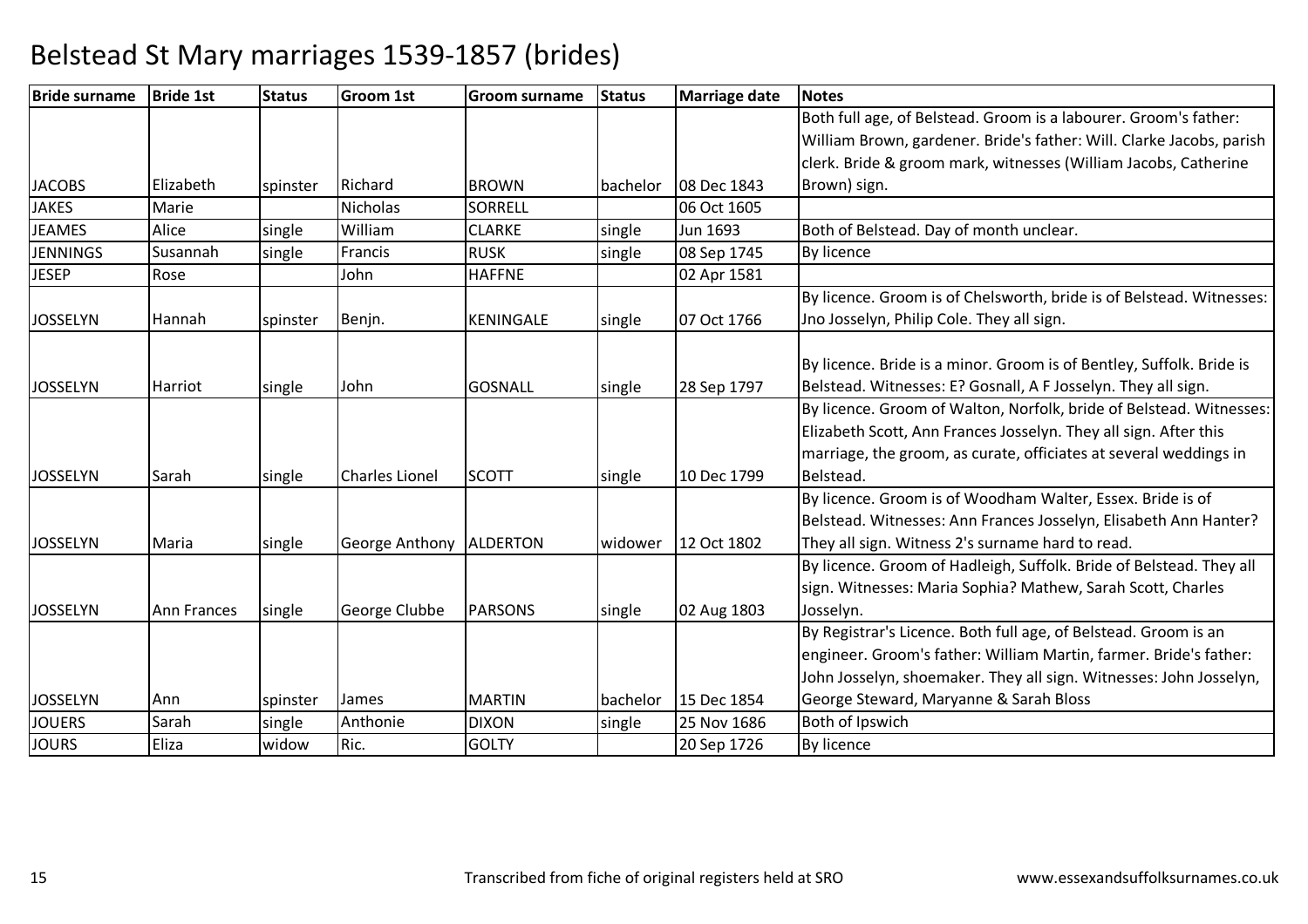| <b>Bride surname</b> | <b>Bride 1st</b> | <b>Status</b> | <b>Groom 1st</b> | <b>Groom surname</b> | <b>Status</b> | <b>Marriage date</b> | <b>Notes</b>                                                          |
|----------------------|------------------|---------------|------------------|----------------------|---------------|----------------------|-----------------------------------------------------------------------|
|                      |                  |               |                  |                      |               |                      |                                                                       |
|                      |                  |               |                  |                      |               |                      | By licence. Groom of Belstead, bride of Chelmondiston. Witnesses      |
|                      |                  |               |                  |                      |               |                      | (John Faiers, Philip Cole) sign. Where bride and groom should sign,   |
|                      |                  |               |                  |                      |               |                      | their names have been written in the same handwriting as the rest     |
| <b>KEMBAL</b>        | Anna             | widow         | Isaac            | <b>MANNING</b>       |               | 02 Feb 1760          | of the entry, so it seems they neither signed nor marked.             |
|                      |                  |               |                  |                      |               |                      | By licence. Both of Ipswich. Groom's parish not given. Bride's parish |
| <b>KERRIDGE</b>      | Martha           | single        | Richd.           | <b>MONTRAVERS</b>    | single        | 30 May 1751          | given as "Stoke parish" (presumably St. Mary Stoke)                   |
|                      |                  |               |                  |                      |               |                      | By banns. Both of full age, of Belstead. Groom is a labourer.         |
|                      |                  |               |                  |                      |               |                      | Groom's father: Thomas Scrivener, labourer. Bride's father: William   |
|                      |                  |               |                  |                      |               |                      | Kettel, labourer. Witnesses: James Kettel, Sarah Scrivener. They all  |
| <b>KETTEL</b>        | Mary Ann         |               | John             | <b>SCRIVENER</b>     | bachelor      | 01 Jan 1847          | mark.                                                                 |
| <b>KING</b>          | Mary             | spinster      | Wm.              | LAMBERT              |               |                      | <b>By licence</b>                                                     |
|                      |                  |               |                  |                      |               | 28 May 1727          |                                                                       |
|                      |                  |               |                  |                      |               |                      | By banns. Groom of "Washbroke", bride of Belstead. Bride and          |
| <b>KING</b>          | Eliz.            | single        | James            | <b>MAYHEW</b>        | single        | 14 Oct 1761          | groom mark, witnesses (Simon Goodwin, Philip Cole) sign.              |
| <b>KNAPPE</b>        | <b>Dorcas</b>    |               | Robert           | <b>STANSBY</b>       |               | 04 Jun 1612          |                                                                       |
| <b>KNAPPE</b>        | Anne             |               | Jeremie          | <b>CATELINE</b>      |               | 18 May 1618          | The groom is Mr. Henry Cateline                                       |
| <b>KNIGHTS</b>       | Susan            | single        | Jno.             | <b>PAYNE</b>         | single        | 26 Dec 1745          | By licence. Groom of Brantham, bride of "Cobdock"                     |
|                      |                  |               |                  |                      |               |                      | By licence. Both full age. Groom is a farmer, of Debenham. Bride is   |
|                      |                  |               |                  |                      |               |                      | of Belstead. Groom's father: Joseph Barker, farmer. Bride's father:   |
|                      |                  |               |                  |                      |               |                      | Henry Knights, miller. Witnesses: Elizabeth & Edmd Sheppeard,         |
|                      |                  |               |                  |                      |               |                      | John, Sarah & Elizabeth Barker, Elizabeth & Edmund Umphelby.          |
| <b>KNIGHTS</b>       | Caroline         | spinster      | Thomas Abbott    | <b>BARKER</b>        | bachelor      | 31 Mar 1841          | They all sign.                                                        |
|                      |                  |               |                  |                      |               |                      |                                                                       |
|                      |                  |               |                  |                      |               |                      | By banns. Groom of Belstead, bride of Dedham. They all sign except    |
|                      |                  |               |                  |                      |               |                      | witness 2 (Robert Dale). Witness 1: Harriet Scrivener. The month      |
|                      |                  |               |                  |                      |               |                      | doesn't appear in the register. Appears after a marriage in April     |
| <b>LAMB</b>          | Martha           | single        | Jonathan         | <b>SCRIVENER</b>     | single        | 11 * 1817            | 1817. No more marriages appear for that year.                         |
|                      |                  |               |                  |                      |               |                      | By banns. Both of Belstead. Witnesses: Jno Laws, Philip Cole. They    |
| LAWS                 | Elizabeth        | single        | Andrew           | <b>LOCK</b>          | single        | 12 Feb 1765          | all sign.                                                             |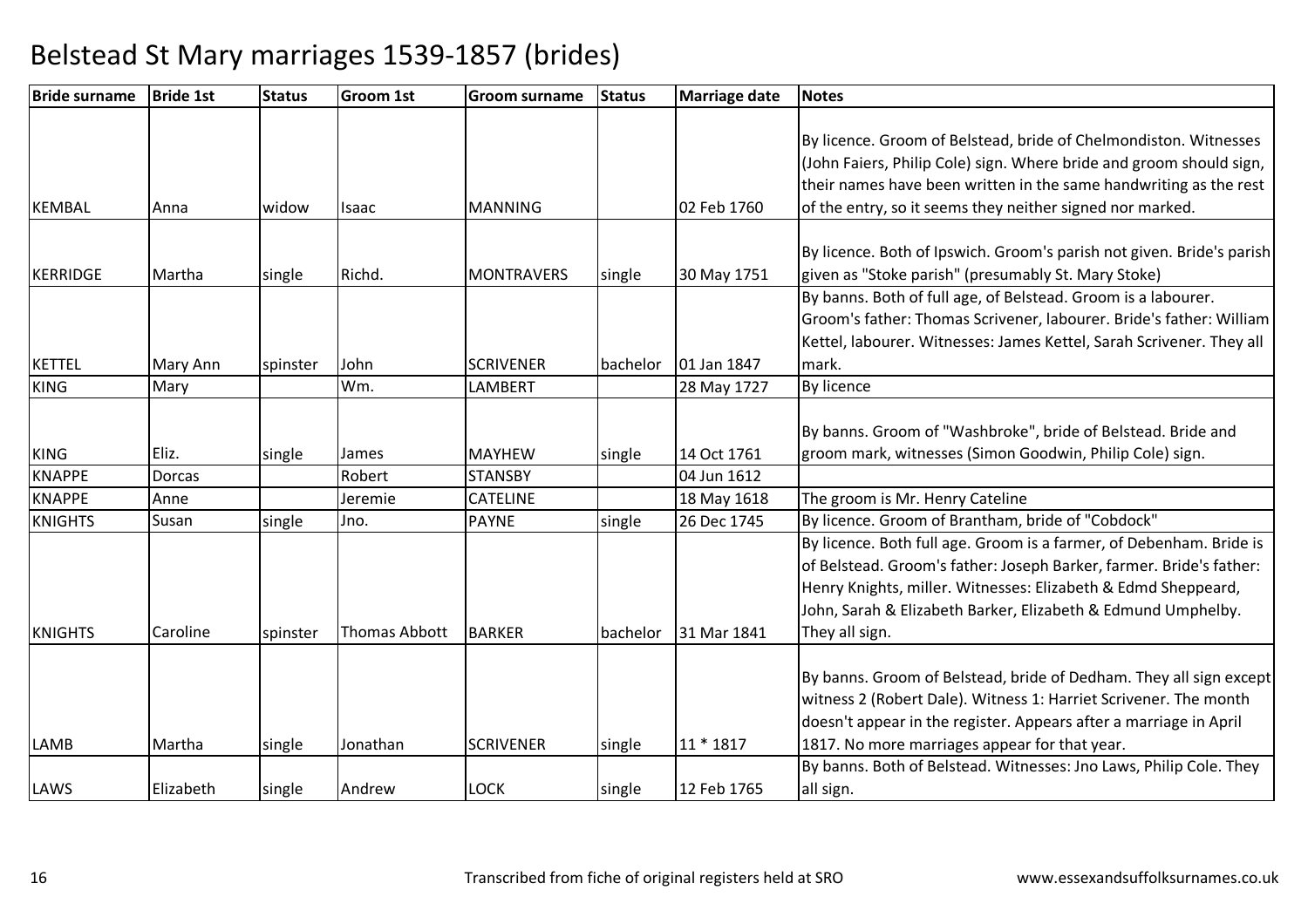| <b>Bride surname</b> | <b>Bride 1st</b> | <b>Status</b> | <b>Groom 1st</b> | <b>Groom surname</b> | <b>Status</b> | <b>Marriage date</b> | <b>Notes</b>                                                         |
|----------------------|------------------|---------------|------------------|----------------------|---------------|----------------------|----------------------------------------------------------------------|
|                      |                  |               |                  |                      |               |                      | By licence. They all sign. Groom of Washbrook, bride of Belstead.    |
| LAWS                 | Susan            | single        | Abraham          | <b>DAY</b>           | single        | 25 Sep 1770          | Witnesses: Philip Cole, John Laws                                    |
|                      |                  |               |                  |                      |               |                      |                                                                      |
|                      |                  |               |                  |                      |               |                      | By banns with consent of parents. Both of Belstead. They all mark    |
| LAWS                 | Sarah Capon      | single        | Henry            | <b>SOUTHGATE</b>     | single        | 07 Apr 1817          | except witness 1 (Rachel Laws). Witness 2: Elizabeth Laws            |
|                      |                  |               |                  |                      |               |                      | By banns. Bride and groom mark, witnesses sign. Bride is of          |
|                      |                  |               |                  |                      |               |                      | Belstead. Not clear if the groom is also of Belstead. Witnesses:     |
| <b>LEVELL</b>        | Elizabeth        | single        | Joseph           | <b>CLARKE</b>        | single        | 25 Nov 1754          | Philip Cole, Mansur Fosdick.                                         |
| <b>LEWIS</b>         | Ann              | single        | Isaac            | DAY                  | widower       | 16 Apr 1738          | By licence. Groom of Washbrooke, bride of Brantham                   |
| LILLY                | Cath.            |               | Francis          | <b>RIX</b>           |               | 21 Sep 1729          | <b>Both of Belstead</b>                                              |
|                      |                  |               |                  |                      |               |                      | Banns only, not a marriage. Banns read 31 Jan, 7, 14 Feb 1773.       |
| LILLY                | Eliz.            | single        | James            | <b>PALMER</b>        | single        |                      | 1773 Groom of Belstead, bride of Wherstead                           |
| <b>LIST</b>          | Sarah            |               | Robert           | <b>SHEERECROFT</b>   |               | 07 Aug 1683          |                                                                      |
|                      |                  |               |                  |                      |               |                      |                                                                      |
|                      |                  |               |                  |                      |               |                      | By banns. Groom of Washbrooke, bride of Belstead. Witnesses:         |
| LOCK                 | Elizabeth        | spinster      | John             | <b>GREEN</b>         | single        | 14 Oct 1784          | John Cole, Susan Lock. They all sign except the groom.               |
|                      |                  |               |                  |                      |               |                      | By banns. Both of Belstead. Groom & witness 2 (Andrew Lock)          |
| LOCK                 | Sarah            | single        | Joseph           | <b>WARDEN</b>        | single        | 12 Oct 1790          | mark, others sign. Witness 1: Daniel Warden                          |
|                      |                  |               |                  |                      |               |                      |                                                                      |
|                      |                  |               |                  |                      |               |                      | They all sign. Both full age. Groom is a blacksmith, of Chattisham.  |
|                      |                  |               |                  |                      |               |                      | Groom's father: Joshua Webber, blacksmith. Bride is a servant, of    |
|                      |                  |               |                  |                      |               |                      | Belstead. Bride's father unknown. Doesn't say if it was by banns or  |
| LONG                 | Caroline         | spinster      | George           | <b>WEBBER</b>        | bachelor      | 09 Dec 1838          | otherwise. Witnesses: Robt Cole, Frances Ann Webber                  |
|                      |                  |               |                  |                      |               |                      | By licence. Groom of Swaffham, bride of Belstead. They all sign.     |
|                      |                  |               |                  |                      |               |                      | Witnesses: Eliza Maria Godfrey, Jno Mallows, Emily & John            |
| <b>MALLOWS</b>       | Mary             | spinster      | Peter            | PERING               | bachelor      | 10 Oct 1832          | Josselyn.                                                            |
| MANNYNGE             | Margarett        |               | John             | <b>BACKLER</b>       |               | 09 Jun 1555          |                                                                      |
| <b>MASON</b>         | Sarah            | single        | Henry            | <b>HALL</b>          | single        | 04 Oct 1740          | By licence. Groom of Wherstead, bride of Tattingstone.               |
|                      |                  |               |                  |                      |               |                      | By banns. Both of Belstead. Witnesses: Wm Quintin, John Whitby.      |
|                      |                  |               |                  |                      |               |                      | No one marked, but the bride's name where her signature should       |
|                      |                  |               |                  |                      |               |                      | be is in the same handwriting as the rest of the entry, implying she |
| <b>MASON</b>         | Martha           | single        | James            | <b>PANNIFER</b>      | single        | 14 Nov 1775          | didn't sign.                                                         |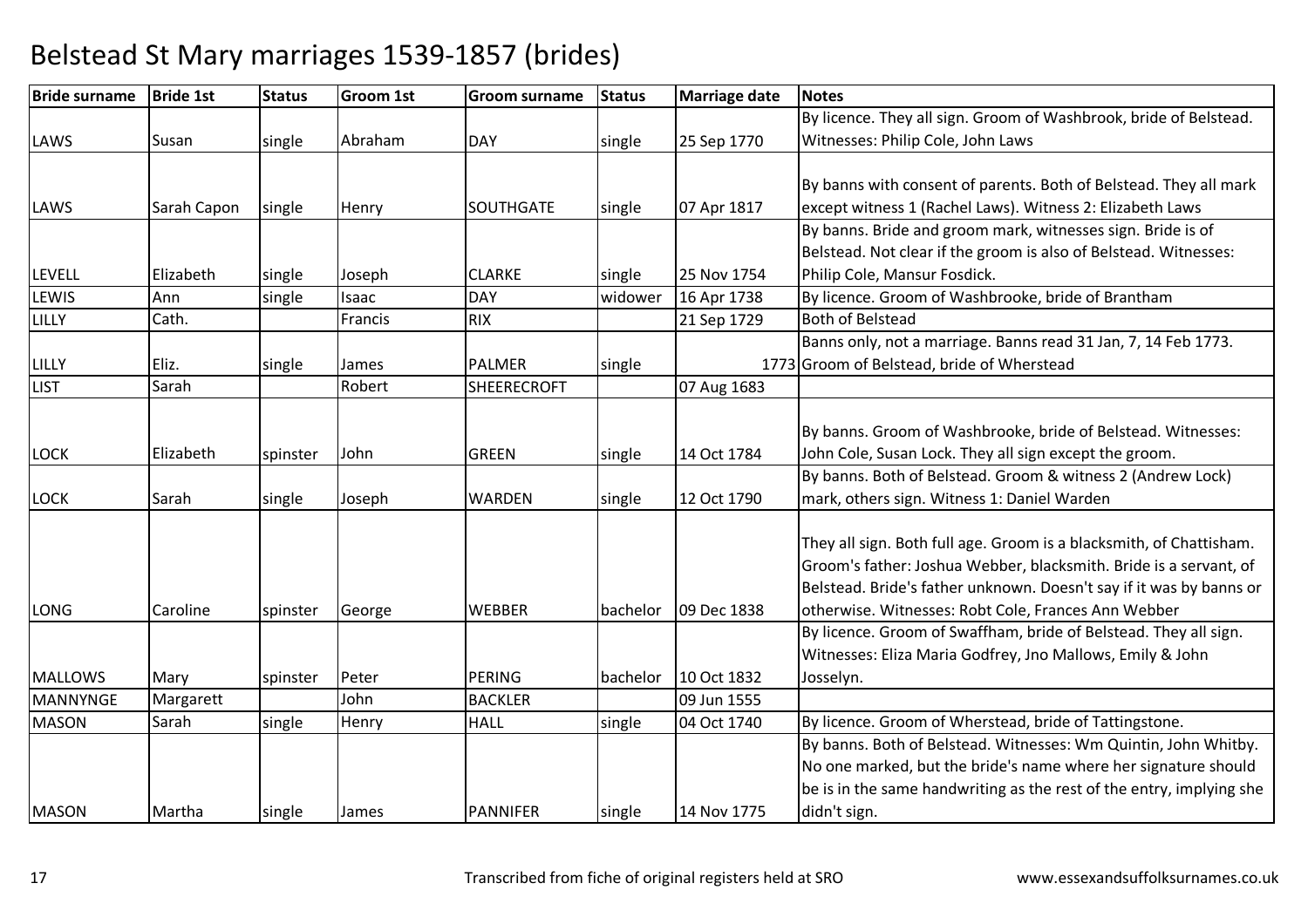| <b>Bride surname</b> | <b>Bride 1st</b> | <b>Status</b> | <b>Groom 1st</b> | <b>Groom surname</b> | <b>Status</b> | Marriage date  | <b>Notes</b>                                                        |
|----------------------|------------------|---------------|------------------|----------------------|---------------|----------------|---------------------------------------------------------------------|
|                      |                  |               |                  |                      |               |                | By licence. Groom of St Mary Newington, bride of Belstead. They all |
|                      |                  |               |                  |                      |               |                | sign. Witnesses: Marianne, T? & Eliza Mathew, Caroline Dundas,      |
| <b>MATHEW</b>        | Mary             | spinster      | Jasper           | <b>WIGHTMAN</b>      | bachelor      | 16 Mar 1830    | Elizabeth & Edmd Sheppeard                                          |
|                      |                  |               |                  |                      |               |                | Banns only, not a marriage. Banns read 8, 15, 22 May 1796. Groom    |
| <b>MATTOCK</b>       | Elizabeth        | single        | John             | <b>TWAITES</b>       | single        |                | 1796 of Belstead, bride of Washbrook                                |
|                      |                  |               |                  |                      |               |                | By banns. Both of Belstead. Witnesses: Philip Cole, Ann Cook. They  |
|                      |                  |               |                  |                      |               |                | all sign except witness 2. The groom's name is given as Semson, but |
|                      |                  |               |                  |                      |               |                | he signs Semmons, so I have duplicated the record to allow for      |
| <b>MAYES</b>         | Deborah          | single        | Robert           | <b>SEMSON</b>        | single        | 31 Aug 1760    | both versions.                                                      |
|                      |                  |               |                  |                      |               |                | By banns. Both of Belstead. Witnesses: Philip Cole, Ann Cook. They  |
|                      |                  |               |                  |                      |               |                | all sign except witness 2. The groom's name is given as Semson, but |
|                      |                  |               |                  |                      |               |                | he signs Semmons, so I have duplicated the record to allow for      |
| <b>MAYES</b>         | Deborah          | single        | Robert           | <b>SEMMONS</b>       | single        | 31 Aug 1760    | both versions.                                                      |
|                      |                  |               |                  |                      |               |                |                                                                     |
|                      |                  |               |                  |                      |               |                | By banns. Both of Belstead. They all mark except witness 2 (John    |
| <b>MAYHEW</b>        | Elizabeth        | single        | Thomas           | <b>JOSSELYN</b>      | single        | 11 Oct 1789    | Whitby). Witness 1: John Morgan. Three pence duty paid.             |
| <b>MEADOWS</b>       | Rose             | single        | Jno.             | <b>WARREN</b>        | widower       | 31 Jan 1739/40 | By licence. Groom is of Hadleigh.                                   |
| <b>MERCHANT</b>      | Ann              |               | Wm.              | <b>MINTER</b>        |               | 28 Jun 1729    | Groom of Bergholt, bride of Bently                                  |
| <b>MILLS</b>         | Margret          | single        | William          | <b>HALL</b>          | widower       | 06 Jan 1687/88 | Groom of Sudbury, bride of Edwardstone                              |
|                      |                  |               |                  |                      |               |                | By banns. Both of Belstead. Bride and groom mark, witnesses         |
| <b>MILLS</b>         | Elizabeth        | single        | Jonathan         | <b>RATLIFF</b>       | single        | 11 Oct 1778    | (Elizabeth Ribbans, John Whitby) sign.                              |
|                      |                  |               |                  |                      |               |                | Banns only, not a marriage. Banns read 2, 9, 16 May 1784. Groom     |
| <b>MINTER</b>        | Hannah           | spinster      | John             | <b>SORRELL</b>       | bachelor      |                | 1784 of Belstead, bride of Hintlesham                               |
| <b>MORGAN</b>        | Lydia            |               | Edwd.            | <b>BEAUMONT</b>      |               | 20 Oct 1730    | By banns. Both of "Cobdock"                                         |
| <b>MORPHUE</b>       | Sarah            |               | Charles          | <b>PUNDAR</b>        |               | 07 Dec 1680    |                                                                     |
| <b>MORRELL</b>       | Joane            |               | Robt.            | <b>ANDREW</b>        |               | 15 Sep 1583    |                                                                     |
| <b>MUSKIN</b>        | Hannah           | single        | John             | <b>BOYDEN</b>        | widower       | 07 Nov 1753    | By banns                                                            |
| <b>NAIL</b>          | Susan            |               | Raphe            | <b>DANSK</b>         |               | 26 Jul 1601    |                                                                     |
| <b>NAILE</b>         | Abigaell         |               | John             | SEMAN                |               | 27 Mar 1600    |                                                                     |
| <b>NEAL</b>          | Joan             |               | Thomas           | <b>WATSON</b>        |               | 29 Dec 1603    |                                                                     |
|                      |                  |               |                  |                      |               |                | By licence. Bride of Harwich. Not clear if the groom is also from   |
| <b>NEWSON</b>        | Eliz.            | widow         | Robert           | <b>SMITH</b>         | widower       | 08 May 1746    | Harwich.                                                            |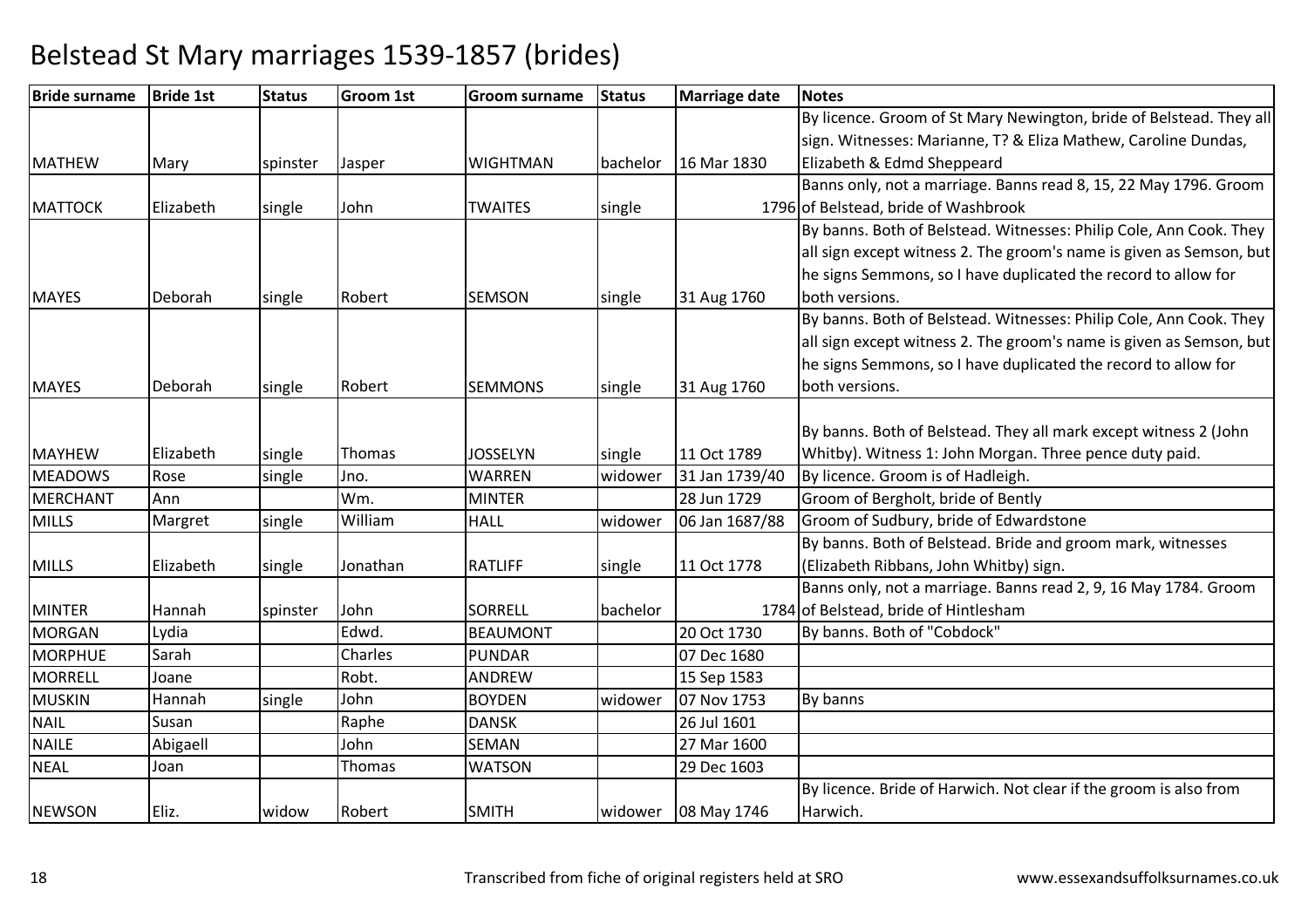| <b>Bride surname</b> | <b>Bride 1st</b> | <b>Status</b> | <b>Groom 1st</b> | <b>Groom surname</b> | <b>Status</b> | <b>Marriage date</b> | <b>Notes</b>                                                                                                                                                                                       |
|----------------------|------------------|---------------|------------------|----------------------|---------------|----------------------|----------------------------------------------------------------------------------------------------------------------------------------------------------------------------------------------------|
|                      |                  |               |                  |                      |               |                      |                                                                                                                                                                                                    |
|                      |                  |               |                  |                      |               |                      | By banns. Both of Belstead. They all sign except witness 2 (Mary                                                                                                                                   |
| NICHOLSON            | Mary Ann         | single        | Peter            | <b>EMMETT</b>        | single        | 10 Oct 1823          | Pinner). Witnesses 1 & 3: Samuel Foulger, Joseph Bumstead                                                                                                                                          |
|                      |                  |               |                  |                      |               |                      | By banns. Both of Belstead. They all mark except the bride and                                                                                                                                     |
|                      |                  |               |                  |                      |               |                      | witness 3 (Joseph Bumstead). Witnesses 1 & 2: Henry Culf, Elizh.                                                                                                                                   |
| <b>NOCK</b>          | Mary             | single        | William          | <b>CULF</b>          | single        | 12 Oct 1824          | Faiers.                                                                                                                                                                                            |
| <b>NORTLEY</b>       | Anne             |               | Paul             | SEMAN                |               | 07 Jul 1601          |                                                                                                                                                                                                    |
| <b>NOTTINGHAM</b>    | Elizabeth        |               | William          | <b>HIXT</b>          |               | 24 Oct 1665          |                                                                                                                                                                                                    |
|                      |                  |               |                  |                      |               |                      | By banns. Both of Belstead. No one marked, but the names of the<br>bride, groom and witness 1 (Dan Olerton) where they should have<br>signed are in the same handwriting as the rest of the entry, |
| <b>OLERTON</b>       | Eliz.            | single        | Wm.              | <b>TAYLOR</b>        | single        | 22 Oct 1776          | implying they didn't sign. Witness 2: John Whitby                                                                                                                                                  |
|                      |                  |               |                  |                      |               |                      | By banns. Bride is of Belstead. Witnesses: John Warren, Philip Cole.                                                                                                                               |
|                      |                  |               |                  |                      |               |                      | They all sign except the bride. Not clear if the groom is also of                                                                                                                                  |
| <b>OSBOURNE</b>      | Elizabeth        | single        | John             | <b>WHITBY</b>        | single        | 11 Dec 1754          | Belstead.                                                                                                                                                                                          |
| <b>OSBURNE</b>       | Rose             |               | John             | <b>MAN</b>           |               | 09 Sep 1590          |                                                                                                                                                                                                    |
|                      |                  |               |                  |                      |               |                      | By licence. Groom of Shotley, bride of Belstead. Bride and groom                                                                                                                                   |
|                      |                  |               |                  |                      |               |                      | mark. Witnesses' names (John Whitby, Martha Stowers) are                                                                                                                                           |
|                      |                  |               |                  |                      |               |                      | written in the space where they should sign but the handwriting is                                                                                                                                 |
|                      |                  |               |                  |                      |               |                      | the same as the rest of the entry suggesting they didn't actually                                                                                                                                  |
| <b>PAIN</b>          | Susanna          | single        | Edward           | <b>ALMS</b>          | single        | 19 Nov 1770          | sign.                                                                                                                                                                                              |
| <b>PAINE</b>         | Anne             |               | Edward           | LEWIS                |               | 19 May 1550          | Groom's abode is Barfould: might be East Bergholt.                                                                                                                                                 |
| <b>PAINE</b>         | Elizabeth        |               | Andrewe          | <b>MYLES</b>         |               | 25 Oct 1590          |                                                                                                                                                                                                    |
| <b>PAINE</b>         | Priscilla        |               | John             | <b>WARNER</b>        |               | 27 Dec 1619          |                                                                                                                                                                                                    |
| <b>PAINE</b>         | Anne             |               | George           | <b>ALLEN</b>         |               | 05 Jun 1620          |                                                                                                                                                                                                    |
| <b>PAINE</b>         | Annah            |               | Thomas           | <b>BILES</b>         |               | 20 Jun 1628          |                                                                                                                                                                                                    |
| <b>PARIS</b>         | Joanne           |               | John             | <b>HILLHOUSE</b>     |               | 20 Jul 1617          |                                                                                                                                                                                                    |
| <b>PARKIN</b>        | Elizabeth        | widow         | John             | <b>ALDERMAN</b>      |               | 11 Dec 1572          |                                                                                                                                                                                                    |
| <b>PARRISH</b>       | Mary             | single        | Robert           | <b>FULLER</b>        | single        | 02 Jul 1668          | Both of Belstead.                                                                                                                                                                                  |
| <b>PATTLE</b>        | Mary             | single        | Edward           | <b>BURTON</b>        | single        | 16 Feb 1678/79       | Both of Belstead.                                                                                                                                                                                  |
| <b>PAYNE</b>         | Priscilla        | widow         | Richard          | <b>NORTLEY</b>       | widower       | 09 Aug 1614          |                                                                                                                                                                                                    |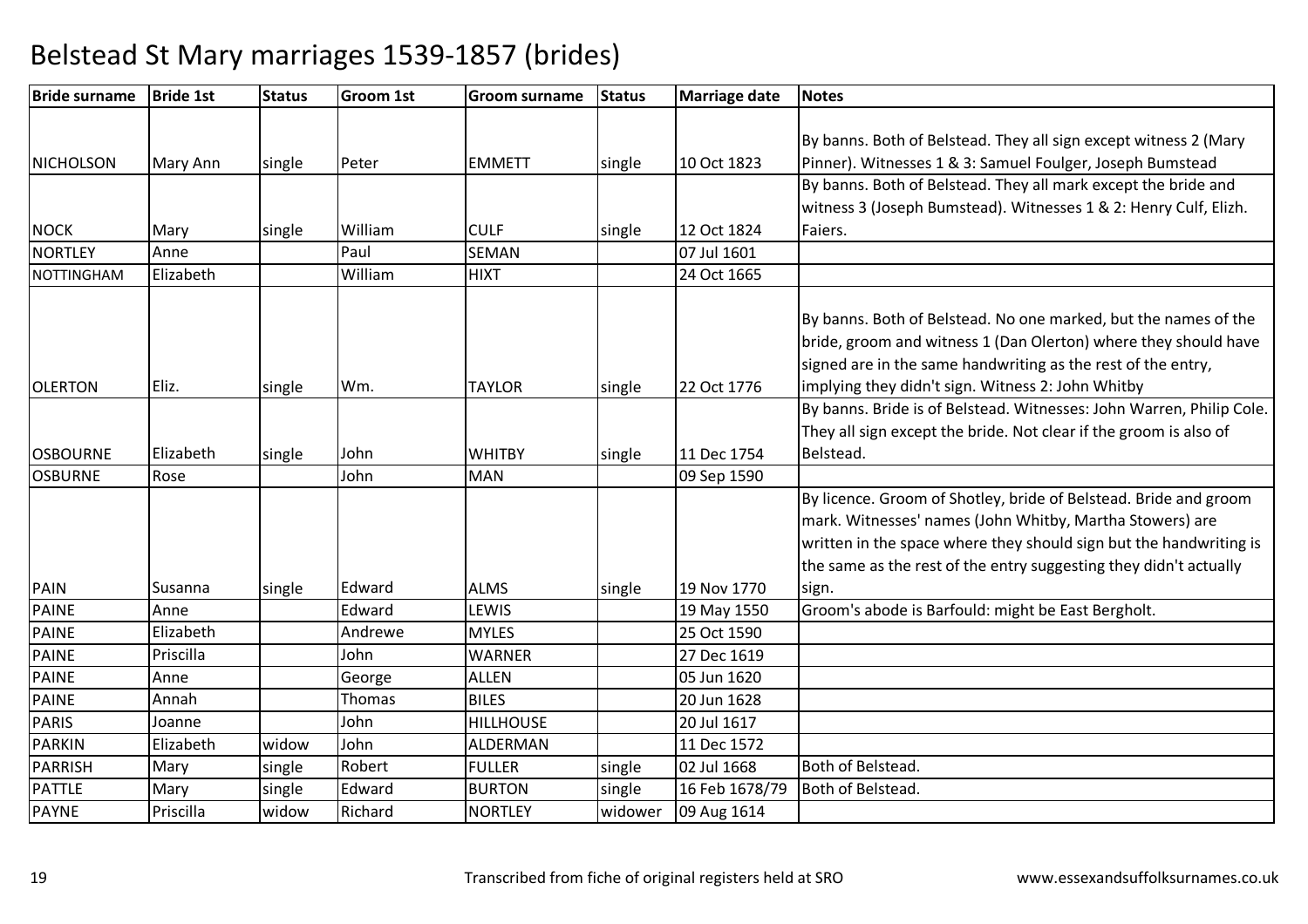| <b>Bride surname</b>  | <b>Bride 1st</b> | <b>Status</b> | <b>Groom 1st</b> | <b>Groom surname</b> | <b>Status</b> | Marriage date  | <b>Notes</b>                                                         |
|-----------------------|------------------|---------------|------------------|----------------------|---------------|----------------|----------------------------------------------------------------------|
| <b>PAYNE</b>          | Alice            |               | John             | COLEMAN              |               | 23 Jan 1640/41 |                                                                      |
|                       |                  |               |                  |                      |               |                | By banns. They all sign. Groom of Bentley, bride of Belstead.        |
| <b>PAYNE</b>          | Alice            | spinster      | John             | <b>RIX</b>           | single        | 12 Oct 1773    | Witnesses: John Whitby, James Fosdick                                |
|                       |                  |               |                  |                      |               |                | By banns. Groom of Brantham, bride of Belstead. Groom and            |
|                       |                  |               |                  |                      |               |                | witnesses (Sarah Sexton, John Whitby) sign. Looks as if the bride    |
|                       |                  |               |                  |                      |               |                | didn't - her name in the area for signing is in the same handwriting |
| <b>PAYNE</b>          | Sarah            | spinster      | Robt.            | <b>GORBEL</b>        | single        | 19 Oct 1773    | as the rest of the record.                                           |
|                       |                  |               |                  |                      |               |                | By banns. Groom of "Cobdock", bride of Belstead. Witnesses:          |
|                       |                  |               |                  |                      |               |                | Rachel Laws, John Whitby. No one marked, but the bride's name        |
|                       |                  |               |                  |                      |               |                | where her signature should be is in the same handwriting as the      |
| <b>PAYNE</b>          | Martha           |               | Wm.              | <b>COLEMAN</b>       |               | 14 Oct 1776    | rest of the entry, implying she didn't sign.                         |
|                       |                  | single        |                  |                      | single        |                | By banns. They all sign. Both of Belstead. Witnesses: Robert &       |
| PEAD                  | Ann              |               |                  | <b>MASON</b>         | single        | 13 Oct 1807    | <b>Susan Pead</b>                                                    |
|                       |                  | single        | Samuel           |                      |               |                | Both of Belstead. Banns of marriage were published in this church    |
|                       |                  |               |                  |                      |               |                | on the Sunday underwritten [27 Sep 1807] but not proceeded in,       |
|                       |                  |               |                  |                      |               |                |                                                                      |
|                       |                  |               |                  |                      |               |                | the banns being forbidden by the mother of Mary. (Transcriber's      |
| <b>PEAD</b>           | Mary             | single        | Robert           | <b>GRIMWOOD</b>      | single        |                | 1807 note: Marriage did not take place)                              |
| PEAR<br><b>PERKIN</b> | Mary<br>Anne     | single        | Daniel<br>John   | <b>COWPER</b>        | single        | 02 Jan 1736/37 | By licence. Groom of "Cobdock", bride of Belstead                    |
|                       |                  |               |                  | <b>ALDERMAN</b>      |               | 23 Oct 1600    |                                                                      |
| <b>PERSE</b>          | Mary             | single        | Jeames           | <b>GIBBONS</b>       | single        | 14 Nov 1689    | Groom is of St Clement's, Ipswich. Bride is of Belstead              |
| PETTIT                | Anne             |               | Simon            | <b>GARNHAM</b>       |               | 01 Aug 1621    |                                                                      |
| PILBOROUGH            | Alice            |               | Anthonie         | <b>RIVERS</b>        |               | 13 Feb 1603/4  |                                                                      |
|                       |                  |               |                  |                      |               |                |                                                                      |
|                       |                  |               |                  |                      |               |                | By banns. Both of Belstead. They all mark except witness 3 (Laetitia |
| PINNER                | Ann              | spinster      | James            | <b>READ</b>          | bachelor      | 09 Dec 1818    | Jermyn). Witnesses 1 & 2: Abraham Pinner, Maria Gardiner.            |
| PLUMLEY               | Susan            |               | John             | <b>MERRILL</b>       |               | 29 Dec 1601    |                                                                      |
|                       |                  |               |                  |                      |               |                | By banns. Both of Belstead. They all sign. Witnesses: Saml & Maria   |
| POLLARD               | Mary             | spinster      | George           | <b>GODSON</b>        | bachelor      | 08 Nov 1824    | Pollard, Joseph Bumpstead.                                           |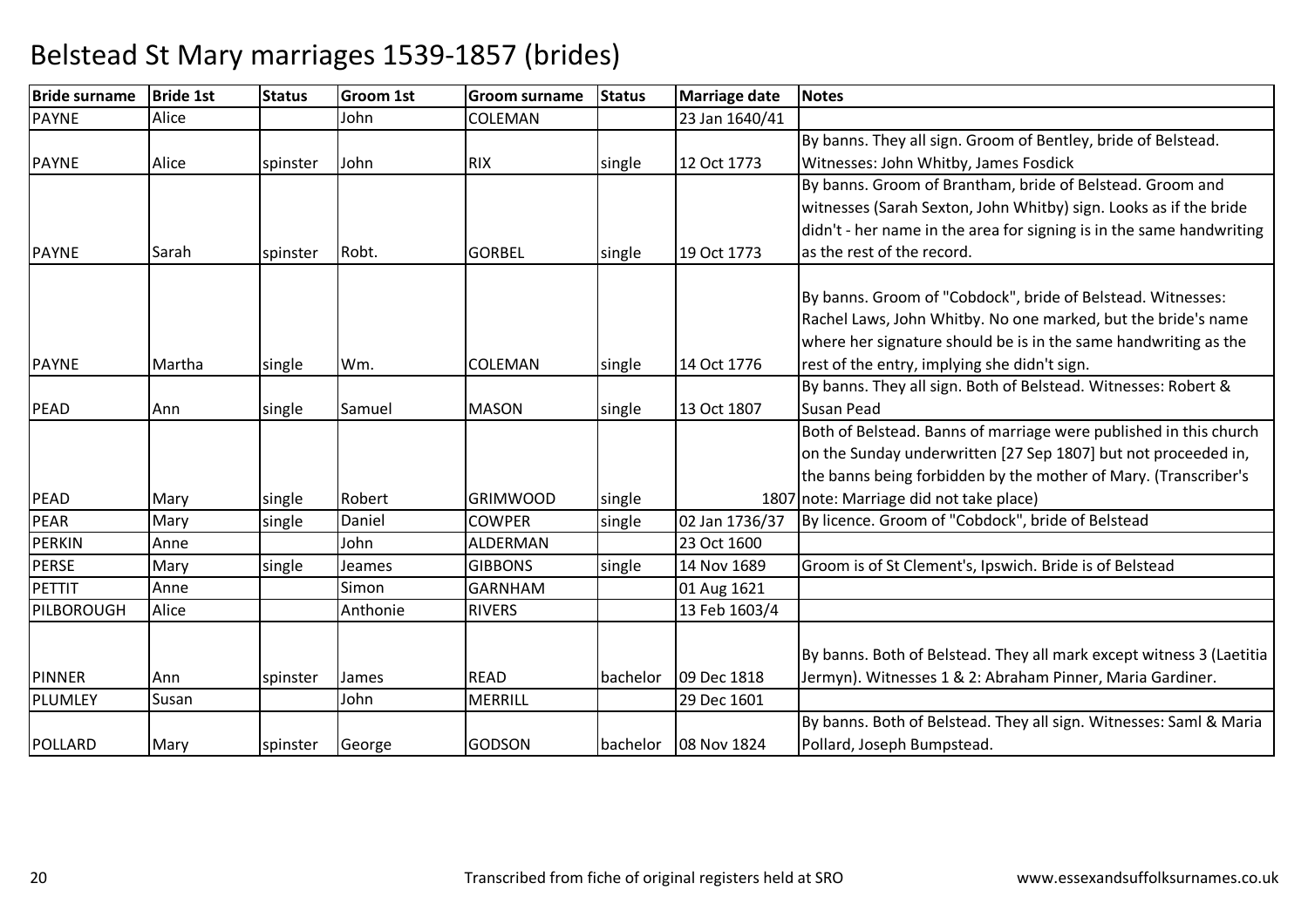| <b>Bride surname</b>            | <b>Bride 1st</b> | <b>Status</b> | <b>Groom 1st</b> | <b>Groom surname</b> | <b>Status</b> | Marriage date              | <b>Notes</b>                                                                                                                                                                                                                                                                                                                                                                                                                                                                                                                                                                |
|---------------------------------|------------------|---------------|------------------|----------------------|---------------|----------------------------|-----------------------------------------------------------------------------------------------------------------------------------------------------------------------------------------------------------------------------------------------------------------------------------------------------------------------------------------------------------------------------------------------------------------------------------------------------------------------------------------------------------------------------------------------------------------------------|
| <b>POLLING</b><br><b>PORTER</b> | Ann<br>Rose      | single        | John<br>Wm?      | <b>SEAGER</b><br>COE | single        | 17 Oct 1760<br>01 Dec 1692 | By banns. Groom of Sproughton, bride of Belstead. Witnesses:<br>Sarah Polling, Philip Cole. They all mark except witness 2. In the<br>banns register, the bride's surname is spelt Powling, but Polling in<br>the marriage register. Note that the year of marriage is 1760 in the<br>marriage register, but it says 1762 in the banns register.<br>Groom of Ipswich, bride of Whearsted. The edge of the page has<br>been missed off from microfilming so the groom's first name is<br>unclear.                                                                            |
|                                 |                  |               |                  |                      |               |                            |                                                                                                                                                                                                                                                                                                                                                                                                                                                                                                                                                                             |
| PRETYMAN                        | Mary             |               | Tobias           | <b>BLOSSE</b>        |               | Mar 1656                   | The intention of marriage of Tobias Blosse sonne of Thomas Blosse<br>Esq & Mary Pretyman daughter of Frances? (large ink spot] Brown<br>of Bury St Edmunds, gent (another ink spot - gent or<br>gentlewoman?) published within this pish thre severall? Lord<br>Dayes: Viz the first day of March: The eighth day of March: And the<br>fifteenth of March: And a certificate was given the 31st day of the<br>said month (year not clear - it's under 1656 but was the publication<br>in March 1656/7? So the certificate was issued on 31 March 1657<br>rather than 1657?) |
|                                 |                  |               |                  |                      |               |                            | There's a squiggle at the end of the "e" of the groom's surname,                                                                                                                                                                                                                                                                                                                                                                                                                                                                                                            |
| <b>PULLIN</b>                   | Annys            |               | John             | WARRE[N              |               | 11 Apr 1569                | which suggests it might be abbreviated and possibly "Warren".                                                                                                                                                                                                                                                                                                                                                                                                                                                                                                               |
| <b>PYPER</b>                    | Mary             | single        | Jno.             | <b>FAIRS</b>         | widower       | 25 Oct 1744                | By banns                                                                                                                                                                                                                                                                                                                                                                                                                                                                                                                                                                    |
| <b>QUINTEN</b>                  | Margarett        |               | Richard          | <b>CLARKE</b>        |               | 25 Oct 1586                |                                                                                                                                                                                                                                                                                                                                                                                                                                                                                                                                                                             |
| <b>QUINTIN</b>                  | Elizabeth        | widow         | Joseph           | <b>STANNARD</b>      | single        | 20 Oct 1789                | By banns. Both of Belstead. They all mark except witnesses 1 & 3 -<br>Elizh. Clarke, and John Whitby, the parish clerk). Witness 2:<br>Elizabeth Stowers. Three pence duty paid.                                                                                                                                                                                                                                                                                                                                                                                            |
|                                 |                  |               |                  |                      |               |                            |                                                                                                                                                                                                                                                                                                                                                                                                                                                                                                                                                                             |
| <b>QUINTIN</b>                  | Elizabeth        | spinster      | James            | <b>WOODS</b>         | single        | 20 Aug 1799                | By banns. Groom of St Mary Stoke, Ipswich, bride of Belstead.<br>Witnesses: Sarrah Dunton, Wm Giles. Bride and groom mark,<br>witnesses sign. Witness 1 spells their first name with two r's.                                                                                                                                                                                                                                                                                                                                                                               |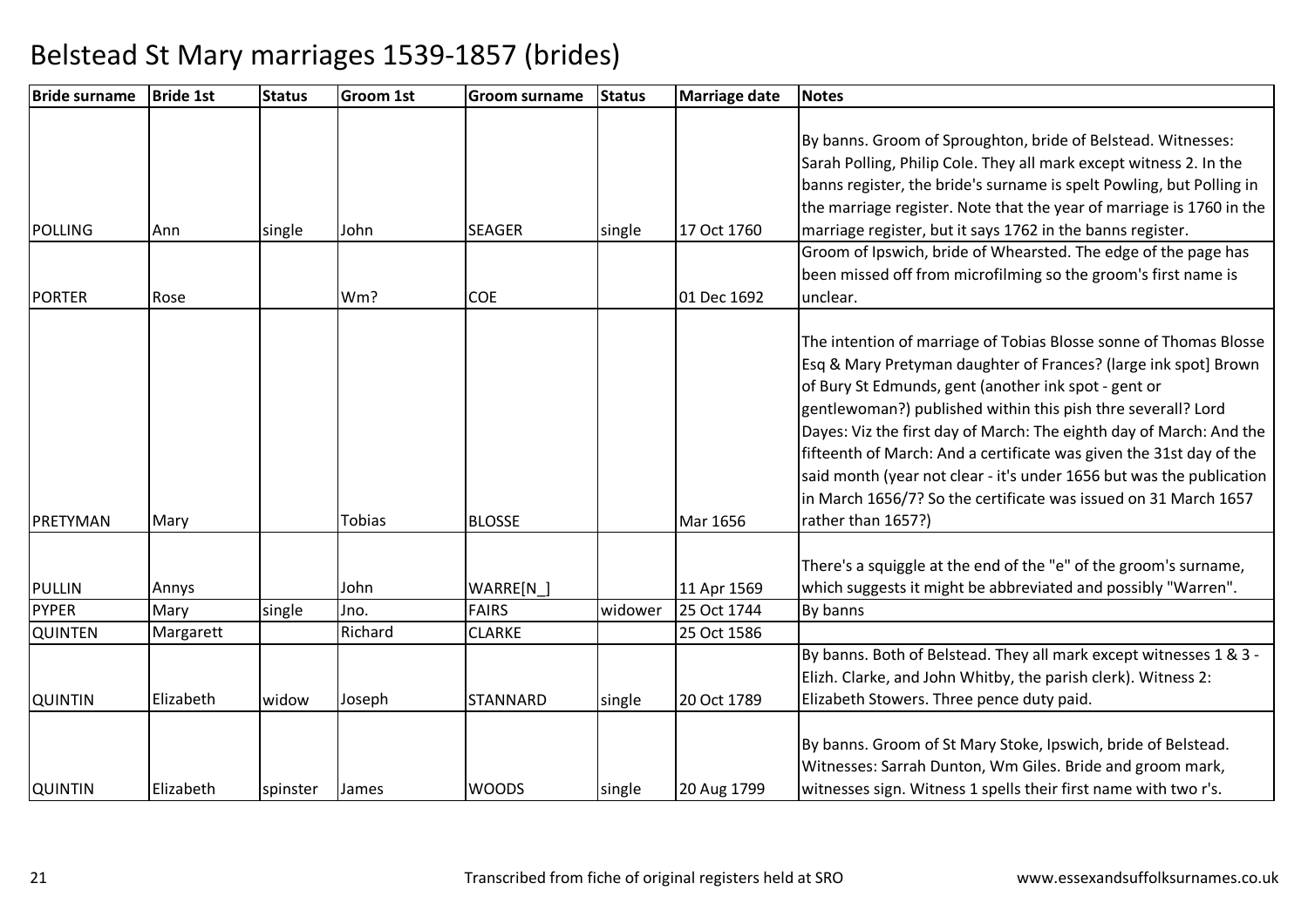| <b>Bride surname</b> | <b>Bride 1st</b> | <b>Status</b> | <b>Groom 1st</b> | <b>Groom surname</b> | <b>Status</b> | <b>Marriage date</b> | <b>Notes</b>                                                       |
|----------------------|------------------|---------------|------------------|----------------------|---------------|----------------------|--------------------------------------------------------------------|
|                      |                  |               |                  |                      |               |                      | Banns only, not a marriage. Banns read 30 Sep, 7, 14 Oct 1759.     |
| RAI[MN]OR            | Frances          | spinster      | William          | <b>DARDRY</b>        | single        |                      | 1759 Groom of Belstead, bride of Somersham                         |
|                      |                  |               |                  |                      |               |                      | Banns only, not a marriage. Banns read 27 Sep, 4, 11 Oct 1789.     |
| <b>RAND</b>          | Mary             | single        | William          | <b>ROW</b>           | single        |                      | 1789 Groom of Belstead, bride of Chelmondiston                     |
| <b>RATCLIFT</b>      | Eliz.            | single        | Wm.              | <b>EVERET</b>        | single        | 05 Oct 1742          | By banns. Both of Tattingstone.                                    |
| <b>REDGRIVE</b>      | Margret          |               | John             | <b>PORTER</b>        |               | 03 Nov 1664          |                                                                    |
|                      |                  |               |                  |                      |               |                      | Banns only, not a marriage. Banns read 26 April, 3, 10 May 1778.   |
| <b>RENGE</b>         | Mary             | single        | Wm.              | <b>SPARKS</b>        | single        |                      | 1778 Groom of Belstead, bride of Hitcham                           |
| <b>RENOULD</b>       | Joane            |               | Henrie           | <b>BURKETT</b>       |               | 04 Oct 1563          |                                                                    |
| <b>REVETTE</b>       | Cicelie          |               | Willm.           | <b>SMYTH</b>         |               | 26 May 1586          |                                                                    |
| <b>REYNOULD</b>      | Margarett        |               | John             | <b>FOSTER</b>        |               | 03 Feb 1566/67       |                                                                    |
| REYNOULD             | Ellyn            |               | John             | <b>ALLYN</b>         |               | 24 Aug 1572          |                                                                    |
| <b>REYNOULDS</b>     | Elizabeth        |               | John             | <b>HILL</b>          |               | 24 Apr 1598          |                                                                    |
| <b>RICHARDSON</b>    | Katherine        |               | John             | <b>ESTALL</b>        |               | 02 Oct 1597          |                                                                    |
| <b>RIVET</b>         | Constance        |               | Richard          | <b>WATTES</b>        |               | 21 Feb 1613/14       |                                                                    |
| <b>ROAF</b>          | Eliz.            | widow         | Jno.             | <b>STEWARD</b>       | widower       | 09 Nov 1733          | Bride of Belstead. Not clear if the groom is also of Belstead      |
| <b>ROBARDS</b>       | Mary             | single        | Thos.            | <b>GLADDEN</b>       | widower       | 09 Oct 1744          | By banns                                                           |
|                      |                  |               |                  |                      |               |                      |                                                                    |
|                      |                  |               |                  |                      |               |                      | By licence. Groom of "Frenton", Essex (Frinton, presumably). Bride |
|                      |                  |               |                  |                      |               |                      | of Belstead. Bride and groom mark, witnesses (Thos Alderton,       |
| <b>ROBERTS</b>       | Susan            | widow         | James            | <b>COOK</b>          | widower       | 13 Dec 1761          | William Rewse) sign. Groom's abode presumably Frinton in Essex.    |
|                      |                  |               |                  |                      |               |                      |                                                                    |
|                      |                  |               |                  |                      |               |                      | By banns. Both of Belstead. Where bride, groom and witnesses       |
|                      |                  |               |                  |                      |               |                      | (Wm Roberts, Philip Cole) should sign, the names of all of them    |
|                      |                  |               |                  |                      |               |                      | (except witness 2) have been written in the same handwriting as    |
| <b>ROBERTS</b>       | Eliz.            | single        | Stephen          | <b>RANSON</b>        | single        | 10 Oct 1769          | the rest of the entry, so it seems they neither signed nor marked. |
|                      |                  |               |                  |                      |               |                      | By banns. Both of Belstead. They all mark except witness 2         |
| <b>ROGERS</b>        | Martha           | widow         | Perl             | LAWS                 | single        | 28 Oct 1816          | (Catherine Laws). Witness 1: John Laws                             |
|                      |                  |               |                  |                      |               |                      | By banns. Both full age. Groom of Belstead, a carpenter. Bride of  |
|                      |                  |               |                  |                      |               |                      | Stutton. Groom's father: Joseph Warden, innkeeper. Bride's father: |
|                      |                  |               |                  |                      |               |                      | James Rolfe, labourer. Witnesses: Edgar Warden, Harriet Elizabeth  |
| <b>ROLFE</b>         | Mary Ann         | spinster      | George           | <b>WARDEN</b>        | bachelor      | 26 Jan 1855          | Warden. They all sign.                                             |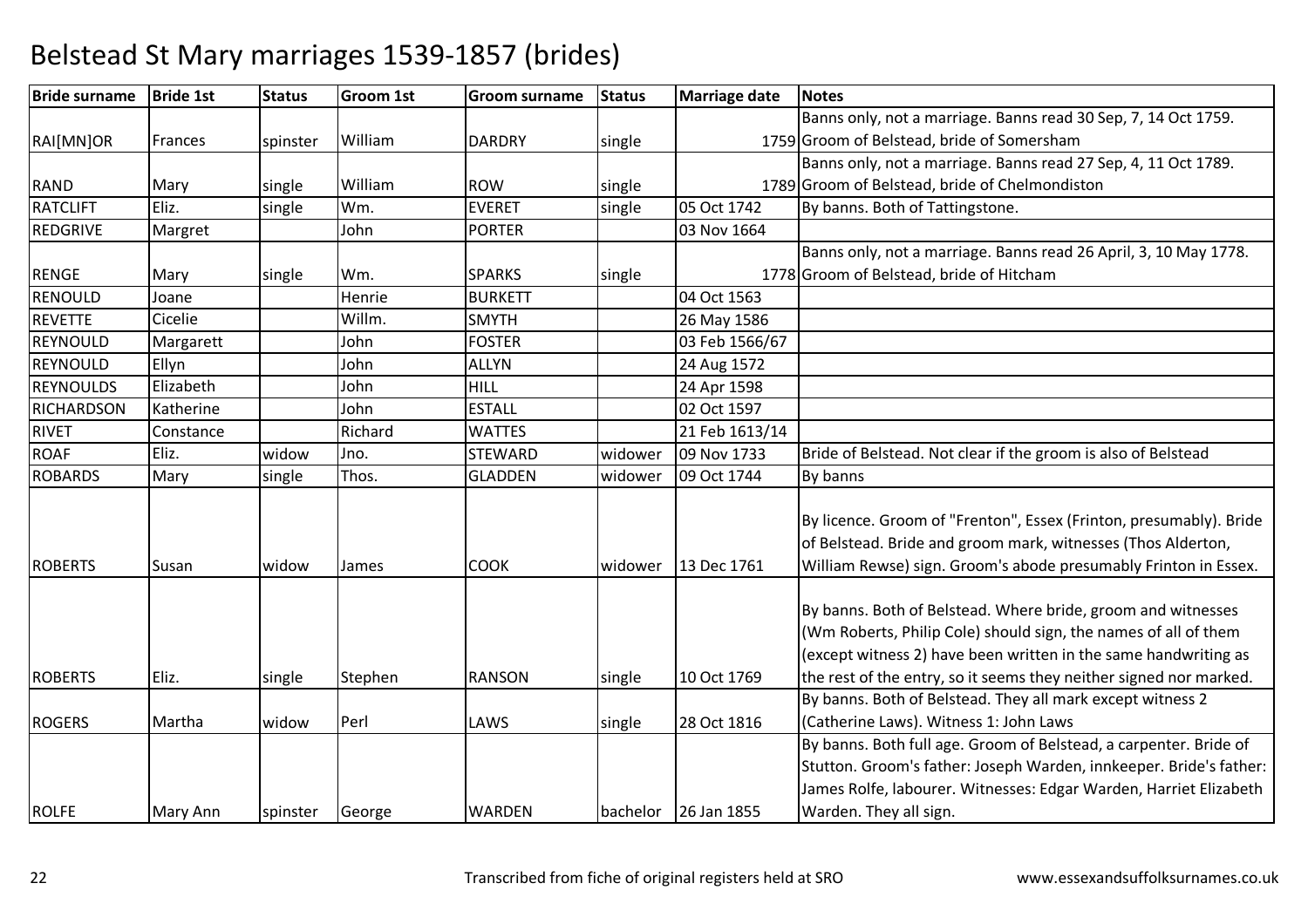| <b>Bride surname</b> | <b>Bride 1st</b> | <b>Status</b> | <b>Groom 1st</b> | <b>Groom surname</b> | <b>Status</b> | <b>Marriage date</b> | <b>Notes</b>                                                           |
|----------------------|------------------|---------------|------------------|----------------------|---------------|----------------------|------------------------------------------------------------------------|
|                      |                  |               |                  |                      |               |                      | By banns. Both full age, of Belstead. Groom is a labourer, bride is a  |
|                      |                  |               |                  |                      |               |                      | servant. Groom's father: Robert Grimwood, labourer. Bride's            |
|                      |                  |               |                  |                      |               |                      | father: George Rose, labourer. Witnesses 1, 2,3: Charles Middleton,    |
|                      |                  |               |                  |                      |               |                      | John and Thomas Ratliff. They all sign except the groom & witness      |
| <b>ROSE</b>          | Mahala           | spinster      | William          | <b>GRIMWOOD</b>      | bachelor      | 21 May 1839          | 4 (Charlotte Rose).                                                    |
|                      |                  |               |                  |                      |               |                      | By banns. Both of Belstead. They all mark. Witnesses: Harriet          |
| ROWLAND              | Elizabeth        | single        | Benjamin         | <b>SMITH</b>         | single        | 11 Apr 1836          | Pinner, Stephen Smith                                                  |
|                      |                  |               |                  |                      |               |                      | By banns. Both full age. Groom a labourer, of Flowton. Groom's         |
|                      |                  |               |                  |                      |               |                      | father: John Wright, labourer. Bride's father: John Rudland,           |
|                      |                  |               |                  |                      |               |                      | labourer. Witnesses: David Skippings, Lucy Rudland. They all sign      |
| <b>RUDLAND</b>       | Mary Ann         | spinster      | James            | <b>WRIGHT</b>        | bachelor      | 23 Apr 1857          | except witness 1.                                                      |
| RUMBALL              | Hanah            |               | Jeremiah         | <b>MOSSE</b>         |               | 04 Sep 1637          |                                                                        |
| <b>RUSSELL</b>       | Joane            |               | Robt.            | <b>EDMUNDS</b>       |               | 14 Sep 1579          |                                                                        |
| <b>SAIR</b>          | Eliza.           |               | Nathan.          | <b>GURDON</b>        |               | 09 Jul 1724          | The groom is Nath. Gurdon Esqr. By licence.                            |
| <b>SALE</b>          | Anne             |               | Robert           | SADDLER              |               | 15 Oct 1618          |                                                                        |
| <b>SAMUELL</b>       | Joane            |               | John             | <b>COLE</b>          |               | 28 Sep 1556          |                                                                        |
| <b>SCARLET</b>       | Marian           |               | John             | <b>CUTCHER</b>       |               | 21 Dec 1615          |                                                                        |
|                      |                  |               |                  |                      |               |                      |                                                                        |
|                      |                  |               |                  |                      |               |                      | By licence. Groom of Aldham, Suffolk, bride of Belstead. Bride and     |
| <b>SCOTT</b>         | Susan            | spinster      | Isaac            | <b>ROLFE</b>         | bachelor      | 31 Oct 1793          | groom mark, witnesses (Ro[g_]. Farnham, Wm. Clarke) sign.              |
| <b>SCRIVENER</b>     | Margret          |               | Michael          | <b>MERILL</b>        |               | 07 Mar 1601/2        |                                                                        |
| <b>SCRIVENER</b>     | Mary             | single        | William          | <b>ERMER</b>         | single        | 27 Oct 1668          | Groom is of Whearstead, bride is of Belstead.                          |
|                      |                  |               |                  |                      |               |                      |                                                                        |
|                      |                  |               |                  |                      |               |                      | Groom is 27, a Primitive Methodist Minister, of Littleford, Cambs.     |
|                      |                  |               |                  |                      |               |                      | Bride is 24, a dressmaker, of Belstead. Groom's father: Joshua         |
|                      |                  |               |                  |                      |               |                      | Yeadon, clothier. Bride's father: Samuel Scrivener (no occ.). They all |
|                      |                  |               |                  |                      |               |                      | sign except witness 1 (Samuel Scrivener). Witnesses: Samuel &          |
| <b>SCRIVENER</b>     | Sarah Ann        | spinster      | William          | <b>YEADON</b>        | bachelor      | 02 Jul 1845          | Harriet Scrivener, Edward Houchin.                                     |
|                      |                  |               |                  |                      |               |                      | Both of Belstead. Groom is 23, a farmer. Bride is 24. Groom's          |
|                      |                  |               |                  |                      |               |                      | father: James Bird, farmer. Bride's father: John Scrivener, farmer.    |
|                      |                  |               |                  |                      |               |                      | Bride & groom mark, witnesses (James Scrivener, Maria Hazelton)        |
| <b>SCRIVENER</b>     | Harriot Maria    | spinster      | William          | <b>BIRD</b>          | bachelor      | 23 May 1847          | sign.                                                                  |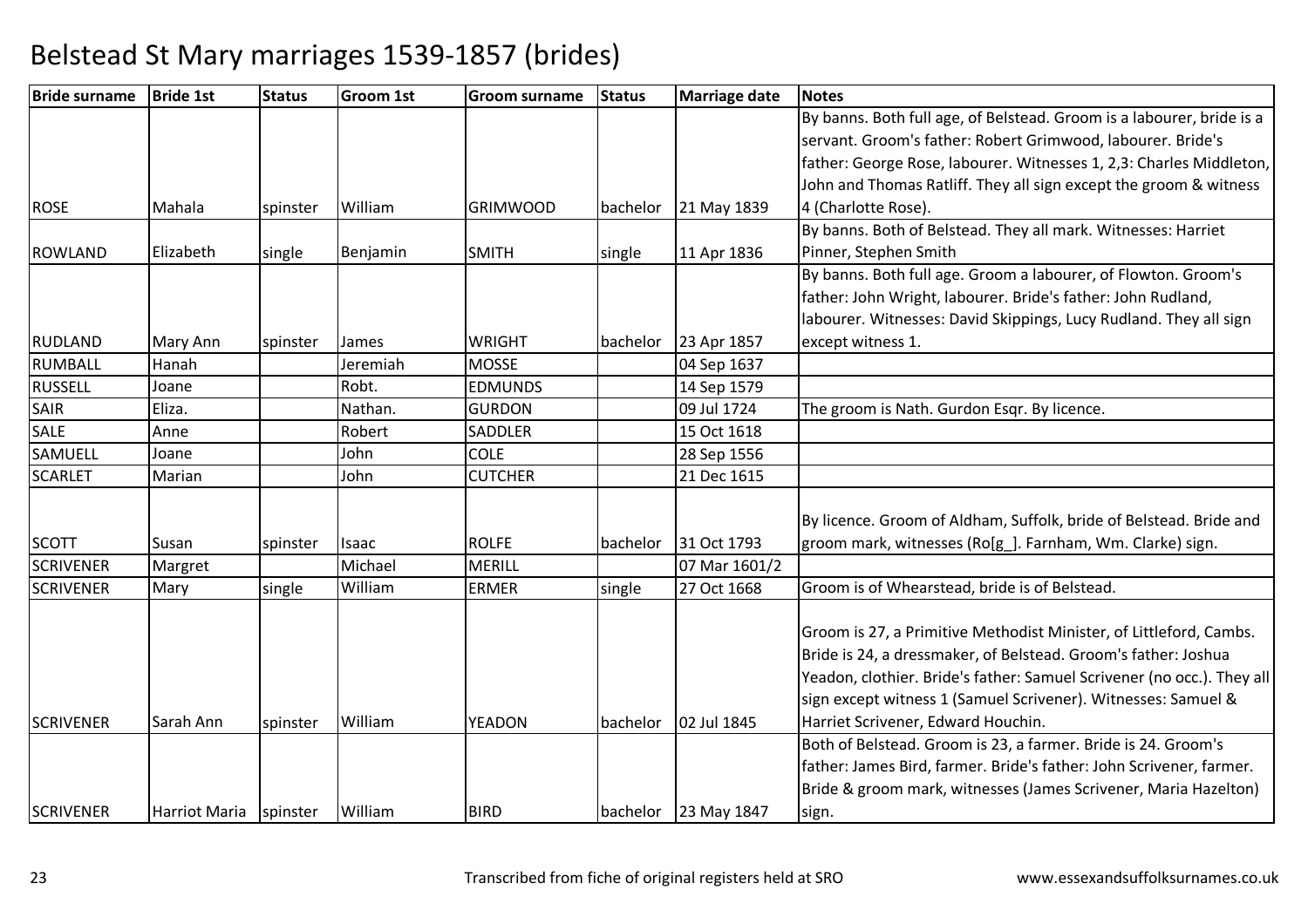| <b>Bride surname</b> | <b>Bride 1st</b> | <b>Status</b> | <b>Groom 1st</b> | <b>Groom surname</b> | <b>Status</b> | <b>Marriage date</b> | <b>Notes</b>                                                         |
|----------------------|------------------|---------------|------------------|----------------------|---------------|----------------------|----------------------------------------------------------------------|
|                      |                  |               |                  |                      |               |                      | Both 22. Groom is a farmer, of Marlesford. Bride is of Belstead.     |
|                      |                  |               |                  |                      |               |                      | Groom's father: Joseph Crane, labourer. Bride's father: Samuel       |
|                      |                  |               |                  |                      |               |                      | Scrivener, labourer. Bride & groom sign, witnesses (Elisabeth and    |
| <b>SCRIVENER</b>     | Harriet          | spinster      | William          | <b>CRANE</b>         | bachelor      | 01 Jul 1848          | Samuel Scrivener) mark.                                              |
|                      |                  |               |                  |                      |               |                      | By banns. Both of Belstead. Groom is full age, a Private in the 43rd |
|                      |                  |               |                  |                      |               |                      | Light Infantry. Bride is a minor. Groom's father: Henry Long,        |
|                      |                  |               |                  |                      |               |                      | gardener. Bride's father: Samuel Scrivener, husbandman.              |
|                      |                  |               |                  |                      |               |                      | Witnesses: Sauel & Ephraim Scrivener. They all mark except           |
| <b>SCRIVENER</b>     | Elizabeth        | spinster      | <b>Charles</b>   | LONG                 | bachelor      | 14 Jan 1850          | witness 2.                                                           |
| <b>SCRUTTON</b>      | Elizabeth        |               | Henry            | <b>BROOKE</b>        |               | 12 Jan 1663/64       |                                                                      |
| <b>SCRUTTON</b>      | Anna             | single        | Jeames           | <b>STEBBING</b>      | widower       | 10 Sep 1685          | Groom of Phileto, bride of Belstead.                                 |
| <b>SCRYVENER</b>     | Katherine        |               | Thomas           | <b>BLOSSE</b>        |               | 10 Nov 1555          |                                                                      |
|                      |                  |               |                  |                      |               |                      | By banns. Groom of Belstead, bride of "Cobdock". Bride and groom     |
| <b>SEAGER</b>        | Mary             | single        | George           | WELHAM               | single        | 30 Mar 1791          | mark, witnesses (Wm Giles, Hannah Welham) sign.                      |
| <b>SEAMAN</b>        | <b>Bridgett</b>  |               | John             | CRES_OR[E_][S_]      |               | 28 Sep 1636          | The last half of the groom's surname is hard to read.                |
|                      |                  |               |                  |                      |               |                      |                                                                      |
| <b>SEARSON</b>       | Susan            |               | Thomas           | SEWE[LT]             |               | 17 Feb 1611/12       | The last letter of the groom's surname is unclear - Sewel or Sewet?  |
|                      |                  |               |                  |                      |               |                      | By licence. Bride is of Ipswich. Not clear if the groom is also of   |
| <b>SEDGWICH</b>      | Mary             | widow         | Jona.            | <b>HAMMOND</b>       | widower       | 01 May 1740          | Ipswich.                                                             |
|                      |                  |               |                  |                      |               |                      | By banns. Both of Belstead. Groom & witness 1 (John Whitby) sign,    |
| <b>SEGAR</b>         | Elizabeth        | widow         | William          | <b>GILES</b>         | widower       | 26 Dec 1785          | others mark. Witness 2: Ann Snell                                    |
|                      |                  |               |                  |                      |               |                      | By banns. Both of Belstead. Witnesses: Mary Bond, Robert Porley.     |
| <b>SERGENT</b>       | Hannah           | spinster      | John             | <b>PORLEY</b>        | bachelor      | 04 Nov 1833          | They all mark except the bride.                                      |
| <b>SEVENACROFT</b>   | Edene            |               | Adam             | <b>ARNOLD</b>        |               | 13 Oct 1583          |                                                                      |
| <b>SEXTON</b>        | Eliza.           | single        | Abraham          | PELLING              | single        | 12 Nov 1689          | Groom of Belstead, bride of Chattisham                               |
|                      |                  |               |                  |                      |               |                      | By banns. Both of Belstead. Witnesses: Eliz Clarke, John Whitby.     |
| <b>SEXTON</b>        | Sarah            | single        | Robert           | <b>CLARK</b>         | single        | 02 Jul 1775          | They all sign.                                                       |
| <b>SHARPE</b>        | Annise           |               | Willm.           | <b>BIRDE</b>         |               | 06 Jun 1588          |                                                                      |
|                      |                  |               |                  |                      |               |                      | By licence. Groom's marital status not in register. Groom of St Le   |
|                      | Maria            |               |                  |                      |               |                      | Bone [St Marylebone?], Middlesex. Bride of Belstead. They all sign.  |
|                      | Elizabeth        |               |                  |                      |               |                      | Witnesses.: Mary Elizabeth, Ann & William Hardy, Elizabeth, Leticia  |
| <b>SHEPPEARD</b>     | Inness           | spinster      | Joseph           | <b>UMPHELBY</b>      |               | 28 Aug 1824          | & Edmd. Sheppeard.                                                   |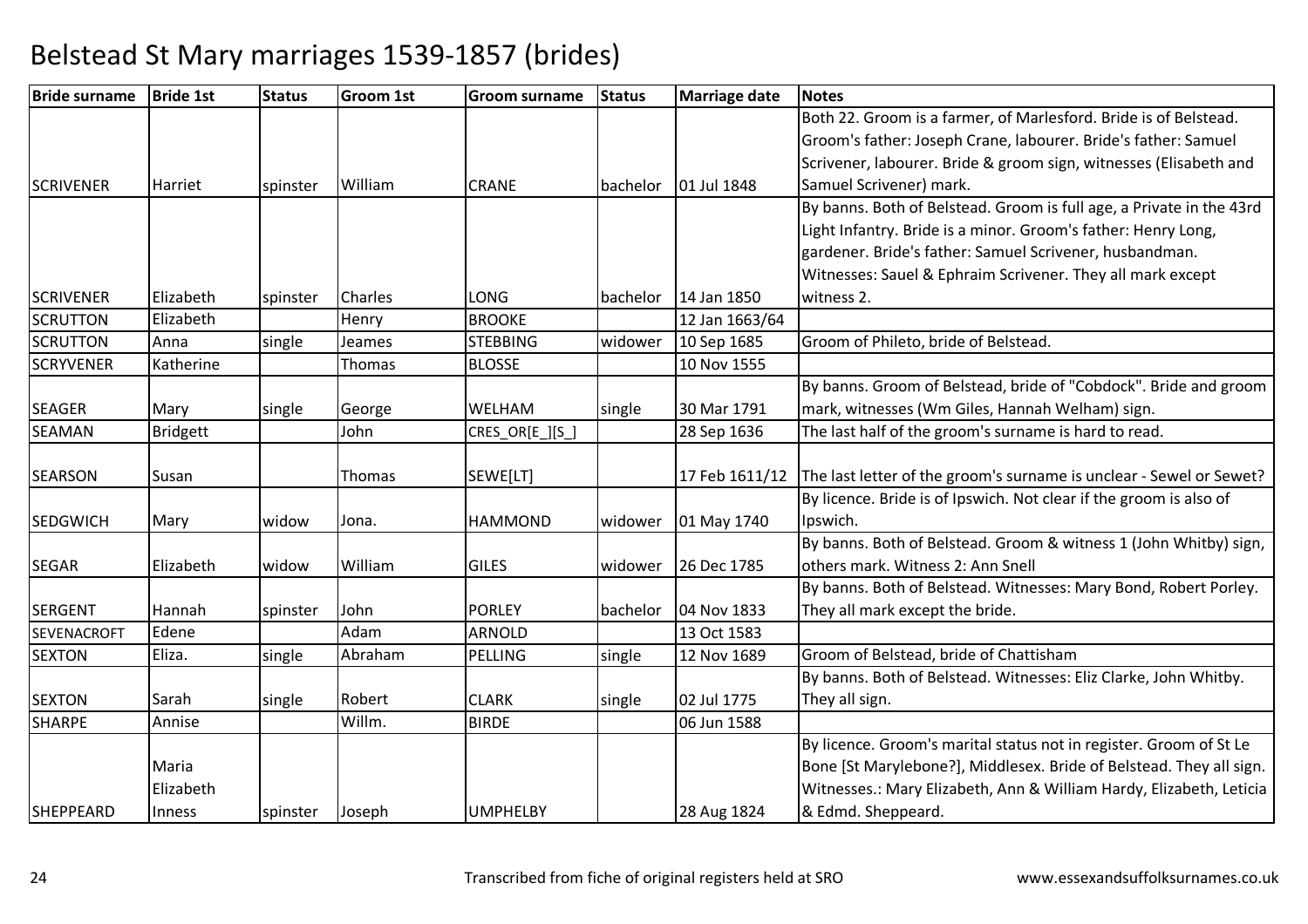| <b>Bride surname</b> | <b>Bride 1st</b> | <b>Status</b> | <b>Groom 1st</b> | <b>Groom surname</b> | <b>Status</b>    | Marriage date  | <b>Notes</b>                                                          |
|----------------------|------------------|---------------|------------------|----------------------|------------------|----------------|-----------------------------------------------------------------------|
|                      |                  |               |                  |                      |                  |                | By banns. Both full age, of Belstead. Groom is a cooper. Groom's      |
|                      |                  |               |                  |                      |                  |                | father: William Brown, gardener. Bride's father: Edward Shilling,     |
|                      | Sarah            |               |                  |                      |                  |                | mariner. They all sign. Witnesses: Edward & Mary Ann Shillig, Ann     |
| <b>SHILLING</b>      | Susannah         | spinster      | William          | <b>BROWN</b>         | bachelor         | 26 Dec 1854    | Maria Brown, Julia Lockwood                                           |
|                      |                  |               |                  |                      |                  |                |                                                                       |
|                      |                  |               |                  |                      |                  |                | By licence. Groom of "Washbroke", bride of Belstead. They all sign    |
| <b>SHULVER</b>       | Mary             | spinster      | John             | LOTT                 | widower          | 15 Jul 1777    | except witness 1 (Sarah Clarke). Witness 2: John Whitby.              |
| <b>SILKE</b>         | Mathewe          |               | Simond           | <b>BENLY</b>         |                  | 21 Apr 1586    |                                                                       |
| <b>SIMPSON</b>       | Ann              | single        | Daniel           | <b>GLADDEN</b>       | single           | 08 Jul 1739    | By licence. Both of Rendlesham                                        |
|                      |                  |               |                  |                      |                  |                |                                                                       |
|                      |                  |               |                  |                      |                  |                | By banns. Both full age, of Belstead. Groom is a labourer, bride is a |
|                      |                  |               |                  |                      |                  |                | servant. Groom's father: John Smith, labourer. Bride's father:        |
|                      |                  |               |                  |                      |                  |                | William Simpson, labourer. Witness 1: Rebecca Fulcher. They all       |
| <b>SIMPSON</b>       | Sarah            | spinster      | Stephen          | <b>SMITH</b>         | bachelor         | 02 Jul 1838    | sign except witness 2, David Simpson.                                 |
| <b>SKAPE</b>         | Ann              |               | Willm.           | <b>HEDD</b>          |                  | 19 Feb 1583/84 |                                                                       |
| <b>SKYNNER</b>       | Sara             |               | Samuell          | <b>WINTERFLUDD</b>   |                  | 05 Feb 1589/90 |                                                                       |
| <b>SMITH</b>         | Elisabeth        |               | John             | <b>OSBURNE</b>       |                  | 05 Feb 1626/27 |                                                                       |
|                      |                  |               |                  |                      |                  |                | By banns. Both of Belstead. They all mark except witness 2 (Wm        |
| <b>SMITH</b>         | Mary             | single        | Henry            | <b>TAYLOR</b>        | single           | 14 Nov 1797    | Giles). Witness 1: Rachael Smith                                      |
|                      |                  |               |                  |                      |                  |                | By banns. Both full age. Groom is a carter, of Belstead. Groom's      |
|                      |                  |               |                  |                      |                  |                | father: Joseph Warden, publican. Bride's father: Samuel Smith,        |
|                      |                  |               |                  |                      |                  |                | servant. Witnesses: Edgar & Elizabeth Warden. They all sign.          |
| <b>SMITH</b>         | Fanny            | spinster      | James            | <b>WARDEN</b>        | <b>Ibachelor</b> | 27 May 1853    | Bride's abode not clear.                                              |
| <b>SMITHE</b>        | Margarett        |               | John             | <b>MALBIE</b>        |                  | 31 Oct 1586    | The bride is Margarett Dowsen alias Smithe                            |
| SNELL                | Eliza.           |               | Sam.             | <b>FULLER</b>        |                  | 15 Jun 1685    |                                                                       |
| SNELLINGE            | Jone             |               | Willm.           | <b>AMYS</b>          |                  | 21 Jan 1577/78 |                                                                       |
|                      |                  |               |                  |                      |                  |                | By banns. Both full age, of Belstead. Groom is a carpenter. Groom's   |
|                      |                  |               |                  |                      |                  |                | father: George Broom, carpenter. Bride's father: Henry Southgate,     |
|                      |                  |               |                  |                      |                  |                | labourer. Bride and groom mark, witnesses (George & Eliza Broom)      |
| SOUTHGATE            | Sarah            | spinster      | <b>James</b>     | <b>BROOM</b>         | bachelor         | 05 Jun 1838    | sign.                                                                 |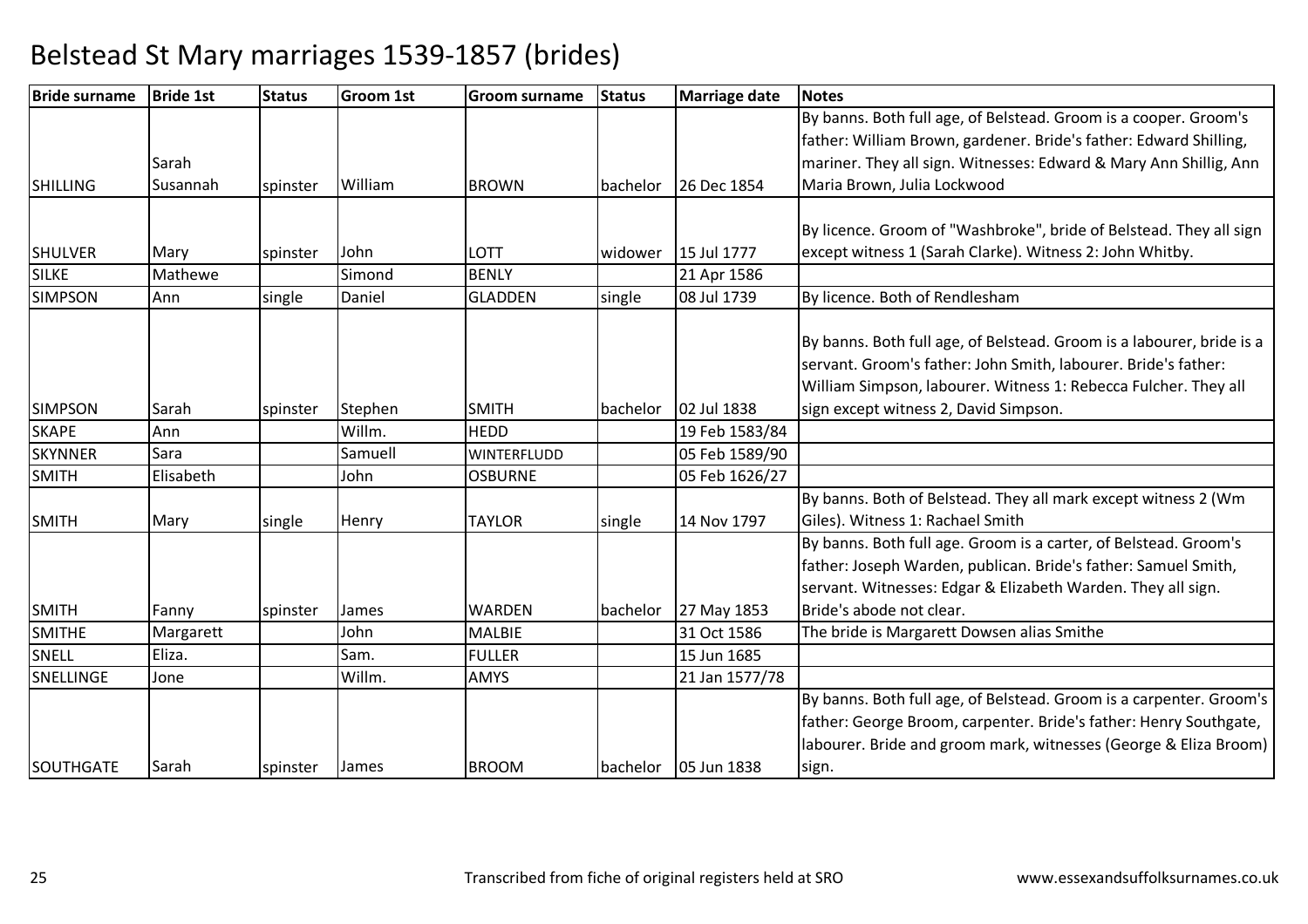| <b>Bride surname</b> | <b>Bride 1st</b> | <b>Status</b> | <b>Groom 1st</b> | <b>Groom surname</b> | <b>Status</b> | <b>Marriage date</b> | <b>Notes</b>                                                          |
|----------------------|------------------|---------------|------------------|----------------------|---------------|----------------------|-----------------------------------------------------------------------|
|                      |                  |               |                  |                      |               |                      | By banns. Both full age, of Belstead. Groom is a labourer. Groom's    |
|                      |                  |               |                  |                      |               |                      | father: Mark Pemberton, labourer. Bride's father: Thomas Hudson,      |
|                      |                  |               |                  |                      |               |                      | labourer. Bride & groom mark, witnesses (Robert Garnham,              |
| <b>SOUTHGATE</b>     | <b>Harriet</b>   | widow         | William          | <b>PEMBERTON</b>     | bachelor      | 17 Nov 1843          | Charlotte Steward) sign.                                              |
| <b>SPARE</b>         | Mary             | single        | Thomas           | <b>HAZELTON</b>      | single        | 14 Sep 1737          | By licence. Groom of Bently, bride of Raydon                          |
| <b>SPARKE</b>        | Susan            | single        | Wm.              | <b>KING</b>          | single        | 04 Oct 1683          | <b>Both of Belstead</b>                                               |
| <b>SPARLING</b>      | Elizabeth        |               | Daniel           | <b>FLAT</b>          |               | 15 Sep 1619          |                                                                       |
|                      |                  |               |                  |                      |               |                      | Banns only, not a marriage. Banns read 2, 9, 16 Oct 1774. Groom of    |
| <b>SPARROW</b>       | Eliz.            | single        | George           | <b>CURTIS</b>        | single        |                      | 1774 Belstead, bride of Coddenham                                     |
|                      |                  |               |                  |                      |               |                      | Banns only, not a marriage. Banns read 15, 22, 29 Nov 1762. Groom     |
| <b>SPOONER</b>       | Mary             | widow         | Wm.              | <b>LAMBERT</b>       | widower       |                      | 1762 of Belstead, bride of "Bustall" (Burstall)                       |
|                      |                  |               |                  |                      |               |                      | By banns. Both of Belstead. They all mark except the bride.           |
| <b>SPORLL</b>        | <b>Hannah</b>    | single        | Richard          | <b>BARRELL</b>       | single        | 07 Oct 1800          | Witnesses: Ann Nunn, James Whitbread                                  |
|                      |                  |               |                  |                      |               |                      | By banns. Both of Belstead. They all sign except witness 1 (Abigail   |
| <b>SPORLL</b>        | Rebecca          | single        | James            | <b>CLARKE</b>        | single        | 26 Dec 1802          | Sporll). Witness 2: Susan Simmons                                     |
|                      |                  |               |                  |                      |               |                      |                                                                       |
|                      |                  |               |                  |                      |               |                      | By licence. Both of Belstead. They all sign except the bride. Witness |
|                      |                  |               |                  |                      |               |                      | 2's signature very blotchy - clearer when she signs at her own        |
| <b>SPORLL</b>        | Abigail          | single        | John             | <b>TURNER</b>        | widower       | 13 Feb 1804          | marriage. Witnesses: William Hayward, Esther Hinds                    |
| <b>SPYCER</b>        | Elizabeth        |               | Jeremiah         | <b>HUBBERT</b>       |               | 28 Aug 1612          |                                                                       |
|                      |                  |               |                  |                      |               |                      | By banns. Groom of Bently, bride of Belstead. They all mark except    |
| <b>STAGG</b>         | Elizabeth        | single        | James            | <b>DAVIS</b>         | single        | 06 Jul 1790          | witness 2 (Wm Giles). Witness 1: George Stannard                      |
| <b>STANTON</b>       | Katherine        |               | Willm.           | <b>MYLDNALL</b>      |               | 30 Jun 1558          |                                                                       |
| <b>STEPHENS</b>      | Rebecca          |               | Jno.             | <b>CHAMBERLAIN</b>   |               | 11 Nov 1730          | <b>By licence</b>                                                     |
|                      |                  |               |                  |                      |               |                      | By licence. Bride of Sproughton. Not clear if the groom is also from  |
| <b>STEVENS</b>       | Ann              | widow         | James            | <b>PEACOCK</b>       |               | 28 Feb 1747/48       | Sproughton. His marital status isn't in the register.                 |
| <b>STEWARD</b>       | Mary             | single        | Jno.             | <b>LEE</b>           | single        | 23 Nov 1727          | By banns. Groom of Wenham, bride of Belstead                          |
| <b>STEWARD</b>       | Sarah            | widow         | Jno.             | <b>LEE</b>           | widower       | 10 Feb 1736/37       | By banns                                                              |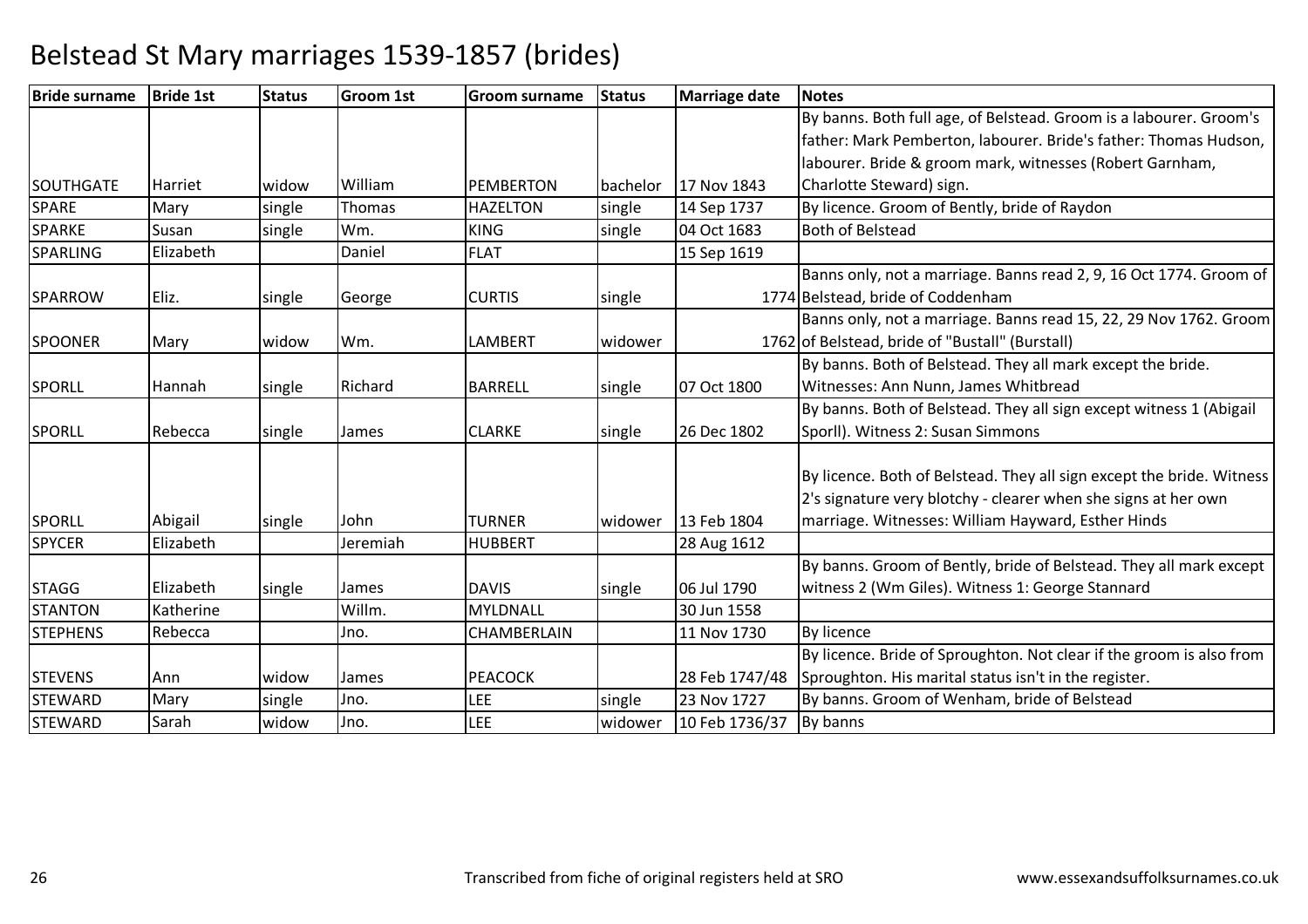| <b>Bride surname</b> | <b>Bride 1st</b> | <b>Status</b> | <b>Groom 1st</b>       | <b>Groom surname</b> | <b>Status</b> | <b>Marriage date</b> | <b>Notes</b>                                                          |
|----------------------|------------------|---------------|------------------------|----------------------|---------------|----------------------|-----------------------------------------------------------------------|
|                      |                  |               |                        |                      |               |                      | By banns. Both of Belstead, both 21. Groom is a blacksmith.           |
|                      |                  |               |                        |                      |               |                      | Groom's father: Robert Garnham, labourer. Bride's father: John        |
|                      |                  |               |                        |                      |               |                      | Steward, labourer. Witnesses: George Steward, Fanny Smith. They       |
|                      |                  |               |                        |                      |               |                      | all sign except the bride. Groom signs his name as "Robert            |
|                      |                  |               |                        |                      |               |                      | Garnham" but elsewhere in the entry he's given the middle name        |
| <b>STEWARD</b>       | Charlotte        | spinster      | <b>Robert Leverett</b> | <b>GARNHAM</b>       | bachelor      | 02 Jul 1847          | Leverett.                                                             |
|                      |                  |               |                        |                      |               |                      | By banns. Both full age, of Belstead. Groom is a gardener. Groom's    |
|                      |                  |               |                        |                      |               |                      | father: Joseph Warden, publican. Bride's father: John Steward,        |
|                      |                  |               |                        |                      |               |                      | gardener. They all sign. Witnesses: James Warden, Fanny Smith,        |
|                      |                  |               | Jonathan               |                      |               |                      | George Steward. Groom signs "Jonathan Warden" but the middle          |
| <b>STEWARD</b>       | Emily            | spinster      | Scrivener              | <b>WARDEN</b>        | bachelor      | 17 Jun 1852          | name "Scrivener" appears elsewhere in the record.                     |
| <b>STONNER</b>       | Susan            |               | John                   | <b>WALLIS</b>        |               | 05 Feb 1598/99       |                                                                       |
|                      |                  |               |                        |                      |               |                      |                                                                       |
|                      |                  |               |                        |                      |               |                      | By licence. Groom is of St Peter's, Ipswich. Bride is of Belstead.    |
|                      |                  |               |                        |                      |               |                      | Witnesses: Martha Keary, Philip Cole. Doesn't look as if the bride or |
|                      |                  |               |                        |                      |               |                      | witness 1 signed - their names in the space for their signartures or  |
| <b>STOWERS</b>       | Mary             | spinster      | Henry                  | <b>BROOK</b>         | single        | 03 Apr 1768          | marks look like the same handwriting as the rest of the entry.        |
|                      |                  |               |                        |                      |               |                      |                                                                       |
|                      |                  |               |                        |                      |               |                      | By banns. Groom of "Cobdock", bride of Belstead. Witnesses (John      |
|                      |                  |               |                        |                      |               |                      | Stowers, Philip Cole) sign. Where bride and groom should sign,        |
|                      |                  |               |                        |                      |               |                      | their names have been written in the same handwriting as the rest     |
| <b>STOWERS</b>       | Abigal           | single        | James                  | <b>DARDRY</b>        | single        | 05 Apr 1768          | of the entry, so it seems they neither signed nor marked.             |
|                      |                  |               |                        |                      |               |                      | By banns. Both of Belstead. Bride and groom mark, witnesses (John     |
| <b>STOWERS</b>       | Martha           | single        | Daniel                 | <b>HILL</b>          | single        | 25 May 1772          | Whitby, James Fosdick) sign.                                          |
|                      |                  |               |                        |                      |               |                      | By licence. Both of Belstead. They all mark except witness 1 (Thos    |
| <b>STOWERS</b>       | Elizabeth        | spinster      | Peter                  | <b>CLARKE</b>        | single        | 08 Oct 1799          | Stowers). Witness 2: Elizabeth Giles                                  |
| <b>STURGEON</b>      | Fortune          |               | Edward                 | <b>GATLIN</b>        |               | 18 Dec 1609          |                                                                       |
|                      |                  |               |                        |                      |               |                      | By banns. Both of Belstead. They all mark except witness 2 (Wm        |
|                      |                  |               |                        |                      |               |                      | Giles). Witness 1: Peter ArmstrongNote that the bride's first name    |
|                      |                  |               |                        |                      |               |                      | is given as Susan in the banns register, rather than Sarah as per the |
| <b>STUTTERS</b>      | Sarah            | single        | Samuel                 | <b>DALE</b>          | single        | 15 Apr 1792          | marriage register.                                                    |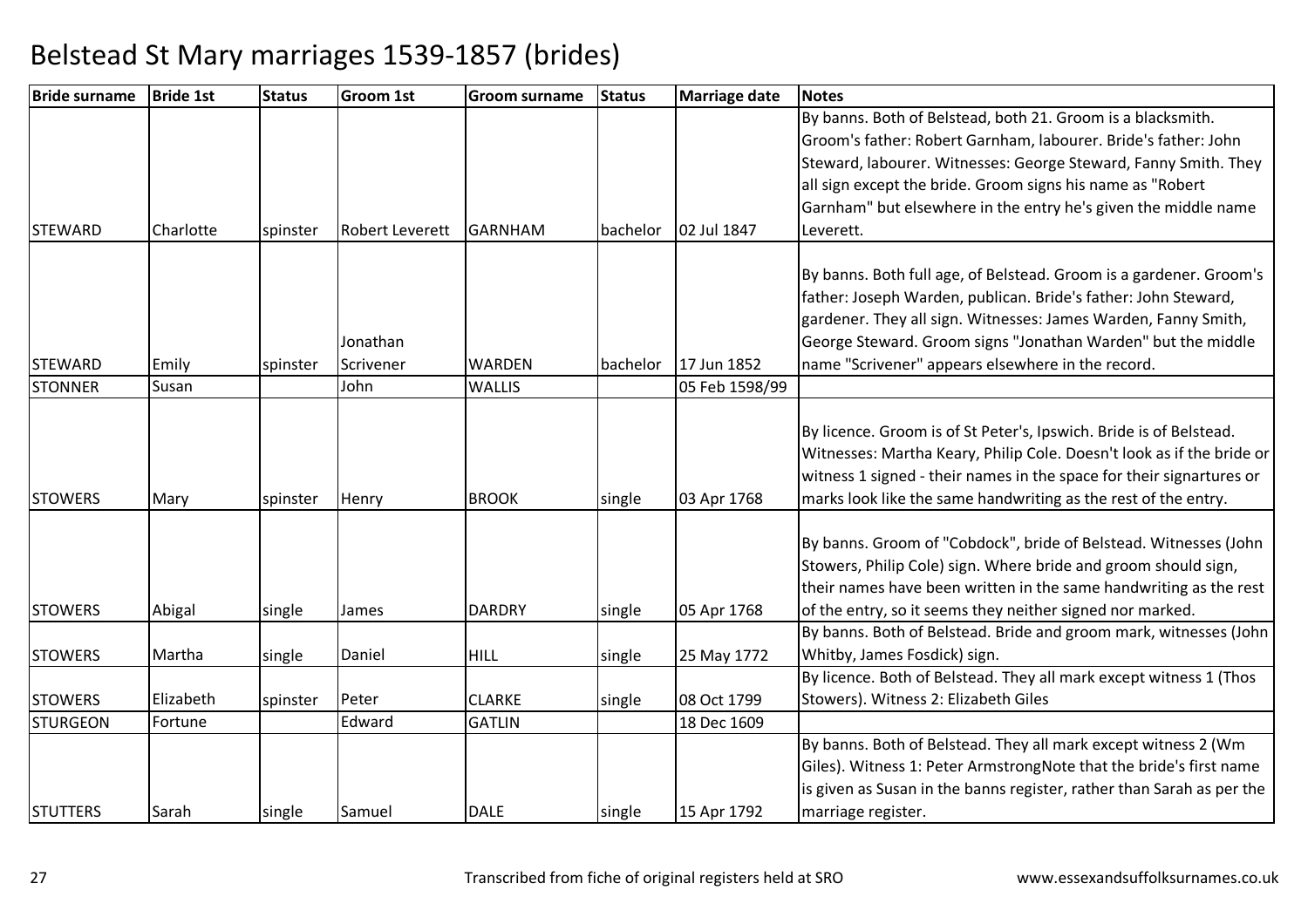| <b>Bride surname</b> | <b>Bride 1st</b> | <b>Status</b> | Groom 1st      | <b>Groom surname</b> | <b>Status</b> | Marriage date  | <b>Notes</b>                                                          |
|----------------------|------------------|---------------|----------------|----------------------|---------------|----------------|-----------------------------------------------------------------------|
|                      |                  |               |                |                      |               |                |                                                                       |
| <b>SUGGATE</b>       | Eliz.            | widow         | James          | <b>BLYTHE</b>        | widower       | 15 Aug 1746    | Both of Ipswich - groom is of St Peter's, bride is of St Matthew's.   |
| SYNDECRAFT           | Eliz.            | single        | Thomas         | RAWLING              | single        | 22 Mar 1743/44 | By licence. Groom of Walton, bride of Belstead.                       |
|                      |                  |               |                |                      |               |                | By licence. Groom of Layham, bride of Belstead. Witnesses: Wm         |
| <b>TABOR</b>         | Susannah         | widow         | John           | <b>GIFFORD</b>       | widower       | 04 Apr 1775    | Bonner, John Whitby. They all sign.                                   |
| <b>TALADY</b>        | Susan            |               | William        | <b>GLANVILE</b>      |               | 06 Sep 1706    | Groom of Wherestead, bride of Belstead                                |
| <b>TALWORTHE</b>     | Marie            |               | James          | <b>FENN</b>          |               | 19 Apr 1592    |                                                                       |
| <b>TAPER</b>         | Elizabeth        |               | Robt.          | <b>SEVELL</b>        |               | 26 Jun 1575    |                                                                       |
| <b>TASSEL</b>        | Sar.             |               | George         | <b>EDWARDS</b>       |               | 30 Apr 1725    | By licence.                                                           |
|                      |                  |               |                |                      |               |                | By banns. Both of Belstead. Witnesses: Thomas & Sarah Edgley.         |
| <b>TAYLOR</b>        | Elizabeth        | spinster      | Ephraim Josiah | <b>EDGLEY</b>        | bachelor      | 22 Jul 1833    | They all sign.                                                        |
| <b>TILBURNE</b>      | Joane            |               | Robert         | <b>KINGE</b>         |               | 24 Jan 1681/82 |                                                                       |
|                      |                  |               |                |                      |               |                | By licence. Both of Ipswich. Groom is of St Clement's, bride is of St |
| <b>TILE</b>          | Mary             | single        | Thos.          | <b>TUPPER</b>        | single        | 28 Dec 1744    | Margaret's.                                                           |
|                      |                  |               |                |                      |               |                |                                                                       |
| <b>TOKELY</b>        | Abigal           | single        | Jno.           | <b>TURNER</b>        | single        | 02 Oct 1745    | By banns. Groom is of St Mary Stoke, Ipswich. Bride is of Belstead.   |
| <b>TRIPPASS</b>      | Ann              | single        | Wm.            | <b>HARRIS</b>        | single        | 01 Oct 1747    | By licence. Both of Belstead.                                         |
|                      | Elizabeth        |               |                |                      |               |                |                                                                       |
| <b>TURNER</b>        |                  | widow         | James          | <b>HOWS</b>          | widower       | 17 Jun 1736    | Groom is of Cobdock (Copdock), bride is of St Helen's, Ipswich.       |
| <b>TURNER</b>        | Eliz.            | single        | Jno.           | <b>FAIRS</b>         | single        | 27 Dec 1743    | By banns                                                              |
| <b>TURNER</b>        | Susannah         | single        | Philip         | <b>COLE</b>          | widower       | 06 Apr 1750    | By banns. Groom is of Belstead, bride is of St Mary Stoke, Ipswich.   |
|                      |                  |               |                |                      |               |                | By banns. Both of Belstead. They all sign except witness 2 (Susan     |
| <b>TWAITS</b>        | Mary Ann         | single        | William        | <b>GRIMWOOD</b>      | single        | 04 May 1818    | Twaits). Witness 1: William Turner                                    |
|                      |                  |               |                |                      |               |                | By banns. Both of Belstead. Groom & witness 2 (Jemima Twaits)         |
| <b>TWAITS</b>        | Susan            | single        | William        | <b>TURNER</b>        | single        | 15 Jul 1818    | sign, others mark. Witness 1: William Scott                           |
|                      |                  |               |                |                      |               |                |                                                                       |
| <b>UNGLE</b>         | Margrett         |               | George         | <b>HARVEY</b>        |               | 27 Sep 1664    |                                                                       |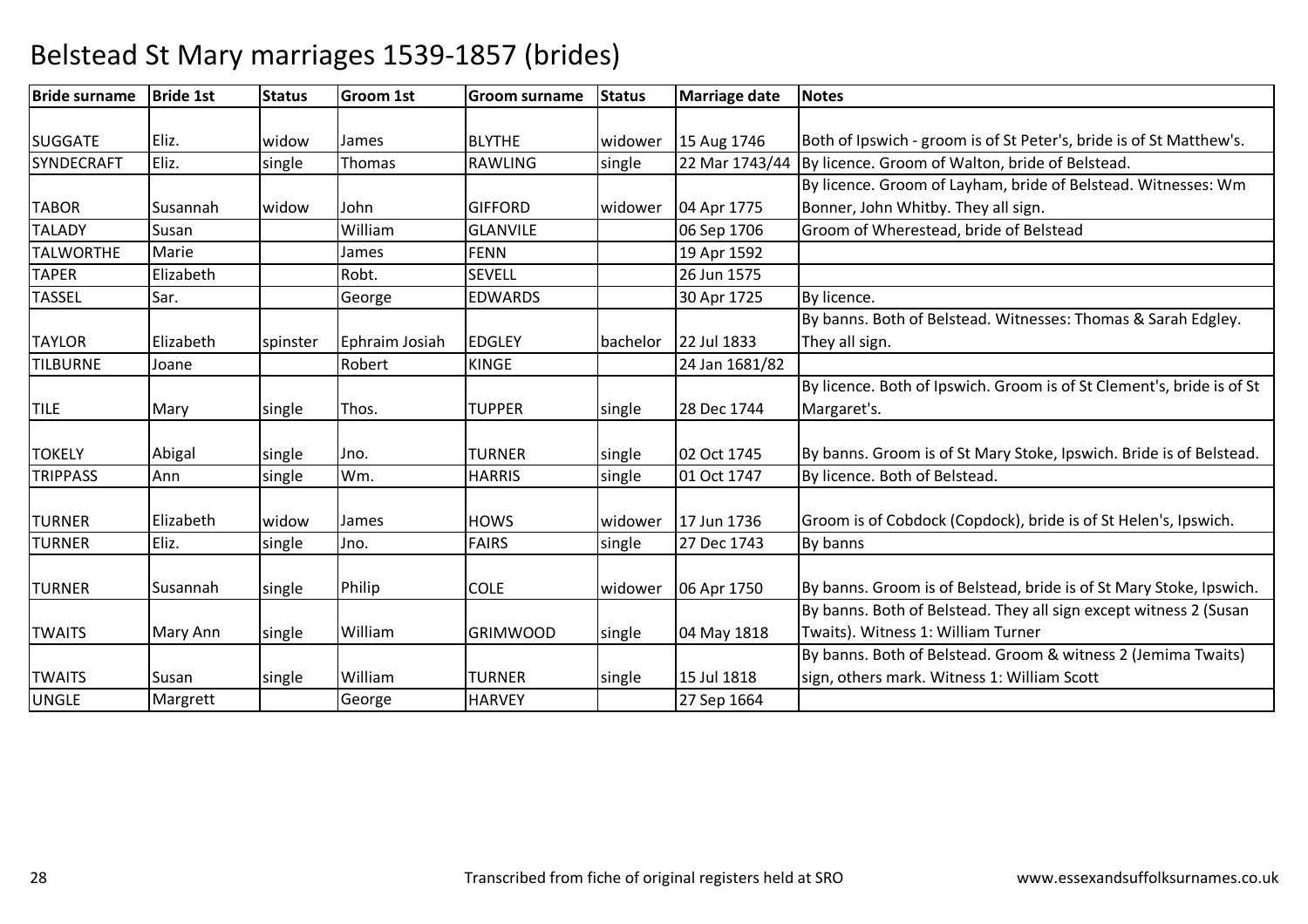| <b>Bride surname</b> | <b>Bride 1st</b> | <b>Status</b> | <b>Groom 1st</b> | <b>Groom surname</b> | <b>Status</b> | Marriage date  | <b>Notes</b>                                                         |
|----------------------|------------------|---------------|------------------|----------------------|---------------|----------------|----------------------------------------------------------------------|
|                      |                  |               |                  |                      |               |                | By banns. Groom is 25, a dealer. Bride is 28, of Belstead. Groom's   |
|                      |                  |               |                  |                      |               |                | father: Jeremiah Birch, labourer. Bride's father: William Vesey,     |
|                      |                  |               |                  |                      |               |                | labourer. Witnesses: Mary Ann Burch, John Vesey. They all sign       |
|                      |                  |               |                  |                      |               |                | except witness 2. Groom signs his surname Burch but it is spelt      |
|                      |                  |               |                  |                      |               |                | Birch elsewhere in the register. Groom's abode looks like Badham     |
|                      |                  |               |                  |                      |               |                | but I can't see a place called that in Suffolk. Might be short for   |
| <b>VESEY</b>         | Elizabeth        | spinster      | Mark             | <b>BURCH</b>         | bachelor      | 12 Oct 1847    | Badingham.                                                           |
| <b>VINCENT</b>       | Susannah         | single        | William          | <b>TALMASH</b>       | single        | 15 Oct 1744    | By banns. Both of Tattingstone.                                      |
| $WA[U_.][S_.]$       | An               |               | Edward           | <b>SMITH</b>         |               | 07 Sep 1637    |                                                                      |
| <b>WAKER</b>         | Katherine        |               | John             | <b>RAYNSON</b>       |               | 24 Jan 1579/80 |                                                                      |
|                      |                  |               |                  |                      |               |                | Banns only, not a marriage. Banns read 21, 28 Sep, 5 Oct 1766        |
|                      |                  |               |                  |                      |               |                | (bride's first name presumably meant to be Bridget, but is written   |
|                      |                  |               |                  |                      |               |                | as Bridge in the register). Groom of Belstead, bride of Stoke near   |
| <b>WALLER</b>        | <b>Bridge</b>    | single        | Isaac            | <b>MALSTER</b>       | single        |                | 1766 Ipswich                                                         |
| <b>WALLIS</b>        | Margarett        |               | John             | ALDERMAN             |               | 08 May 1541    |                                                                      |
| <b>WALLIS</b>        | Elizabeth        |               | <b>Nicholas</b>  | <b>SKINNER</b>       |               | 22 Jun 1546    | Groom's abode is Barfolds: might be East Bergholt.                   |
| <b>WALLIS</b>        | Francis          | widow         | Nicholas         | <b>WARNER</b>        |               | 26 Feb 1565/66 |                                                                      |
|                      |                  |               |                  |                      |               |                |                                                                      |
|                      |                  |               |                  |                      |               |                | By licence. Both of Belstead. Witnesses: John Seagar, Philip Cole.   |
|                      |                  |               |                  |                      |               |                | Where bride, groom and witnesses should sign, their names have       |
|                      |                  |               |                  |                      |               |                | been written in the same handwriting as the rest of the entry, so it |
| <b>WARREN</b>        | Ann              | single        | John             | <b>GREEN</b>         | single        | 02 Oct 1763    | seems they neither signed nor marked.                                |
|                      |                  |               |                  |                      |               |                | By banns. Both of Belstead. They all mark except witness 2 (Wm       |
| <b>WEBB</b>          | Elizabeth        | single        | John             | <b>WARREN</b>        | widower       | 22 Jul 1792    | Giles). Witness 1: William Webb                                      |
|                      |                  |               |                  |                      |               |                | By banns. Both of Belstead. Witnesses (Henry Sherman, Philip Cole)   |
|                      |                  |               |                  |                      |               |                | sign. Where bride and groom should sign, their names have been       |
|                      |                  |               |                  |                      |               |                | written in the same handwriting as the rest of the entry, so it      |
| <b>WELLBY</b>        | Mary             | single        | Charles          | <b>WELLS</b>         | single        | 07 Jan 1766    | seems they neither signed nor marked.                                |
| <b>WESTON</b>        | Ann              |               | John             | <b>GLADDING</b>      |               | 05 Oct 1699    |                                                                      |
| <b>WHITE</b>         | Anne             |               | Michaell         | <b>HERN</b>          |               | 01 May 1599    |                                                                      |
|                      |                  |               |                  |                      |               |                |                                                                      |